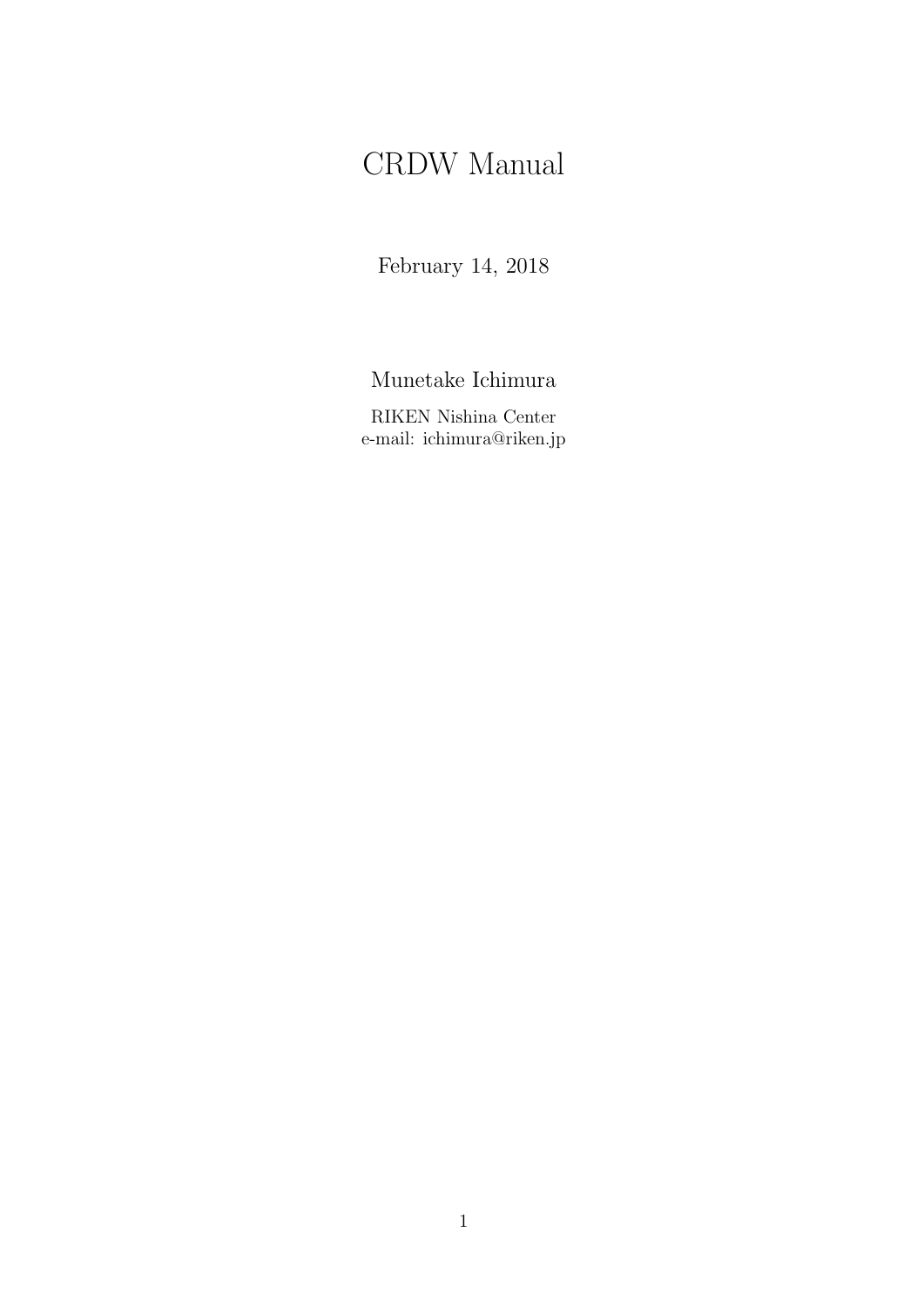# **Contents**

| 1              |     | What is CRDW                                                                                | 3              |  |  |  |  |  |  |  |  |  |
|----------------|-----|---------------------------------------------------------------------------------------------|----------------|--|--|--|--|--|--|--|--|--|
| $\overline{2}$ |     | What can CRDW calculate                                                                     | 3              |  |  |  |  |  |  |  |  |  |
|                | 2.1 |                                                                                             | 3              |  |  |  |  |  |  |  |  |  |
|                | 2.2 |                                                                                             | 3              |  |  |  |  |  |  |  |  |  |
|                |     | 2.2.1                                                                                       | 3              |  |  |  |  |  |  |  |  |  |
|                |     | 2.2.2                                                                                       | 3              |  |  |  |  |  |  |  |  |  |
|                | 2.3 |                                                                                             | $\overline{4}$ |  |  |  |  |  |  |  |  |  |
|                |     | 2.3.1                                                                                       | $\overline{4}$ |  |  |  |  |  |  |  |  |  |
|                |     | 2.3.2                                                                                       | $\overline{4}$ |  |  |  |  |  |  |  |  |  |
|                |     | 2.3.3                                                                                       | $\overline{4}$ |  |  |  |  |  |  |  |  |  |
| 3              |     | Structure of the program                                                                    | $\overline{5}$ |  |  |  |  |  |  |  |  |  |
|                | 3.1 |                                                                                             | $\overline{5}$ |  |  |  |  |  |  |  |  |  |
|                | 3.2 | Flow of the program $\ldots \ldots \ldots \ldots \ldots \ldots \ldots \ldots \ldots \ldots$ | 6              |  |  |  |  |  |  |  |  |  |
|                | 3.3 |                                                                                             | $\overline{7}$ |  |  |  |  |  |  |  |  |  |
| $\overline{4}$ |     | How to make input data                                                                      | 8              |  |  |  |  |  |  |  |  |  |
|                | 4.1 |                                                                                             | 8              |  |  |  |  |  |  |  |  |  |
|                | 4.2 | Structure                                                                                   | 8              |  |  |  |  |  |  |  |  |  |
|                | 4.3 |                                                                                             | 8              |  |  |  |  |  |  |  |  |  |
|                | 4.4 |                                                                                             | 8              |  |  |  |  |  |  |  |  |  |
|                |     | Date, run number and title<br>4.4.1                                                         | 8              |  |  |  |  |  |  |  |  |  |
|                |     | 4.4.2                                                                                       | 9              |  |  |  |  |  |  |  |  |  |
|                |     | 4.4.3                                                                                       | 10             |  |  |  |  |  |  |  |  |  |
|                |     | 4.4.4                                                                                       | 10             |  |  |  |  |  |  |  |  |  |
|                |     |                                                                                             |                |  |  |  |  |  |  |  |  |  |
| $\overline{5}$ |     | 16<br>Definition of input parameters                                                        |                |  |  |  |  |  |  |  |  |  |
|                | 5.1 | Single particle potential $\ldots \ldots \ldots \ldots \ldots \ldots \ldots \ldots \ldots$  | 16             |  |  |  |  |  |  |  |  |  |
|                | 5.2 |                                                                                             | 16             |  |  |  |  |  |  |  |  |  |
|                | 5.3 |                                                                                             | 16             |  |  |  |  |  |  |  |  |  |
|                | 5.4 |                                                                                             | 17             |  |  |  |  |  |  |  |  |  |
|                |     | 5.4.1                                                                                       | 17             |  |  |  |  |  |  |  |  |  |
|                |     | 5.4.2                                                                                       | 17             |  |  |  |  |  |  |  |  |  |
|                |     | 5.4.3                                                                                       | 18             |  |  |  |  |  |  |  |  |  |
|                | 5.5 |                                                                                             | 18             |  |  |  |  |  |  |  |  |  |
|                |     | 5.5.1                                                                                       | 18             |  |  |  |  |  |  |  |  |  |
|                |     | Dirac phenomenogy potential<br>5.5.2                                                        | 19             |  |  |  |  |  |  |  |  |  |
|                | 5.6 |                                                                                             | 19             |  |  |  |  |  |  |  |  |  |
|                |     | Convergence check of the response functions with respect to $J_{\rm tr}$<br>5.6.1           | 19             |  |  |  |  |  |  |  |  |  |
|                |     | Artificial shift of the transferred energy, $\omega_{\text{shift}}$<br>5.6.2                | 19             |  |  |  |  |  |  |  |  |  |
| 6              |     | <b>Examples</b>                                                                             | 20             |  |  |  |  |  |  |  |  |  |
|                | 6.1 |                                                                                             | <b>20</b>      |  |  |  |  |  |  |  |  |  |
|                | 6.2 |                                                                                             | 22             |  |  |  |  |  |  |  |  |  |
|                | 6.3 |                                                                                             | 30             |  |  |  |  |  |  |  |  |  |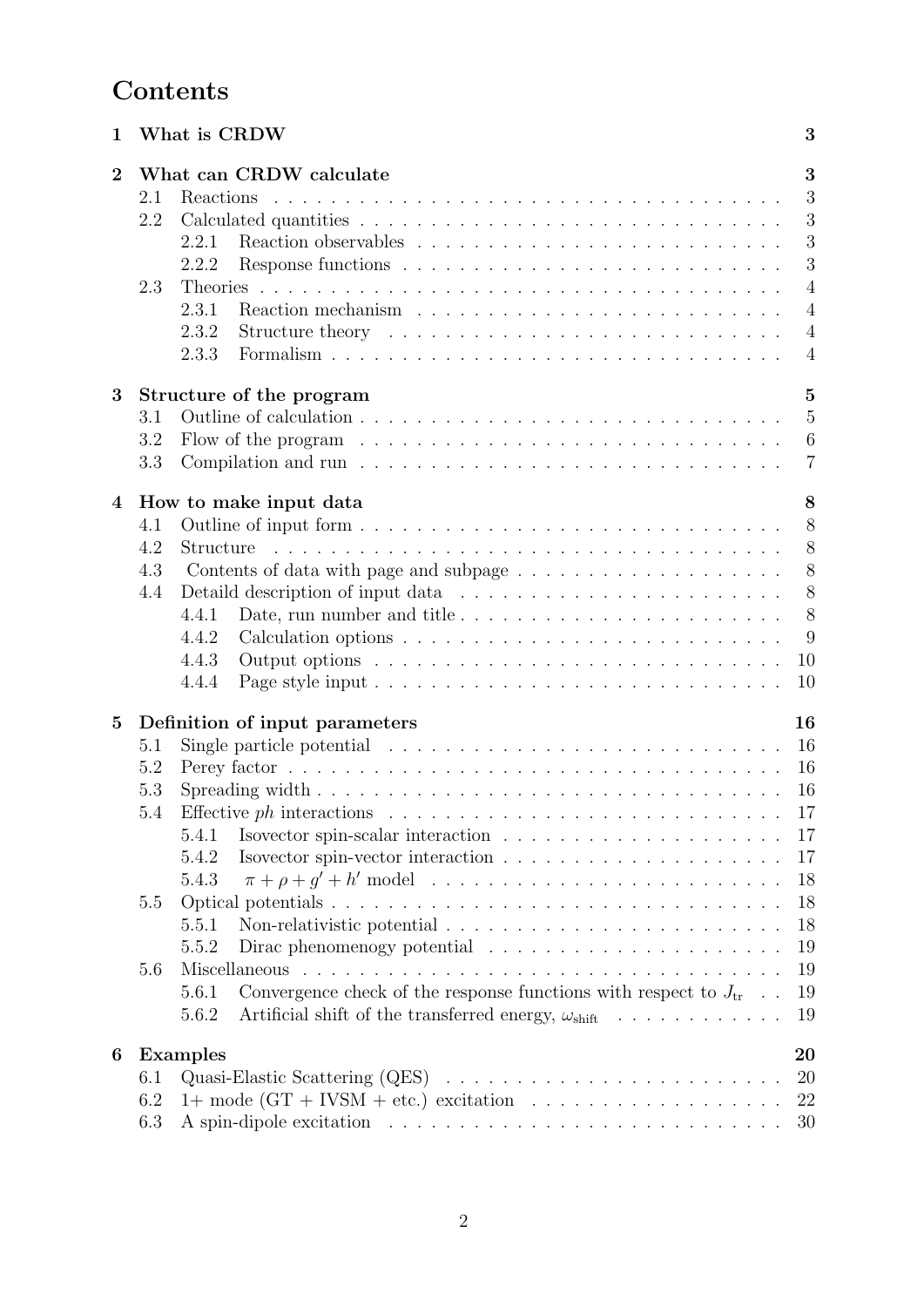| $7\,$        |     | Definition of output quantities                                                                        |     |  |  |  |  |  |  |  |
|--------------|-----|--------------------------------------------------------------------------------------------------------|-----|--|--|--|--|--|--|--|
|              |     |                                                                                                        |     |  |  |  |  |  |  |  |
|              | 7.2 |                                                                                                        | -34 |  |  |  |  |  |  |  |
|              |     |                                                                                                        |     |  |  |  |  |  |  |  |
|              |     | Spin observables $\ldots \ldots \ldots \ldots \ldots \ldots \ldots \ldots \ldots \ldots 34$<br>7.2.2   |     |  |  |  |  |  |  |  |
|              |     | 7.2.3                                                                                                  |     |  |  |  |  |  |  |  |
|              | 7.3 | NN t-matrix and Spin-longitudinal -transverse ratio $\dots \dots \dots \dots$                          |     |  |  |  |  |  |  |  |
|              | 7.4 | Response functions for the isovector operators $\dots \dots \dots \dots \dots$                         |     |  |  |  |  |  |  |  |
|              |     | Spherical tensor representation of the spin and isospin operators 35<br>7.4.1                          |     |  |  |  |  |  |  |  |
|              |     | 7.4.2                                                                                                  |     |  |  |  |  |  |  |  |
|              |     | 7.4.3                                                                                                  |     |  |  |  |  |  |  |  |
|              | 7.5 |                                                                                                        |     |  |  |  |  |  |  |  |
| $\mathbf{A}$ |     | <b>Subroutines and Functions</b>                                                                       | 40  |  |  |  |  |  |  |  |
|              |     |                                                                                                        |     |  |  |  |  |  |  |  |
|              |     | A.2 List of subroutines $\ldots \ldots \ldots \ldots \ldots \ldots \ldots \ldots \ldots \ldots \ldots$ |     |  |  |  |  |  |  |  |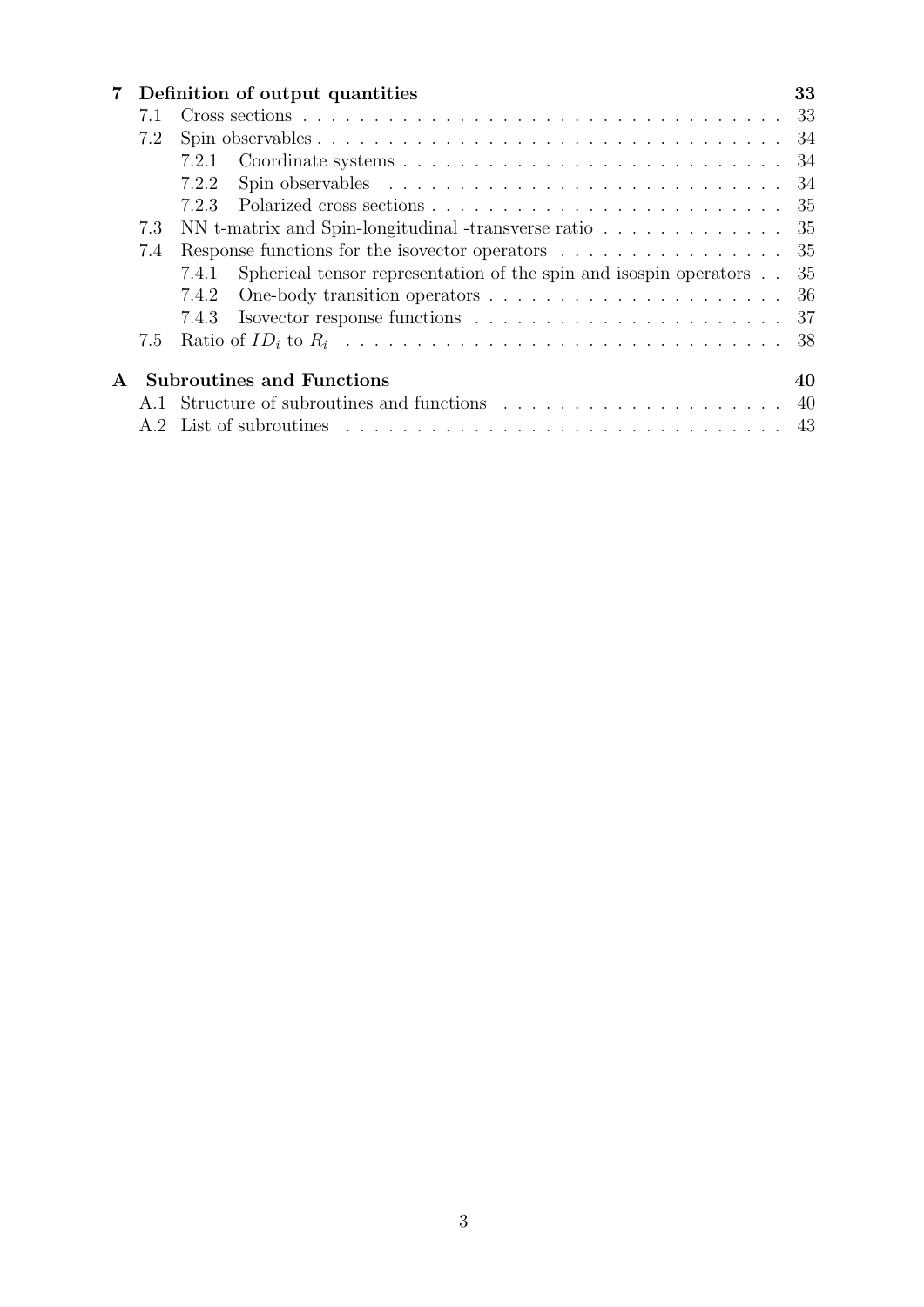## **1 What is CRDW**

The computer program CRDW calculats the nucleon induced inelastic and charge exchange reactions to continuum as well as dicrete states by means of a distorted wave impulse approximation (DWIA). It treats nuclear states by a continuum random phase approximation (CRPA). CRDW is the abbreviation for CRPA + DWIA.

The code is written in FORTRAN. This program is originated from the program coded by Izumoto in 1980. Since then, it has been extended to various directions by Ken Kawahigashi, Thomas Sams, Kimiaki Nishida, Yasushi Nakaoka, Tomotugu Wakasa and Munetake Ichimura[1]-[7]. Ichimura takes full responsibility throughout the development.

## **2 What can CRDW calculate**

### **2.1 Reactions**

CRDW calculates the nuclear reactions

$$
A(N, N')X \tag{2.1}
$$

where

- N : Projectile nucleon (proton (*p*) or neutron (*n*))
- N*′* : Ejectile nucleon (*p* or *n*)
- A : Target nucleus, which is restricted to the doubly closed shell nuclei.

X : Residual nuclear system which can include the isobar ∆.

Typical examples are

- (1) Quasi-elastic scattering (QES) eg.  ${}^{12}C(p, n)$ (2) Continuum state excitation with the fixed  $J^{\pi}$ eg.  $^{90}\text{Zr}(p, n)(1^+)$
- (3) Discrete state excitation with the fixed *J π* eg.  ${}^{16}O(p, p')$ <sup>16</sup> $O(0^-)$

### **2.2 Calculated quantities**

Details of output data are explained in sect.7. Main outputs are the followings.

### **2.2.1 Reaction observables**

|                                    | $d^2\sigma$                                                                                                                                                                         |
|------------------------------------|-------------------------------------------------------------------------------------------------------------------------------------------------------------------------------------|
|                                    | $P(\theta,\omega), A_y(\theta,\omega)$                                                                                                                                              |
| Polarization transfer coefficients | $D_{ij}(\theta,\omega)$                                                                                                                                                             |
|                                    | $ID_0(\theta, \omega), ID_n(\theta, \omega)$                                                                                                                                        |
|                                    | $ID_a(\theta, \omega), ID_p(\theta, \omega)$                                                                                                                                        |
|                                    | (1) Unpolarized double-differential cross sections $I(\theta, \omega) = \frac{\omega}{d\omega d\Omega}$<br>(2) Polarization and analying power<br>(4) Spin-polarized cross sections |

where  $\theta$  and  $\omega$  are the scattering angle and the energy transfer, respectively.

### **2.2.2 Response functions**

- (1) Spin-scalar response function *′ , ω*)
- (2) Spin-longitudinal response function *′ , ω*)
- $(3)$  Spin-transverse response function *′ , ω*)
- (4) Spin-vector response function *′ , ω*)

where  $q'$  and  $\omega$  are the intrinsic momentum and energy transfers.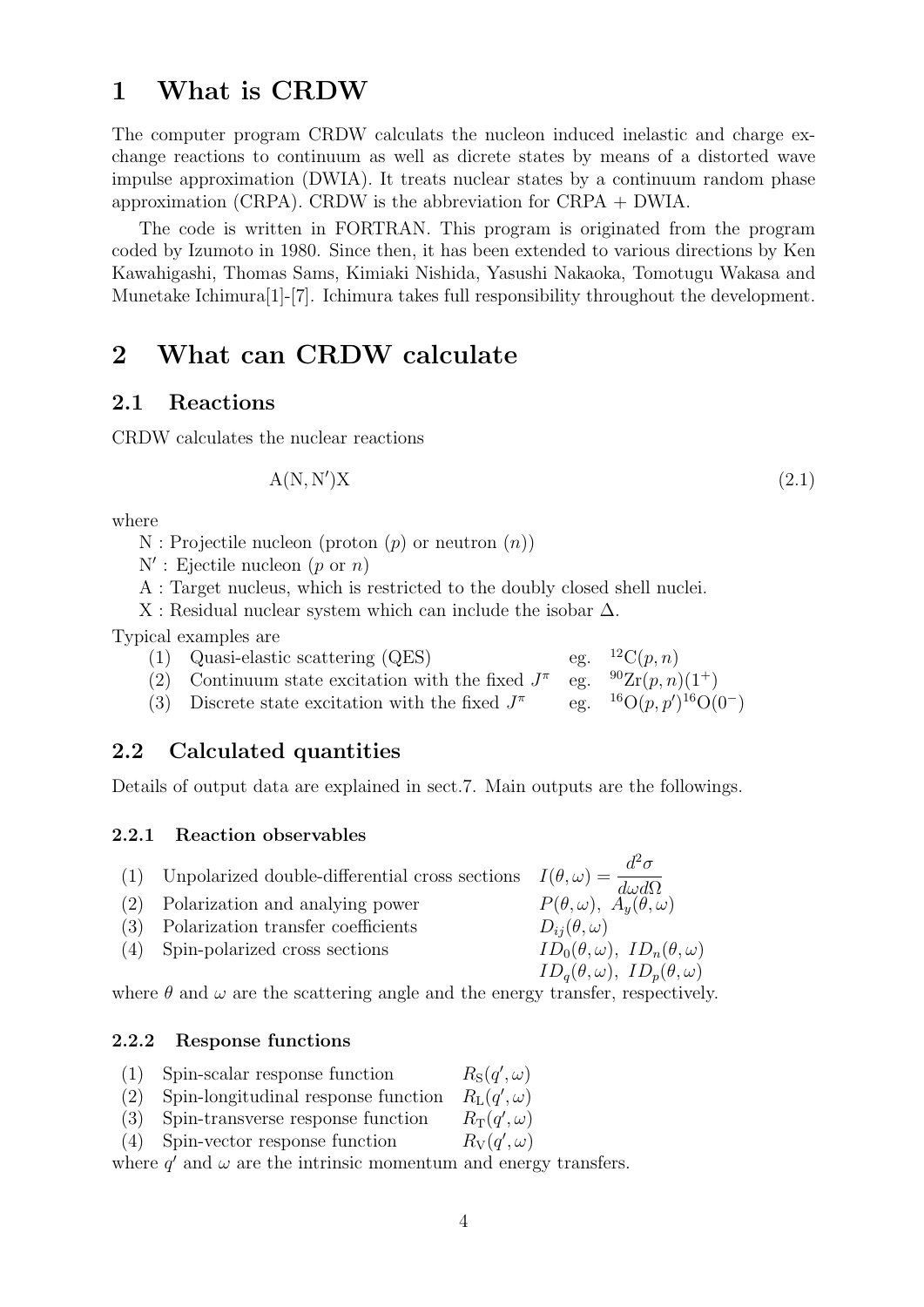## **2.3 Theories**

### **2.3.1 Reaction mechanism**

CRDW adopts DWIA as the reaction mechanism. The present version can calculate only isovector transitions, namely, those induced by the  $\tau \cdot \tau$ -parts of the NN t-matrix.

### **2.3.2 Structure theory**

CRDW treats the nuclear structure by the following theoretical frameworks.

- (1) A single particle model in a (complex) Woods-Saxon potential with effective masses and spreading widths
- (2) A continuum RPA and TDA with the orthogonality condition for nuclear correlations in the isovector channels
- (3) The *f ′* Landau-Migdal interaction for the isovector spin-scalar channel
- (4) The  $\pi + \rho + g' + h'$  interaction for the isovector spin-vector channel
- (5) The  $\Delta$  degree of freedom can be included.

### **2.3.3 Formalism**

Formalism is presented in the document 'Formalism of CRDW'.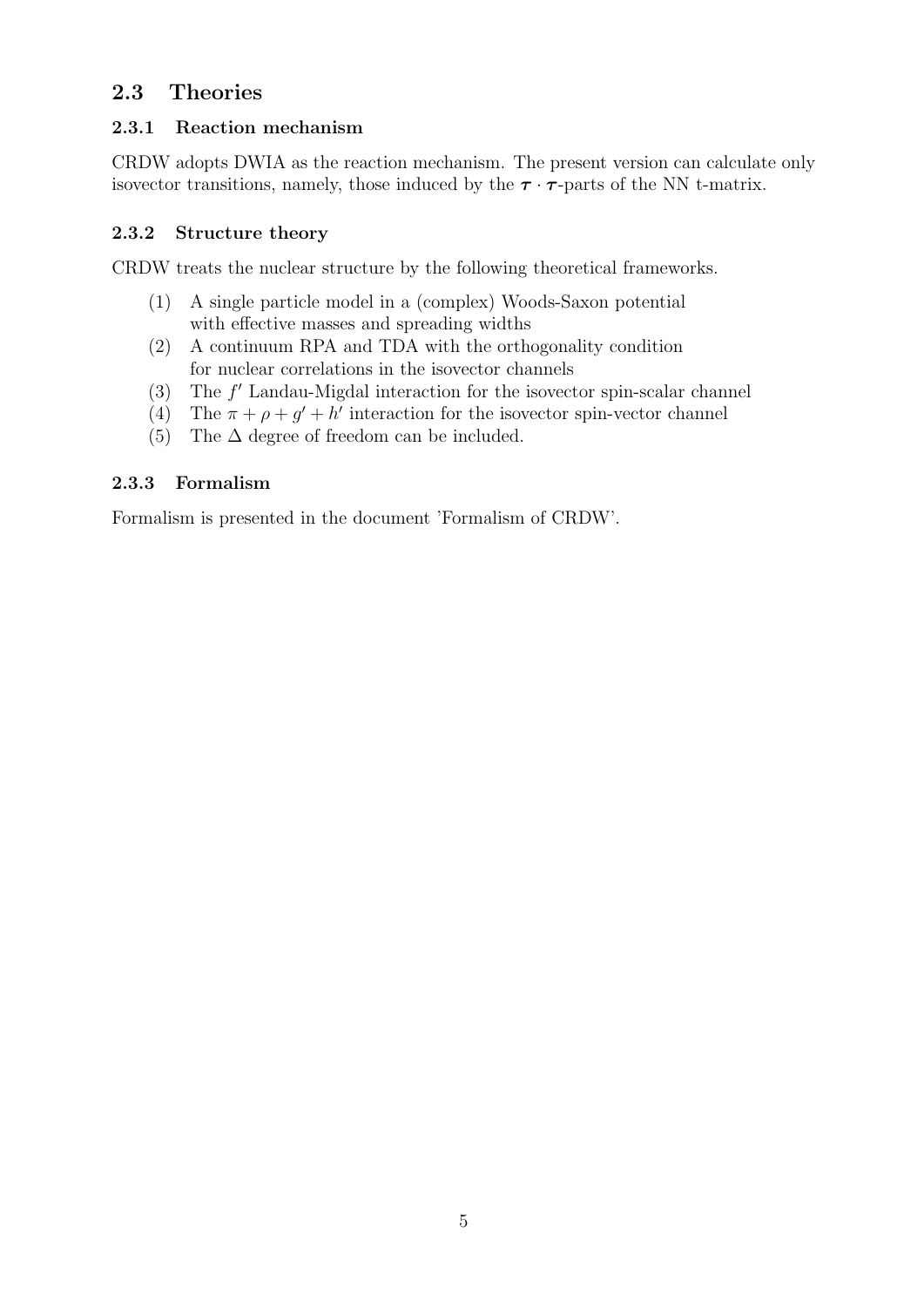## **3 Structure of the program**

## **3.1 Outline of calculation**

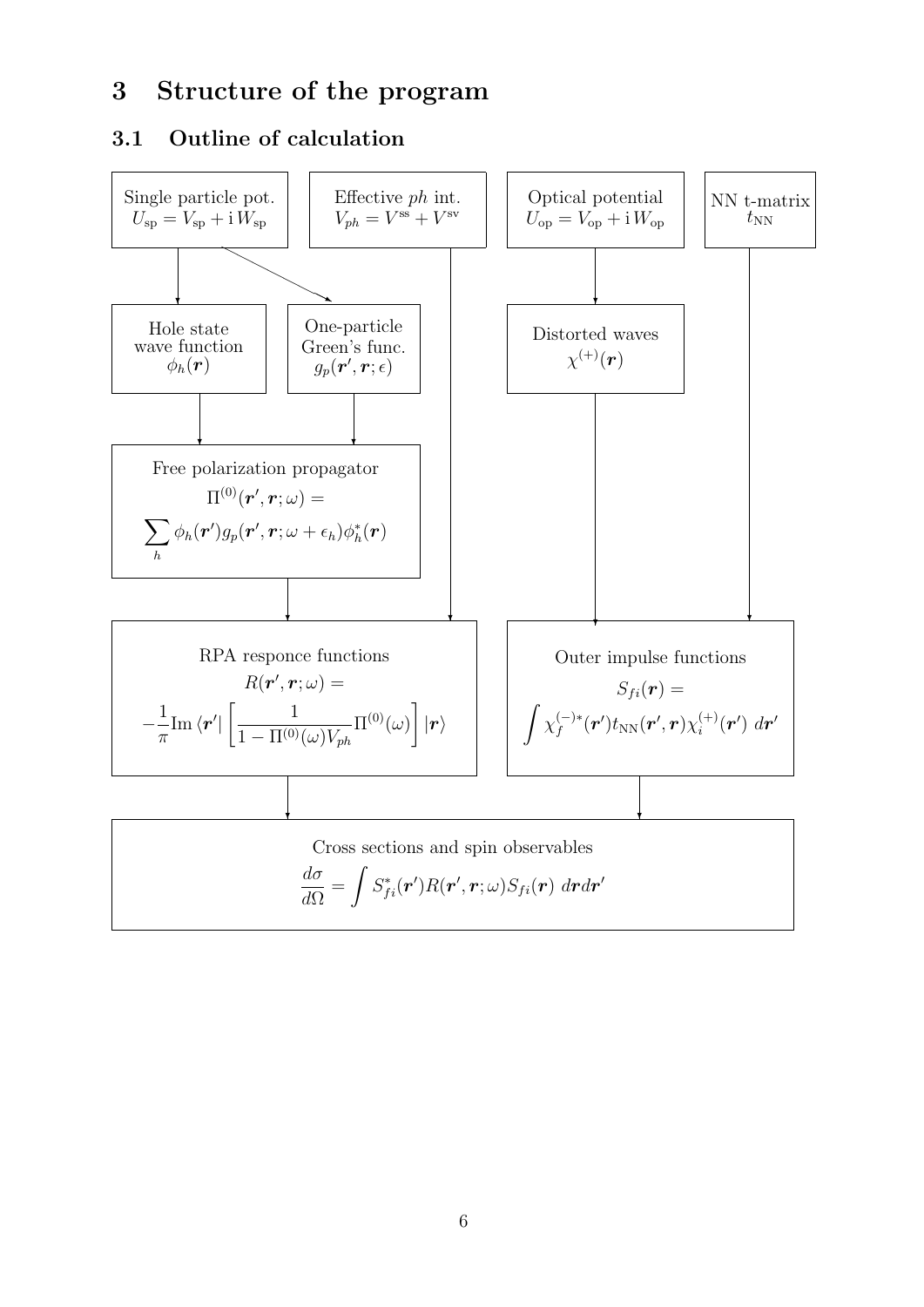## **3.2 Flow of the program**

Input

Preparation 1

Factorials, Spherical Bessel function

Legrendre function, Weight function, etc.

Wave functions of occupied single particle states



Details of the program strucure with subprogram names are given in Appendix A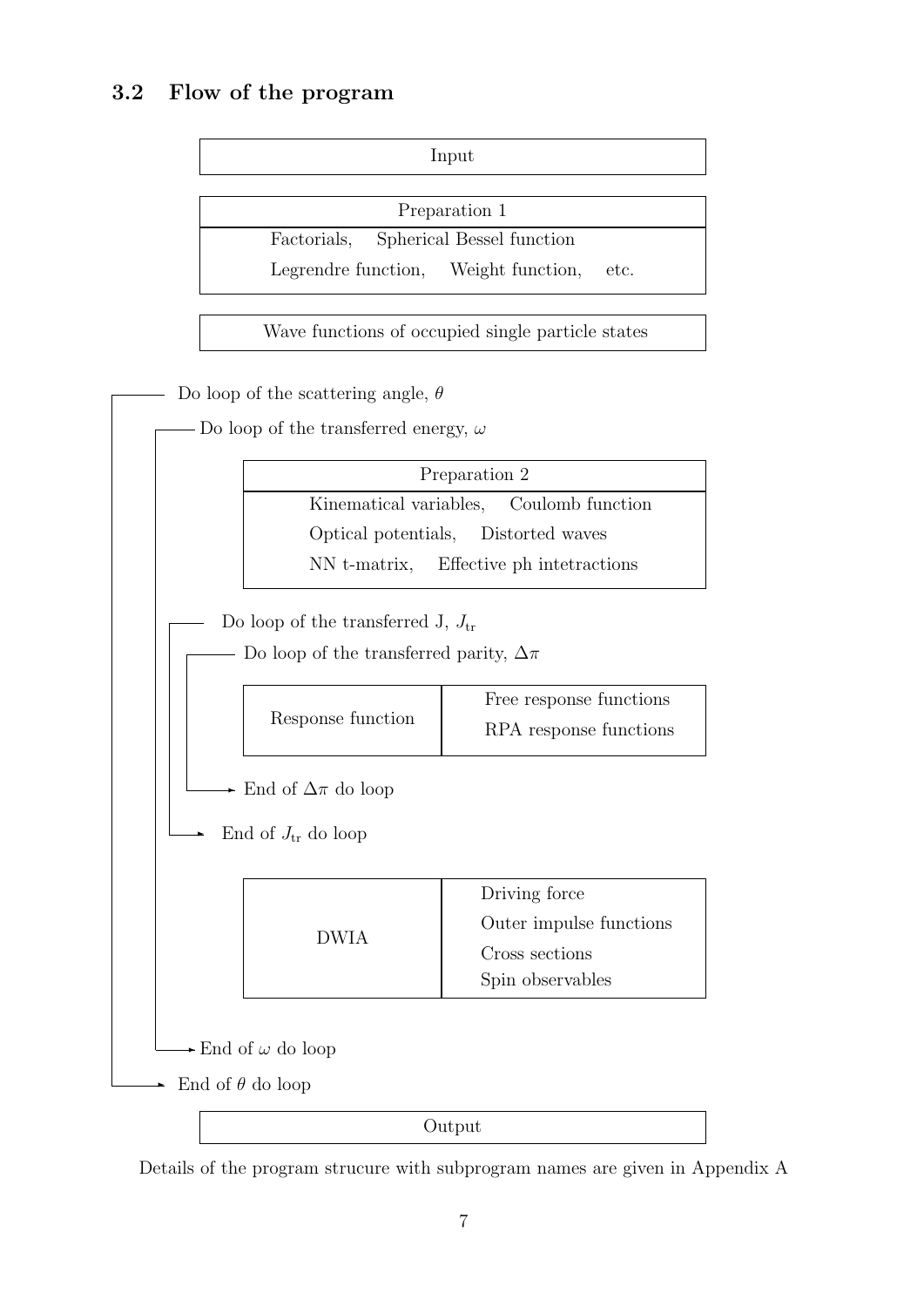## **3.3 Compilation and run**

An example of the shellscript to compile and run CRDW by g77 on c-shell of Linux

### A. **Compile**

Execute the command "make" to work the following Makefile in the directory /src.

|                  | $#$ Makefile for RPA+DWIA programs                                   |
|------------------|----------------------------------------------------------------------|
| #<br>FC          | $=$ $g77$                                                            |
| FFLAGS           | $=$ -O2 -fno-automatic -finit-local-zero                             |
|                  | $INCLUDE = /include$                                                 |
| RM               | rm<br>$=$                                                            |
| <b>OBJS</b>      | acal.o ampela.o ampsub.o basic3.o bfcal.o $\setminus$<br>$=$         |
|                  | bound.o c1cal.o c2cal.o cleb.o clnqgj.o $\setminus$                  |
|                  | coulfn.o coupless.o coupless.o couple2.o cxbd.o cxfh.o $\setminus$   |
|                  | diswav.o dreopt.o ecal.o fcal.o fnsg2.o glopt2.o $\setminus$         |
|                  | gqq.o input $0.\circ$ inte $3.\circ$ alegdm.o lgauss.o lgdr.o \      |
|                  | lgsbsl.o main.o opfact.o nnamp.o nnamp0.o nonrpa.o nrelopt.o         |
|                  | ocmg.o ovlap.o pgen2.o rac.o rsrtrl.o sbessl.o sigma.o \             |
|                  | slfzr.o sobcal.o sp0cp.o spcp.o spwd.o stfclg.o phspec.o $\setminus$ |
|                  | u9.o vdrll.o vdrll_fl.o veffsv.o $\setminus$                         |
|                  | whound o wconv o weight o wNNamp o write 0.0 wresp o \               |
|                  | wxpol.o wxsecJ.o xpol.o $\setminus$                                  |
|                  | coulp3.o edad1.o edaic.o edaipb.o fcj.o global.o \                   |
|                  | deri6.o edad2.o edaica.o edaizr.o osucou.o \                         |
|                  | dgi16.0 edad3.0 edaio.0 fci.0 glob12.0 glopt3.0 hepb1.0 $\setminus$  |
|                  | weffq.o globhe.o nnamp_fl.o fxpot.o BplusFcal.o                      |
| f.o.             |                                                                      |
|                  | \${FC} \${FFLAGS} -I \${INCLUDE} -c \$ <                             |
| main: $\{OBJS\}$ |                                                                      |
|                  | \${FC} \${FFLAGS} -o \$@ \${OBJS}                                    |
| all: main        |                                                                      |
| clean:           |                                                                      |
|                  | $\{RM\}$ main $*$ .0                                                 |

# B. **Run**

Link the unit 1 to the input data file.

Link the unit 10 to the NN-t-matrix data file when the optimal factorization is used. Then run!

 $\frac{1}{\sqrt{2}}$  , and the contract of  $\frac{1}{\sqrt{2}}$  , and  $\frac{1}{\sqrt{2}}$  , and  $\frac{1}{\sqrt{2}}$  , and  $\frac{1}{\sqrt{2}}$  , and  $\frac{1}{\sqrt{2}}$  , and  $\frac{1}{\sqrt{2}}$  , and  $\frac{1}{\sqrt{2}}$  , and  $\frac{1}{\sqrt{2}}$  , and  $\frac{1}{\sqrt{2}}$  , and  $\frac{1}{\sqrt{2}}$  ,

 $-$  Shellscript example  $\#$  ! /bin/csh ln -s input/nnamp/nnamp92.dat fort.10 ln -s 'input data file name' fort.1 ./main *>* 'output file name' *\*rm fort.1 *\*rm fort.10 —————————————————————-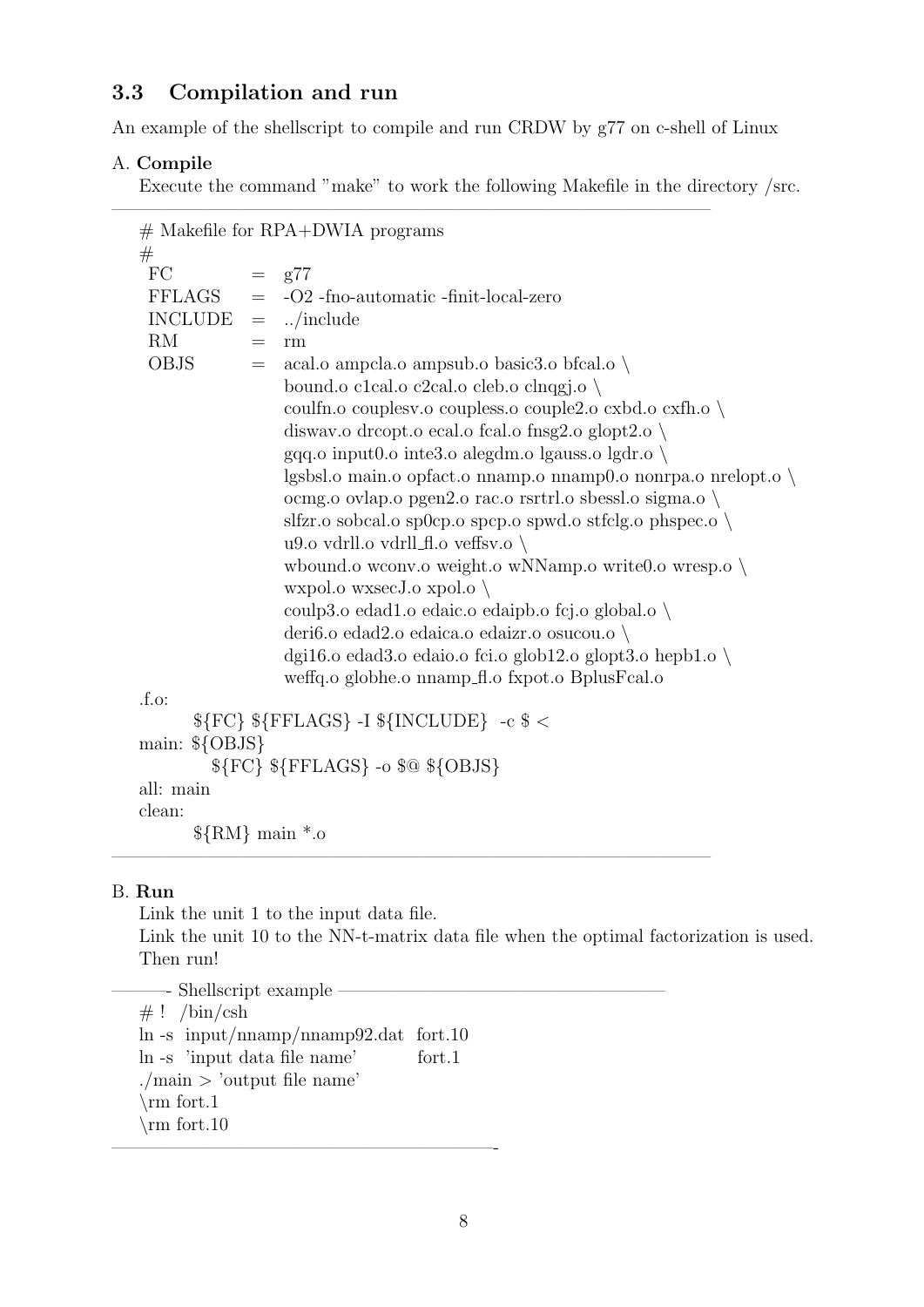# **4 How to make input data**

## **4.1 Outline of input form**

## **4.2 Structure**

| line <sub>1</sub> | Date, Run-number                              |
|-------------------|-----------------------------------------------|
| line 2            | Title                                         |
| line 3            | Calculation options                           |
| line 4            | Output options                                |
| line 5 and below  | Page style input : Data with page and subpage |
| last line         | Blank: end of input data                      |

## **4.3 Contents of data with page and subpage**

| page           | subpage | content                                                        |
|----------------|---------|----------------------------------------------------------------|
|                |         | Mass number, Charges                                           |
| $\overline{2}$ |         | Incident energy, Transferred energies, Scattering angles       |
| 3              |         | Transferred angular momenta and transferred parity             |
| 4              |         | Data for integration                                           |
| 5              | $1-5$   | Single particle potential parameters (real part)               |
| 6              | $1-5$   | Single particle potential parameters (imaginary part)          |
| 7              | $1-4$   | Effective mass and spreading width parameters                  |
| 8              | 1, 2    | Number of single particle states,                              |
|                |         | followed by table of state specification $(n l j)$             |
| 9              | $0-5$   | Effective $ph$ interaction parameters                          |
| 10             |         | Partial wave data, Optical potential specification             |
| 11             | 1,2     | Non-relativistic optical potential parameters (real part)      |
| 12             | 1,2     | Non-relativistic optical potential parameters (imaginary part) |
| 13             | 1,2     | Non-relativistic optical potential parameters (surface part)   |
| 14             | 1,2     | Dirac type optical potential parameters (real part)            |
| 15             | 1,2     | Dirac type optical potential parameters (imaginary part)       |

page.11-16 are not used if Global optical potential is selected.

## **4.4 Detaild description of input data**

## **4.4.1 Date, run number and title**

Input format

read $(1,(2I2, 14, 12))$  (numrun(i), i=1,4) read $(1,'(20a4)')$  ititle

| numrun(1) | month                       |
|-----------|-----------------------------|
| numrun(2) | day                         |
| numrun(3) | year                        |
| numrun(4) | run number                  |
| ititle    | Title within 100 characters |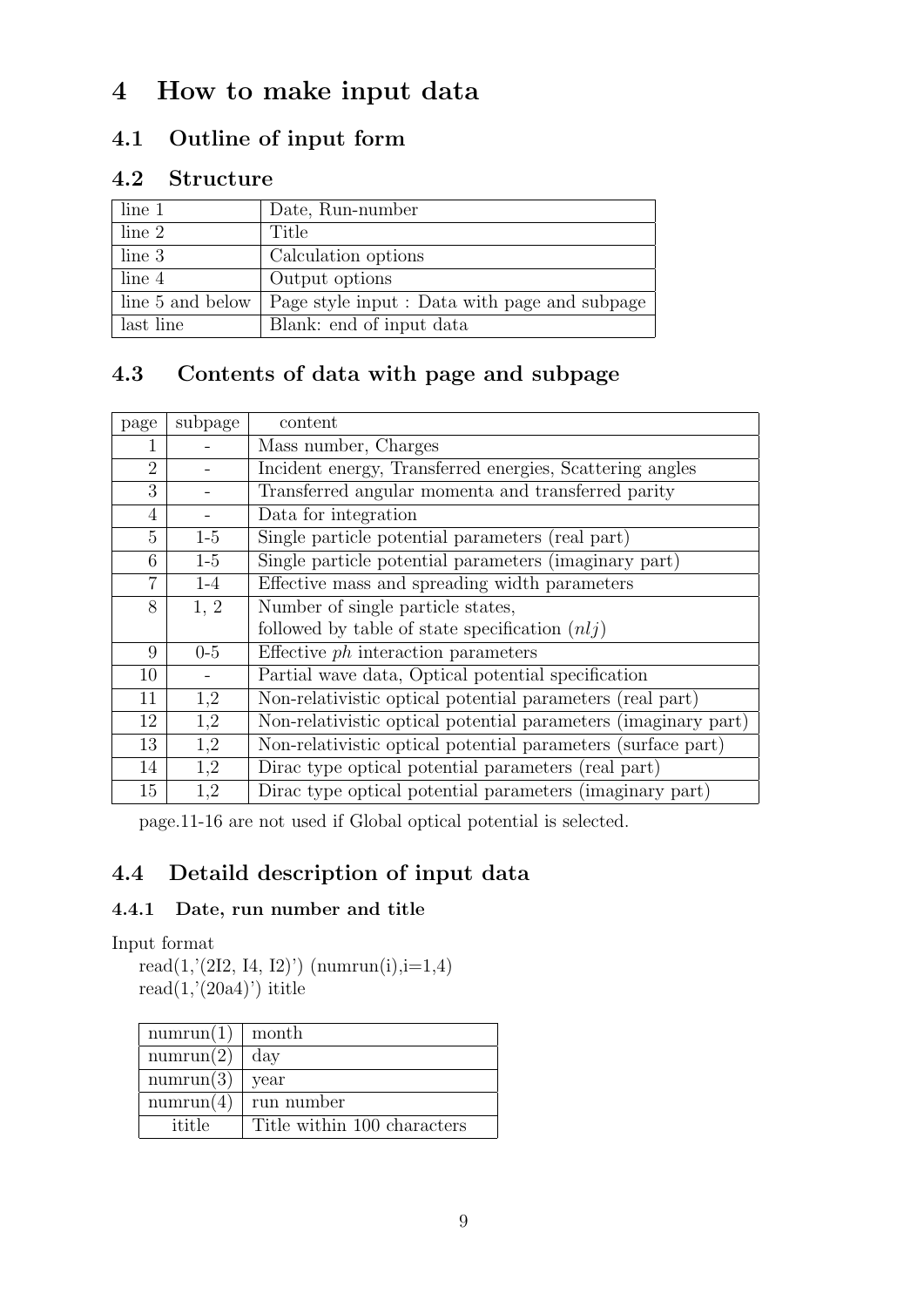### **4.4.2 Calculation options**

### Input format

 $read(1,'(10I1)')$  KTCAL

| Variable       | Input                        |                  |                                                                 |
|----------------|------------------------------|------------------|-----------------------------------------------------------------|
| Name           | Variable                     | Value            | Explanation                                                     |
| <b>KTDW</b>    | KTCAL(1)                     | $\boldsymbol{0}$ | <b>PWIA</b>                                                     |
|                |                              | $\mathbf{1}$     | <b>DWIA</b>                                                     |
|                |                              | $\overline{2}$   | Response function only                                          |
| <b>KTRPA</b>   | KTCAL(2)                     | $\overline{0}$   | 0th                                                             |
|                |                              | $\mathbf{1}$     | <b>TDA</b>                                                      |
|                |                              | $\overline{2}$   | <b>RPA</b>                                                      |
|                |                              | 3                | RPA for p-h but TDA for $\Delta$ -h                             |
| <b>KTND</b>    | KTCAL(3)                     | $\overline{0}$   | without $\Delta$                                                |
|                |                              | $\mathbf{1}$     | with $\Delta$                                                   |
| <b>KTRQCV</b>  | KTCAL(4)                     | $\boldsymbol{0}$ | Calculate $R(q,\omega)$ . No convergence check                  |
|                |                              | $\mathbf{1}$     | Calculate $R(q,\omega)$ . Convergence check for $R_s$ and $R_V$ |
|                |                              | $\sqrt{2}$       | Calculate $R(q,\omega)$ . Convergence check for $R_S$           |
|                |                              | 3                | Calculate $R(q,\omega)$ . Convergence check for $R_V$           |
|                |                              | $\overline{4}$   | Not calculate $R(q,\omega)$                                     |
| <b>KTTNN</b>   | KTCAL(5)                     | $\theta$         | Optimal factorization [8]                                       |
|                |                              | $\mathbf{1}$     | Francy-Love t-matrix [9]                                        |
| <b>KTAMP</b>   | KTCAL(6)                     |                  | Specify the KMT amplitudes included*)                           |
|                |                              | $\overline{0}$   | All amplitudes                                                  |
|                |                              | $\mathbf{1}$     | $\bf{A}$                                                        |
|                |                              | $\overline{2}$   | C1                                                              |
|                |                              | 3                | C2                                                              |
|                |                              | $\overline{4}$   | E                                                               |
|                |                              | $\mathbf 5$      | $\mathbf{F}$                                                    |
|                |                              | $\boldsymbol{6}$ | $B-F$                                                           |
|                |                              | $\overline{7}$   | $A+E+(B+F)/2$ (central + tensor)                                |
|                |                              | $8\,$            | A+C1 ( $S_{\text{tr}} = 0$ excitation dominant)                 |
|                |                              | $\boldsymbol{9}$ | $E+F+(B-F)+C2$ ( $S_{tr}=1$ excitation dominant)                |
| <b>KTVEFF</b>  | KTCAL(7)                     | $\boldsymbol{0}$ | Only LM term for effective $ph$ interaction                     |
|                |                              | $\mathbf{1}$     | $LM + OBEP$ for the effective ph interaction                    |
| <b>KTHSPWD</b> | $KT\overline{\text{CAL}(8)}$ | $\overline{0}$   | without spreading widths of holes                               |
|                |                              | $\mathbf{1}$     | with spreading widths of holes                                  |

\*) Note ! The option  $KTAMP = 0, 2, 3, 6, 8$  and 9 utilize the fixed reaction plane ap-

proximation, which does not work at  $\theta = 0$  because the reaction plane cannot be defined. Avoid these options at very small angles, but use the option KTAMP=7.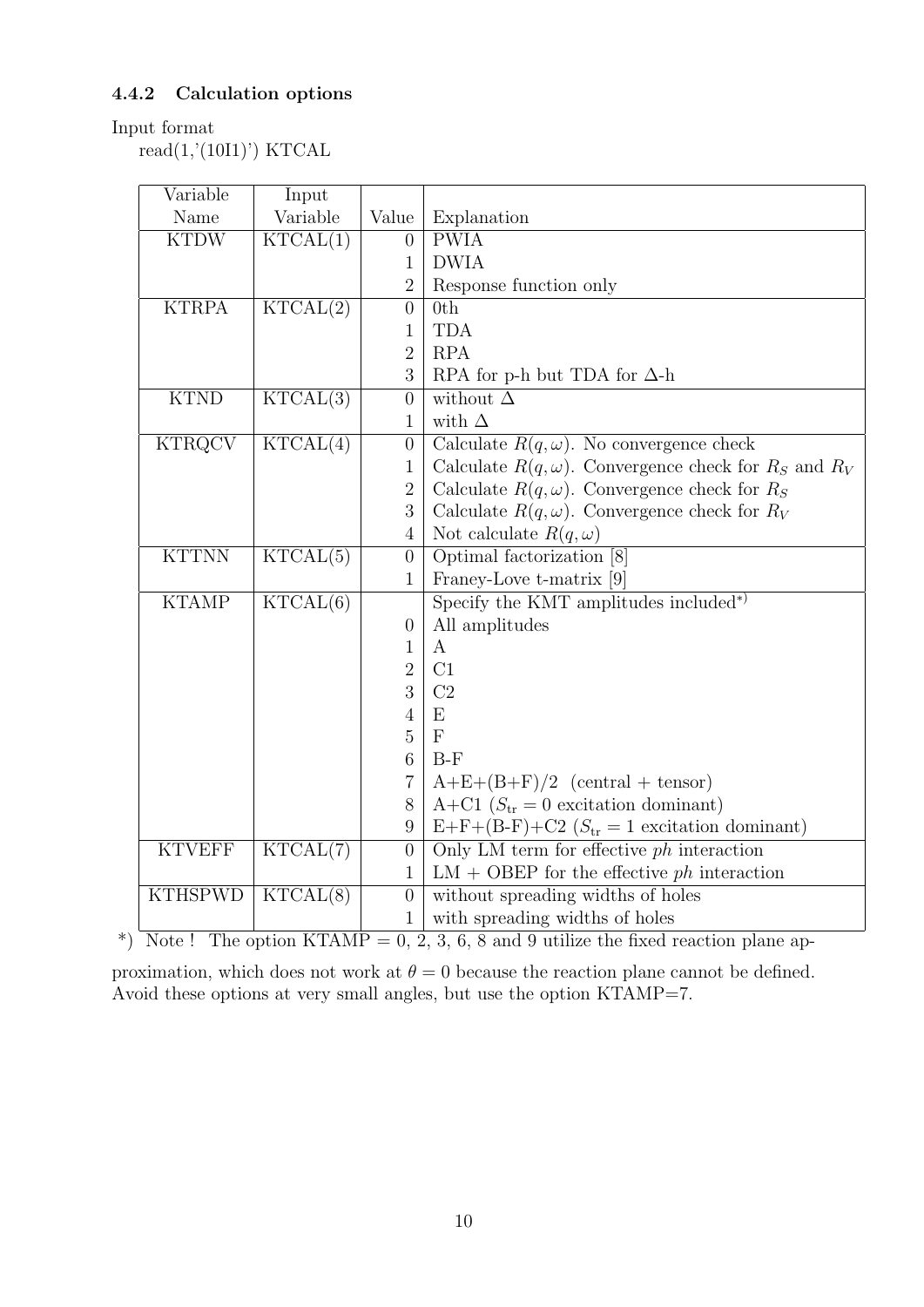### **4.4.3 Output options**

### Input Form

 $read(1,'(10I1)') KTOUT$ 

| Variable        | Input     |                |                                                                |
|-----------------|-----------|----------------|----------------------------------------------------------------|
| Name            | Variable  | Value          | Explanation                                                    |
| KTOUT_RQ        | KTOUT(1)  | $\theta$       | No output of $R(q,\omega)$                                     |
|                 |           | 1              | Output $R(q,\omega)$                                           |
|                 |           | $\overline{2}$ | Output weighted $R^{N/\Delta,N/\Delta}(q,\omega)$ if KTND=1    |
| KTOUT_VEF       | KTOUT(2)  | $\overline{0}$ | No output of the effective $ph$ interactions                   |
|                 |           |                | Output the effective $ph$ interactions                         |
| KTOUT_BDW       | KTOUT(3)  | $\theta$       | No output of the bound state wave function                     |
|                 |           | N              | Output the bound state wave func. in step of $N$               |
| <b>KTOUT XS</b> | KTOUT(4)  | $\overline{0}$ | Standard output of $\sigma$ , P, A, $D_{ij}$ , ID <sub>i</sub> |
|                 |           |                | Contributions from NN, $N\Delta$ , $\Delta\Delta$ , separately |
| KTOUT_XSJ       | KTOUT(5)  | $\overline{0}$ | No output of $\sigma(J^{\pi})$                                 |
|                 |           | 1              | Output $\sigma(J^{\pi})$                                       |
| KTOUT_OPT       | KTOUT(6)  | $\overline{0}$ | No output of the optical potentials                            |
|                 |           |                | Output the optical potentials                                  |
| KTOUT_DW        | KTOUT(7)  | $\overline{0}$ | No output of the distorted waves                               |
|                 |           | 1              | Output the distorted waves                                     |
| KTOUT_NNA       | KTOUT(8)  | $\overline{0}$ | No output of the NN t-matrix amplitudes                        |
|                 |           | 1              | Output the squares of the NN t-matrix amplitudes               |
| KTOUT_LTRATIO   | KTOUT(9)  | $\overline{0}$ | No output of the $L/T$ ratio                                   |
|                 |           | 1              | Output of the $L/T$ ratio                                      |
| KTOUT_PROP      | KTOUT(10) | $\overline{0}$ | No output of IDi/Ri ratio                                      |
|                 |           |                | Output of IDi/Ri ratio if KTOUT_RQ=1                           |

### **4.4.4 Page style input**

Input format read $(1,'(8f10.5)')$   $(a(i),i=1,8)$ page I=a(1), subpage ICH =(a(1)-I)\*10

Explanations below are given in the form of

1st column : Internal variable name

2nd column : Input variable name

3rd column : Explanation

4th column : Notation in the document of the formalism

PAGE 1 Mass and charges

| 1.(1) | a(1) | Page               |             |
|-------|------|--------------------|-------------|
| Atg   | a(2) | Target mass number |             |
| Ztg   | a(3) | Target charge      | $Z_{\rm A}$ |
| Zprj  | a(4) | Projectile charge  | $Z_{\rm N}$ |
| Zejc  | a(5) | Ejectile charge    |             |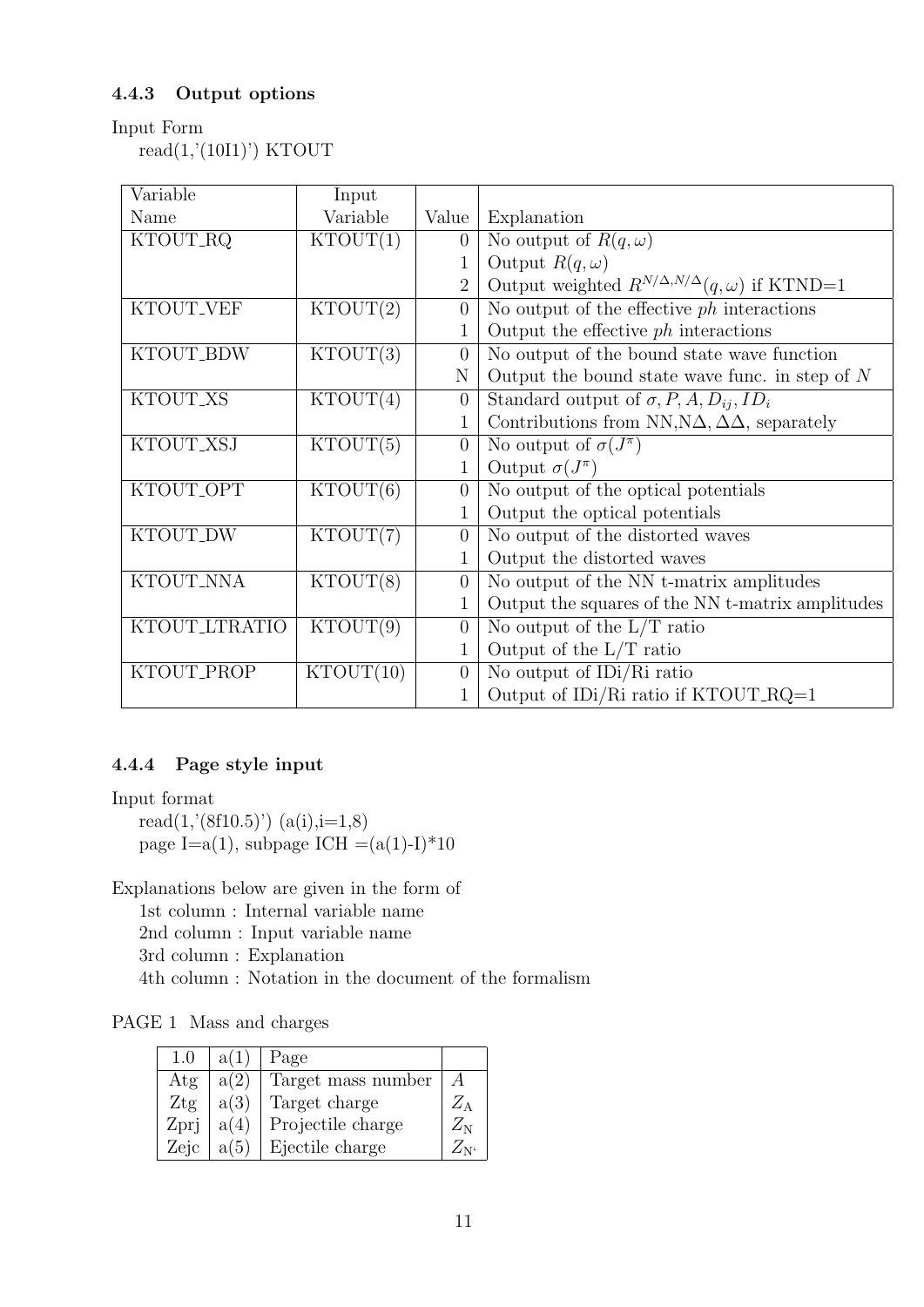PAGE 2 Incident energy, scattering angles and transferred energies

| 2.0                | a(1) | Page                                           |                              |
|--------------------|------|------------------------------------------------|------------------------------|
| elabi              | a(2) | Incident kinetic energy in lab. (MeV)          | $K_{\rm lab}$                |
| n <sub>anmax</sub> | a(3) | Number of scattering angles. $(\leq$ nandm)    | $N_\theta^{\max}$            |
| thethmn            | a(4) | Minimum scattering angle in lab. (deg)         | $\theta_{\rm lab}^{\rm min}$ |
| dthetl             | a(5) | Increment of scattering angle in lab. (deg)    | $\Delta\theta_\text{lab}$    |
| nwmax              | a(6) | Number of transferred energies. ( $\leq$ nwdm) | $N_\omega^{\rm max}$         |
| omglmn             | a(7) | Minimum transferred energy in lab. (MeV)       | $\omega_{\rm lab}^{\rm min}$ |
| domegl             | a(8) | Increment of transferred energy in lab. (MeV)  | $\Delta\omega_{\rm lab}$     |

\*) nwdm is defined in include/dimm.fh/ nwdm must be less than or equal to 51.

PAGE 3 Transferred angular momenta  $J_{tr}$ , transferred parities  $\Delta \pi$ , and energy shift

| 3.0           | a(1) | Page                                                              |                                  |  |
|---------------|------|-------------------------------------------------------------------|----------------------------------|--|
| itrjmn        | a(2) | Minimum transferred total angular momentum                        | $\bar{J}_{{\rm tr}}^{{\rm min}}$ |  |
| itrjmx        | a(3) | Maximum transferred total angular momentum                        | $J_\mathrm{tr}^{\mathrm{max}}$   |  |
| knmin         | a(4) | Minimum parity transfer index kn                                  |                                  |  |
| knmax         | a(5) | Maximum parity transfer index kn                                  |                                  |  |
| <b>KTLTR</b>  | a(6) | Orbital angular momentum transfer option                          |                                  |  |
|               |      | $= 0$ : Standard                                                  |                                  |  |
|               |      | = 1: Only lowest $L_{tr}$ for the given $J_{tr}$ and $\Delta \pi$ |                                  |  |
| <b>EPSJ</b>   | a(7) | Criterion for the convergence check of the response functions     |                                  |  |
|               |      | with respect to $J_{tr}$ . If a(7)=0, EPSJ=0.005 (default)        |                                  |  |
| <b>WSHIFT</b> | a(8) | Artificial energy shift for response function (MeV)               | $\omega_{\text{shift}}$          |  |

\*) kn=1: natural parity excitation, kn=2: unnatural parity excitation

PAGE 4 Integration parameters

| 4.0 | a(1) | Page                                                                        |                  |
|-----|------|-----------------------------------------------------------------------------|------------------|
|     |      | rmax   $a(2)$   Maximum radius, r (fm)                                      | $r_{\text{max}}$ |
|     |      | nsrmax   $a(3)$   Number of crude mesh <sup>*</sup> points. ( $\leq$ nsrdm) | $N_{sr}^{\max}$  |
|     |      | tkdmx   $a(4)$   Maximum momentum, k for Fourier transformation $(fm^{-1})$ | $k_{\rm max}$    |
|     |      | nkmax   $a(5)$   Number of mesh points for k. ( $\leq$ nkdm)                | $N_t^{\max}$     |

\*) Fine mesh  $dr$ , crude mesh  $dsr = r_{\text{max}}/N_{sr}^{\text{max}} = 2dr$ 

 $^*$ ) nsrdm and nkdm are defined in include/dimm.fh/

PAGE 5 Single particle potential (real part)

| 5.ich                    | a(1) | Page.subpage ich=1: neutron hole, $=2$ : proton hole,       |                       |
|--------------------------|------|-------------------------------------------------------------|-----------------------|
|                          |      | =3: neutron particle, =4: proton particle, =5: $\Delta$     |                       |
| vd(ich)                  | a(2) | Central potential depth (MeV). If $vd=0$ , it is calculated | $V_0^{\alpha}$        |
|                          |      | from the given binding energy of the top state.             |                       |
| rrd(ich)                 | a(3) | Central potential radius parameter (fm)                     | $r_{\rm vr}^{\alpha}$ |
| $\text{ard}(\text{ich})$ | a(4) | Central potential diffuseness parameter (fm)                | $a_{\rm vr}^{\alpha}$ |
| vsod(ich)                | a(5) | Spin-orbit potential strength (MeV)                         | $V_{\rm so}^{\alpha}$ |
| rsod(ich)                | a(6) | Spin-orbit potential radius paremeter (fm)                  | $r_{\rm so}^{\alpha}$ |
| asod(ich)                | a(7) | Spin-orbit potential diffuseness parameter (fm)             | $a_{\rm so}^{\alpha}$ |
| rcd(ich)                 | a(8) | Coulomb radius parameter (fm)                               | $r_c^{\alpha}$        |
|                          |      |                                                             |                       |

\*)  $\alpha = \text{ich} = n^{-1}, p^{-1}, n, p, \text{ or } \Delta$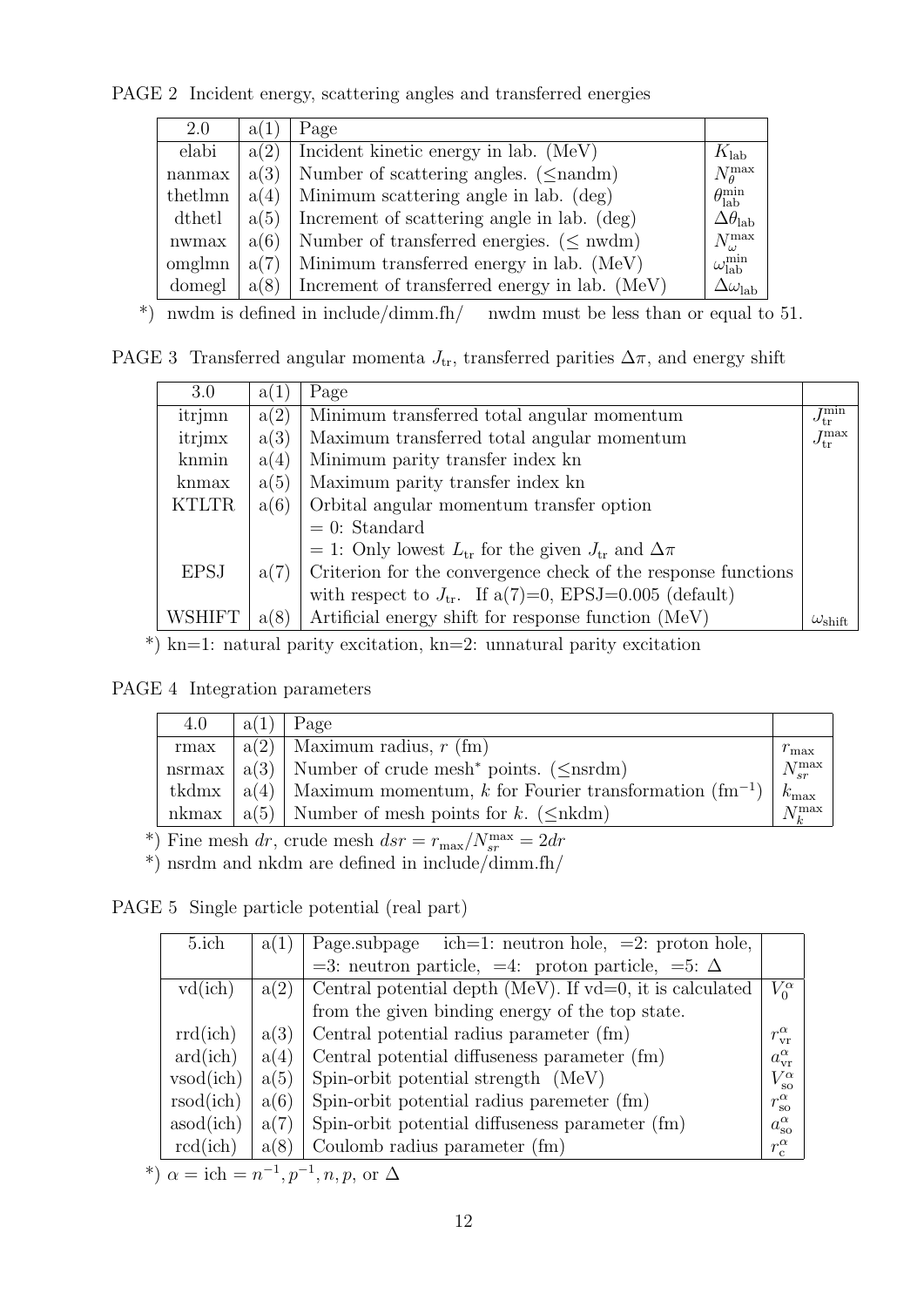PAGE 6 Single particle potential (imaginary part)

| 6.ich     | a(1) | Page.subpage                                                |                       |
|-----------|------|-------------------------------------------------------------|-----------------------|
|           |      | ich =3: neutron particle, =4: proton particle, =5: $\Delta$ |                       |
| wd(ich)   | a(2) | Central potential depth (MeV).                              | $W_0^{\alpha}$        |
|           |      | If wd=999.0, calculated by the spreading width formula.     |                       |
|           |      | If wd is less than 0.1MeV, it is set to be 0.1MeV.          |                       |
| rid(ich)  | a(3) | Central potential radius parameter (fm)                     | $r_{vi}^{\alpha}$     |
| aid(ich)  | a(4) | Central potential diffuseness parameter (fm)                | $a_{\rm vi}^{\alpha}$ |
| WV0(ich)  | a(5) | Relative strength of the volume type                        | $W_{v}^{\alpha}$      |
| WS0(ich)  | a(6) | Relative strength of the surface type                       | $W_{\rm s}^{\alpha}$  |
| RVD2(ICH) | a(7) | Surface potential radius parameter (fm)                     | $r_{\rm si}^\alpha$   |
| AVD2(ICH) | a(8) | Surface potential diffuseness parameter (fm)                | $a_{\rm si}^{\alpha}$ |

\*)  $\alpha = \text{ich} = n, p, \text{ or } \Delta$ 

PAGE 7 Perey factor and spreading width parameters

| 7.ich                              | a(1) | Page.subpage $ich=1$ : neutron hole, $=2$ : proton hole, |                               |
|------------------------------------|------|----------------------------------------------------------|-------------------------------|
|                                    |      | $=3$ : neutron particle, $=4$ : proton particle          |                               |
| refd(ich)                          | a(2) | Perey factor radius parameter (fm)                       | $r_{\text{eff}}^{\alpha}$     |
| $\operatorname{aeffd}(\text{ich})$ | a(3) | Perey factor diffuseness parameter (fm)                  | $a_{\text{eff}}^{\alpha}$     |
| $b\ddot{d}f\ddot{d}$               | a(4) | Strength parameter of the Perey factor                   | $b^{\alpha}$                  |
| alphsw(ich)                        | a(5) | Spreading width strength                                 | $\alpha_{\rm spw}^{\alpha}$   |
| eps0sw(ich)                        | a(6) | Spreading width cutoff parameter 1 (MeV)                 | $\varepsilon_0^{\alpha}$      |
| eps1sw(ich)                        | a(7) | Spreading width cutoff parameter 2 (MeV)                 | $\varepsilon_1^{\alpha}$      |
| BEFM(ich)                          | a(8) | Absolute value of Fermi energy                           | $ \epsilon_{\rm F}^{\alpha} $ |

\*)  $\alpha = \text{ich} = n^{-1}, p^{-1}, n \text{ or } p$ 

PAGE 8 Occupied single particle states

| 8.ich | $ a(1) $ Page.subpage ich=1: neutron hole, =2: proton hole      |
|-------|-----------------------------------------------------------------|
|       | $nspmx(ich)   a(2)  $ Number of occupied single particle states |

Followed by reading the single particle state information with input format

do n=1, nspmx(ich)

read $(1,(2I5,2f10.5))$  nspd $(n,ich)$ , lspd $(n,ich)$ ,

1 FJSPD(N,ICH), BERSPD(N,ICH)

end do

| nspd(n,ich)   | Nodal quantum number     | $n^{\alpha}$ |
|---------------|--------------------------|--------------|
| lspd(n,ich)   | Orbital angular momentum | $1\alpha$    |
| FJSPD(N, ICH) | Total angular momentum   | $\alpha$     |
| BERSPD(N,ICH) | Binding energy (MeV)     |              |

\*)  $\alpha = \text{ich} = n^{-1} \text{ or } p^{-1}$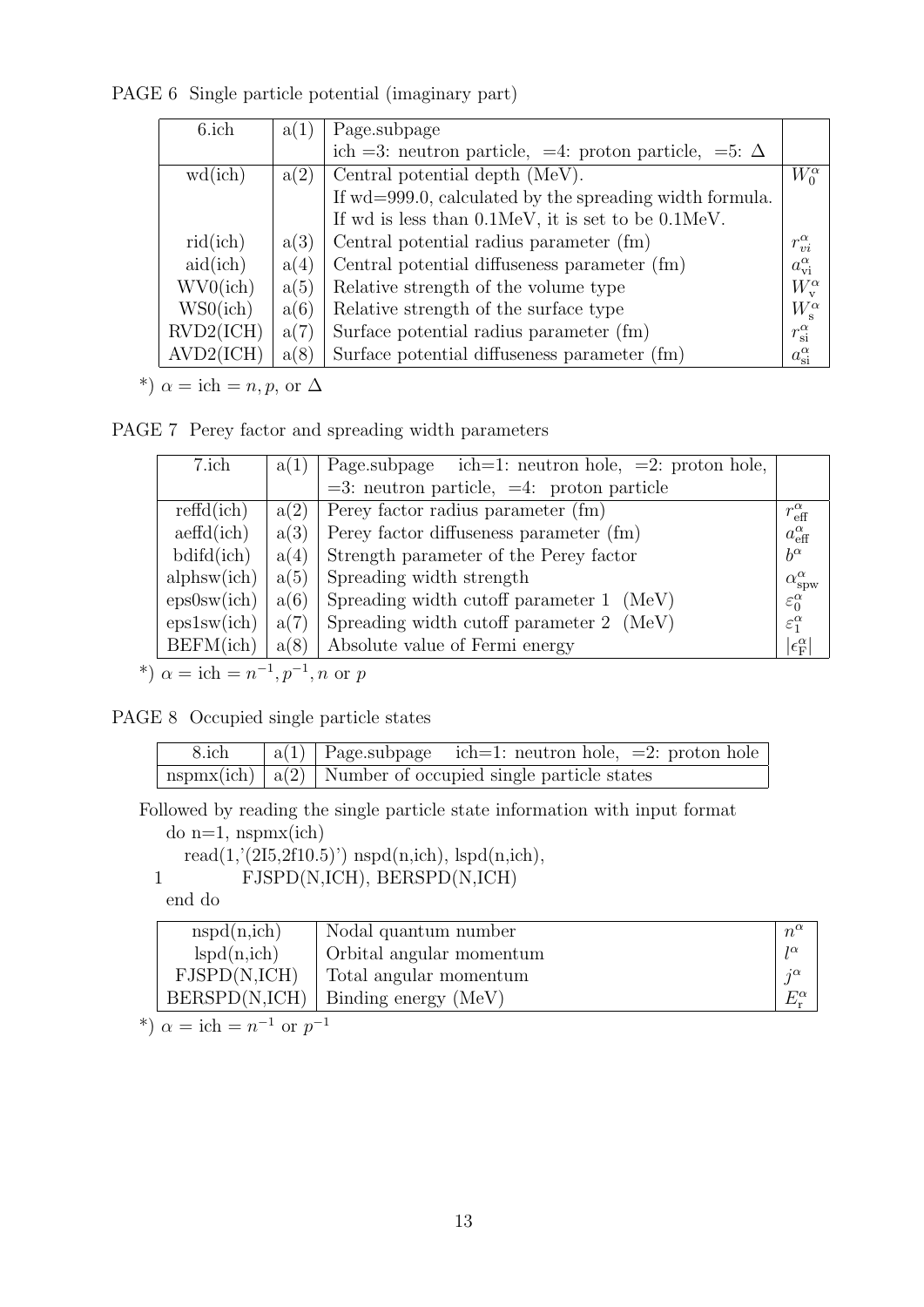## PAGE 9 Effective *ph* interaction in isovector channels

| 9.0 | $ a(1) $ Spin-scalar contact interaction                                                       |  |
|-----|------------------------------------------------------------------------------------------------|--|
|     | Vtautau $ a(2) $ Isovector spin-scalar interaction parameter (MeV fm <sup>3</sup> ) $ V_\tau $ |  |

| 9.1 | $\alpha(1)   \pi$ , $\rho$ parameters                          |                              |
|-----|----------------------------------------------------------------|------------------------------|
|     | facbs $ a(2)  \pi NN$ coupling constant                        | $f_{\pi NN}^2/(4\pi)$        |
|     | fratio $ a(3)  \pi N\Delta$ , $\pi NN$ coupling constant ratio | $f_{\pi N\Delta}/f_{\pi NN}$ |
|     | crhoo $ a(4)  \rho, \pi$ coupling ratio                        |                              |

| 9.2               | a(1) | One-pion exchange interaction parameters       |                         |
|-------------------|------|------------------------------------------------|-------------------------|
| epion             | a(2) | Pion mass (MeV)                                | $m_{\pi}$               |
|                   | a(3) | not used                                       |                         |
| ctpi(1)           | a(4) | Cut-off mass for NN interaction (MeV)          | $\Lambda_{\pi NN}$      |
| $\text{nctpi}(1)$ | a(5) | Dower of form factor for NN interaction        | $n_{\pi NN}$            |
| ctpi(2)           | a(6) | Cut-off mass for $N\Delta$ interaction (MeV)   | $\Lambda_{\pi N\Delta}$ |
| $\text{nctpi}(2)$ | a(7) | Power of form factor for $N\Delta$ interaction | $n_{\pi N\Delta}$       |

| 9.3                | a(1) | One- $\rho$ exchange interaction parameters    |                          |
|--------------------|------|------------------------------------------------|--------------------------|
| erhoo              | a(2) | $\rho$ -meson mass (MeV)                       | m <sub>o</sub>           |
|                    | a(3) | not used                                       |                          |
| $\mathrm{ctrh}(1)$ | a(4) | Cut-off mass for NN interaction (MeV)          | $\Lambda_{\rho NN}$      |
| nctrh(1)           | a(5) | Power of form factor for NN interaction        | $n_{\rho \rm NN}$        |
| $\mathrm{ctrh}(2)$ | a(6) | Cut-off mass for $N\Delta$ interaction (MeV)   | $\Lambda_{\rho N\Delta}$ |
| nctrh(2)           | a(7) | Power of form factor for $N\Delta$ interaction | $n_{\rho\text{N}\Delta}$ |

| 9.4      | a(1  | $q'$ interaction parameters            |                       |
|----------|------|----------------------------------------|-----------------------|
| spr(1,1) | a(2) | $g'_{NN}$                              | $g^{\prime}_{\rm NN}$ |
| spr(1,2) | a(3) | $g'_{{\rm N}\Delta}$                   | $g'_{{\rm N}\Delta}$  |
| spr(2,2) | a(4) |                                        |                       |
| ctgpr    | a(5) | Cutoff mass for $g'$ form factor (MeV) | $\Lambda_a$           |
| nctgpr   | a(6) | Power of $g'$ form factor              | $n_{\rm q}$           |

| 9.5      | a(1) | $h'$ interaction parameters                 |       |
|----------|------|---------------------------------------------|-------|
| hpr(1,1) | a(2) | $h'_{\rm NN}$                               |       |
| hpr(1,2) | a(3) | $h'_{\rm N\Lambda}$                         |       |
| hpr(2,2) | a(4) |                                             |       |
| cthpr    |      | $a(5)$ Cutoff mass for h' form factor (MeV) |       |
| ncthpr   | a(6) | Power of $h'$ form factor                   | $n_h$ |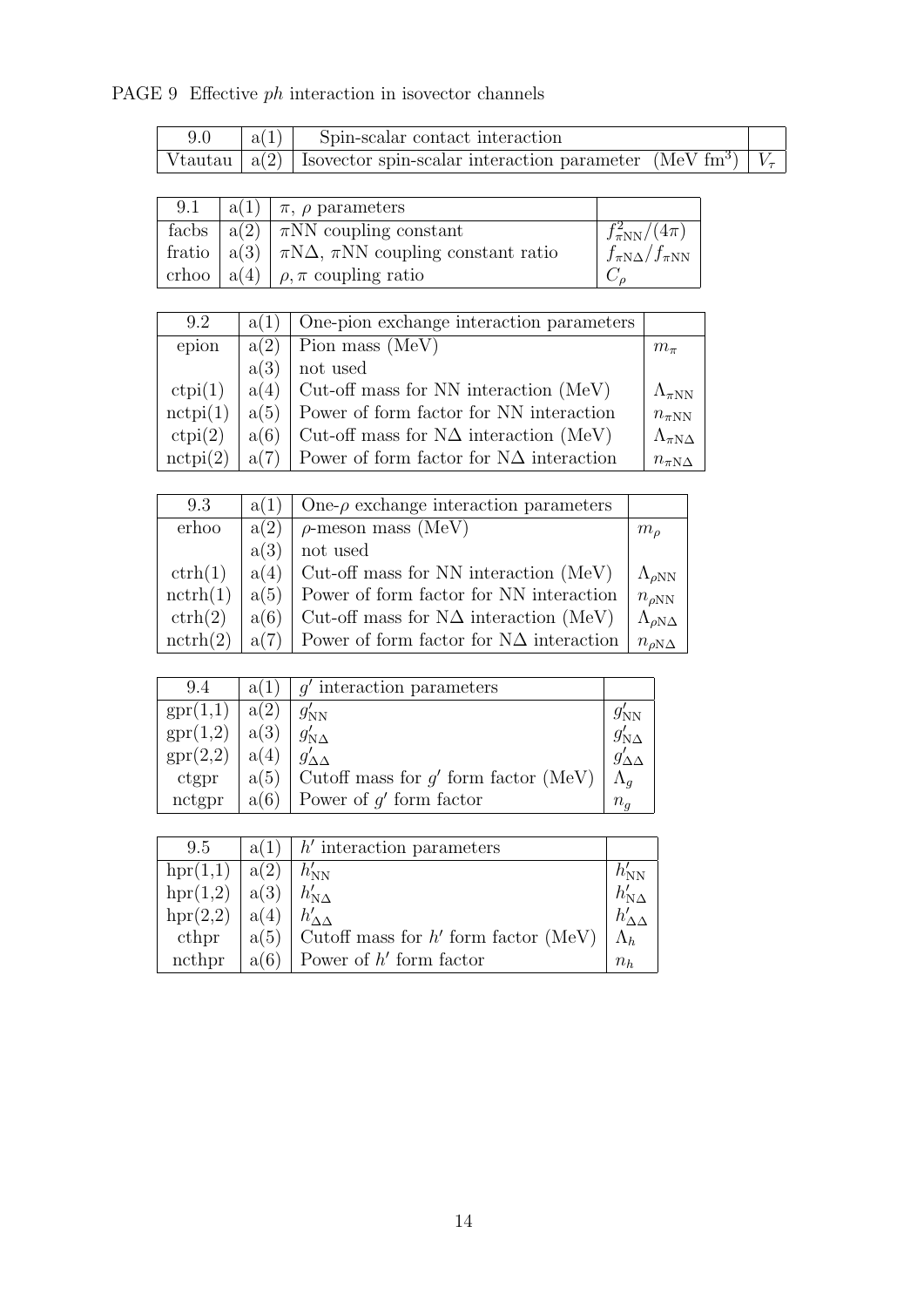## PAGE 10 DWIA parameters

| 10.0       | a(1) | Partial wave, optical potential and driving force |                |
|------------|------|---------------------------------------------------|----------------|
| lparmn     | a(2) | Minimum partial wave orbital angular momentum     | $l_{\min}$     |
| lparmx     | a(3) | Maximum partial wave orbital angular momentum     | $\iota_{\max}$ |
| ktdrc(1)   | a(4) | Optical optential type of incident channel        |                |
| ktglb(1)   | a(5) | Parameter set index of global potential           |                |
|            |      | by Cooper et al. [10] for incident channel        |                |
| ktdrc(2)   | a(6) | Optical optential type of exit channel            |                |
| ktglb(2)   | a(7) | Parameter set index of global potential           |                |
|            |      | by Cooper et al. [10] for exit channel            |                |
| <b>EFL</b> | a(8) | Energy used for Franey-Love NN t-matrix [9]       |                |
|            |      | If $EFL=0$ , the incident energy is used          |                |

## Explanation of ktdrc

| ktdrc   Meaning                                                              |
|------------------------------------------------------------------------------|
| 0   Nonrelativistic optical poential. Parameters are read from page 11-14    |
| 1 Dirac phenomenological potential. Parameters are read from page 15, 16     |
| 2 Potntials are read from file 15                                            |
| 3   Global relativistic optical potential for proton; Cooper et al. [10]     |
| $4 \mid$ Global relativistic optical potential for neutron; Shen et al. [11] |

Explanation of ktglb : specification of the global potential by Cooper et al. [10]

| ktglb          | Meaning                                        |
|----------------|------------------------------------------------|
| $\mathbf{1}$   | CA40-PB208 (P,P) 65-1040 MEV FIT.1             |
| $\overline{2}$ | CA40-PB208 (P,P) 65-1040 MEV FIT.2             |
| 3              | C12 (P,P) 29-1040 MEV (EDAI C12)               |
| 4              | O16 (P,P) 23-1040 MEV (EDAI O16)               |
| 5              | CA40 (P,P) 21-1040 MEV (EDAI CA40)             |
| 6              | ZR90 (P,P) 22-800 MEV (EDAI ZR90)              |
| $\overline{7}$ | PB208 (P,P) 21-1040 MEV (EDAI PB208)           |
| 8              | C12-PB208 (P,P) 21-1040 MEV (EDAD FIT.1)       |
| 9              | C12-PB208 (P,P) 21-1040 MEV (EDAD FIT.2)       |
| 10             | C12-PB208 (P,P) 21-1040 MEV (EDAD FIT.3)       |
| 11             | 4HE-PB208 (P,P) 21-1040 MEV (UNDEMOCRATIC, TC) |
| 12             | 4HE-PB208 (P,P) 21-1040 MEV (DEMOCRATIC, SH)   |
| 13             | 4HE (P,P) 156-1728 MEV (PRC73,024608(2006))    |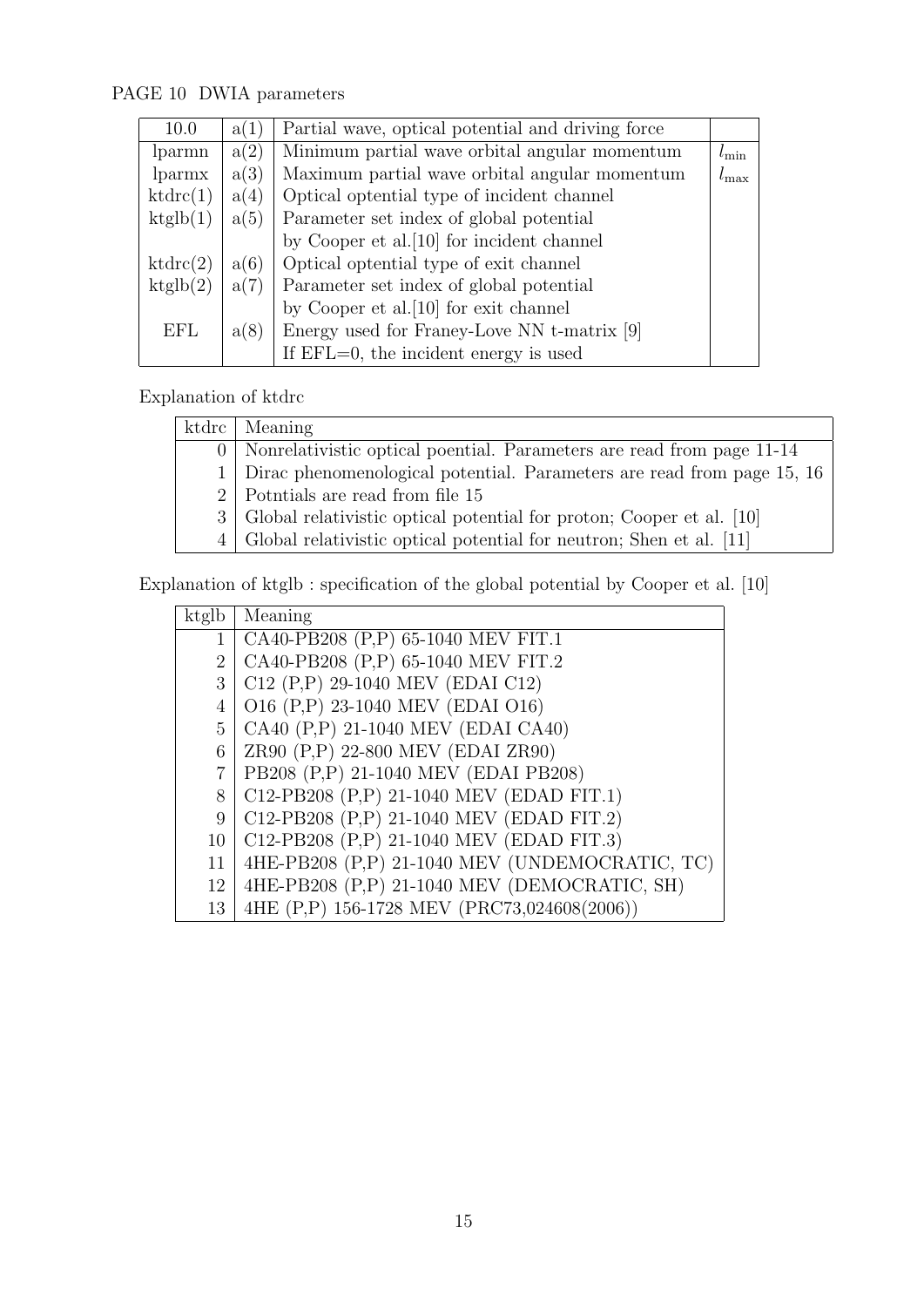PAGE 11 Non-relativistic optical potential parameters (real part)

| $11$ .ich                 | a(1) | Page.subpage: ich=1: incident channel, $=2$ : exit channel  |                       |
|---------------------------|------|-------------------------------------------------------------|-----------------------|
| vd1(ich)                  | a(2) | Depth of volume type central potential (MeV)                | $V^{\rm N}$           |
| rrd1(ich)                 | a(3) | Radius parameter of volume type central potential (fm)      | $r_{\rm r}^{\rm N}$   |
| ard1(ich)                 | a(4) | Diffuseness parameter of volume type central potential (fm) | $a_r^N$               |
| vsod1(ich)                | a(5) | Strength of spin-orbit potential (MeV)                      | $V_{\rm so}^{\rm N}$  |
| r <sub>sorted</sub> (ich) | a(6) | Radius parameter of spin-orbit potential (fm)               | $r_{\rm sor}^{\rm N}$ |
| asord(ich)                | a(7) | Diffuseness parameter of spin-orbit potential (fm)          | $a_{sor}^N$           |
| rcd1(ich)                 | a(8) | Coulomb radius parameter (fm)                               | $r_c^{\rm N}$         |

PAGE 12 Non-relativistic optical potential parameters (imaginary part: Volume type)

| $12$ .ich  | a(1) | Page.subpage: ich=1: incident channel, $=2$ : exit channel |                       |
|------------|------|------------------------------------------------------------|-----------------------|
| wd1(ich)   | a(2) | Depth of central potential (MeV)                           | $W^{\rm N}$           |
| rid1(ich)  | a(4) | Radius parameter of Wood-Saxon potential (fm)              | $r_{\rm ci}^{\rm N}$  |
| aid1(ich)  | a(5) | Diffuseness parameter of Woods-Saxon potential(fm)         | $a_{ci}^N$            |
| wsod(ich)  | a(3) | Strength of spin-orbit potential (MeV)                     | $W_{\rm so}^{\rm N}$  |
| rsoid(ich) | a(6) | Radius parameter of spin-orbit potential (fm)              | $r_{\rm soi}^{\rm N}$ |
| asoid(ich) | a(7) | Diffuseness parameter of spin-orbit potential (fm)         | $a_{\rm soi}^{\rm N}$ |

PAGE 13 Non-relativistic optical potential parameters (imaginary part: Surface type)

| $13$ .ich  | $a(1)$ Page subpage: ich=1: incident channel, =2: exit channel |                           |
|------------|----------------------------------------------------------------|---------------------------|
| csdgd(ich) | $ a(2) $ Relative strength of surface type potential           |                           |
| rgd(ich)   | $a(3)$ Radius parameter of Gaussian type potential (fm)        | $r^{\text{sg}}$           |
| agd(ich)   | $a(4)$ Diffuseness parameter of Gaussian type potential (fm)   | $a_{\alpha}^{\mathbf{N}}$ |

PAGE 14 Dirac type optical potential parameters (real part)

| 14.ich    | a(1) | Page.subpage: ich=1: incident channel, $=2$ : exit channel |                      |
|-----------|------|------------------------------------------------------------|----------------------|
| vsd(ich)  | a(2) | Strength of the scalar potential (MeV)                     |                      |
| vvd(ich)  | a(3) | Strength of the vector potential (MeV)                     |                      |
| rsd(ich)  | a(4) | Radius parameter of the scalar potential (fm)              | $r_{\rm Sr}^{\rm N}$ |
| rvd(ich)  | a(5) | Radius parameter of the vector potential (fm)              | $r_{\rm Vr}^{\rm N}$ |
| asd(ich)  | a(6) | Diffuseness parameter of the scalar potential (fm)         | $a_{\rm Sr}^{\rm N}$ |
| avd(ich)  | a(7) | Diffuseness parameter of the vector potential (fm)         | $a_{\rm Vr}^{\rm N}$ |
| rcd1(ich) | a(8) | Coulomb radius parameter (fm)                              | $r_c^N$              |

PAGE 15 Dirac type optical potential parameters (imaginary part)

| $15$ .ich | a(1) | $\vert$ Page.subpage : ich=1: incident channel, =2: exit channel      |                                |
|-----------|------|-----------------------------------------------------------------------|--------------------------------|
| wsd(ich)  |      | $a(2)$ Strength of the scalar potential (MeV)                         | $W^{\rm N}_{\rm Si}$           |
|           |      | wvd(ich) $ a(3) $ Strength of the vector potential (MeV)              | $W_{\mathrm{Vi}}^{\mathrm{N}}$ |
|           |      | rsid(ich) $ a(4) $ Radius parameter of the scalar potential (fm)      | $r_{\rm Si}^{\rm N}$           |
|           |      | rvid(ich) $ a(5) $ Radius parameter of the vector potential (fm)      | $r_{\mathrm{Vi}}^{\mathrm{N}}$ |
| asid(ich) |      | $a(6)$ Diffuseness parameter of the scalar potential (fm)             | $a_{\text{Si}}^{\text{N}}$     |
|           |      | avid(ich) $ a(7) $ Diffuseness parameter of the vector potential (fm) | $a_{\mathrm{Vi}}^{\mathrm{N}}$ |

\*) In this page  $N = p, n$ .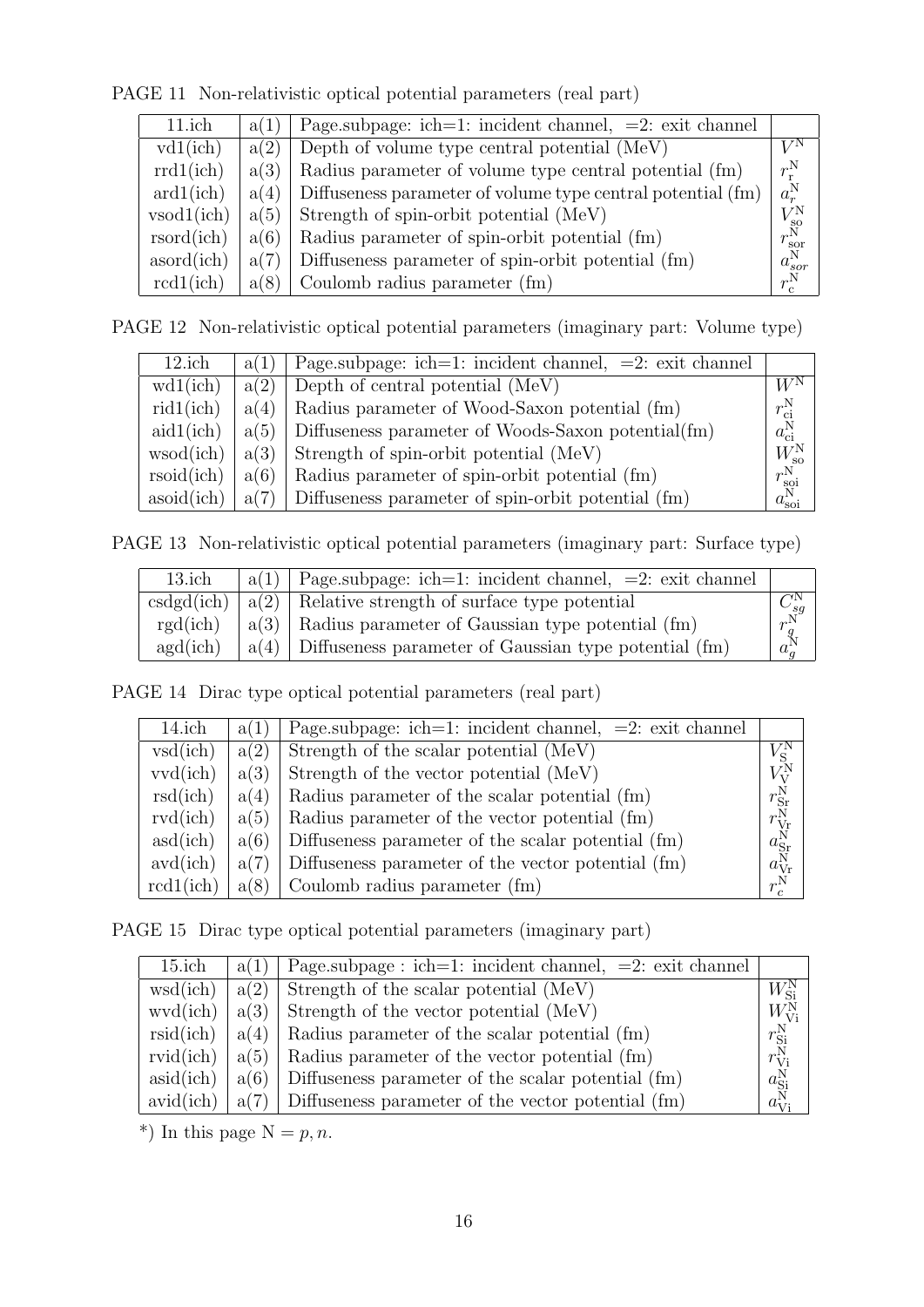## **5 Definition of input parameters**

## **5.1 Single particle potential**

The single particle local potentials are written as

$$
U^{\alpha}(\boldsymbol{r}) = -V_0^{\alpha} F_{\text{cr}}^{\alpha}(r) - iW_0^{\alpha} F_{\text{ci}}^{\alpha}(r) - V_{\text{so}}^{\alpha} F_{\text{so}}^{\alpha}(r) \boldsymbol{l} \cdot \boldsymbol{\sigma}^{\alpha} + V_{\text{coul}}^{\alpha}(r)
$$
(5.1)

where  $\sigma$  is the nucleon Pauli spin operator, and

$$
\alpha = \text{ich} = \begin{cases} 1 & n \in \text{occupied states} \\ 2 & p \in \text{occupied states} \\ 3 & n \in \text{unoccupied states} \\ 4 & p \in \text{unoccupied states} \\ 5 & \Delta \end{cases}
$$
 (5.2)

The radial form factors  $F_x^{\alpha}(r)$  and the Coulomb potential  $V_{\text{coul}}^{\alpha}(r)$  are defined as

$$
F_{\rm cr}^{\alpha}(r) = \frac{1}{1 + \exp[(r - r_{\rm vr}^{\alpha} A_{\rm c}^{1/3}) / a_{\rm vr}^{\alpha}]}
$$
(5.3)  

$$
F_{\rm ci}^{\alpha}(r) = \frac{W_{\rm v}^{\alpha}}{W_{\rm cr}^{\alpha} W_{\rm cr}^{\alpha}} \frac{1}{(1 + \exp[(r - r_{\rm cr}^{\alpha} A_{\rm cr}^{1/3}) / a_{\rm vr}^{\alpha}]}
$$

$$
\begin{split} \n\sigma_{\text{ci}}^{2}(r) &= \frac{W_{\text{v}}^{\alpha}}{W_{\text{v}}^{\alpha} + W_{\text{s}}^{\alpha}} \frac{1}{1 + \exp[(r - r_{\text{vi}}^{\alpha} A_{\text{c}}^{1/3}) / a_{\text{vi}}^{\alpha}]} \\ \n&+ \frac{W_{\text{s}}^{\alpha}}{W_{\text{v}}^{\alpha} + W_{\text{s}}^{\alpha}} \frac{4 \exp[(r - r_{\text{si}}^{\alpha} A_{\text{c}}^{1/3}) / a_{\text{si}}^{\alpha}]}{\left(1 + \exp[(r - r_{\text{si}}^{\alpha} A_{\text{c}}^{1/3}) / a_{\text{si}}^{\alpha}]\right)^{2}} \n\end{split} \tag{5.4}
$$

$$
F_{\rm so}^{\alpha}(r) = \left(\frac{\hbar}{m_{\pi}c}\right)^2 \frac{1}{a_{\rm so}^{\alpha}} \frac{1}{r} \frac{\exp[(r - r_{\rm so}^{\alpha} A_{\rm c}^{1/3})/a_{\rm so}^{\alpha}]}{\left(1 + \exp[(r - r_{\rm so}^{\alpha} A_{\rm c}^{1/3})/a_{\rm so}^{\alpha}]\right)^2}
$$
(5.5)

$$
V_{\text{coul}}^{\alpha}(r) = \begin{cases} Z_{\alpha} Z_{\text{c}} \frac{e^2}{2R_c} \left(3 - \frac{r^2}{R_c^2}\right), & (r < R_c = r_c^{\alpha} A_{\text{c}}^{1/3})\\ Z_{\alpha} Z_{\text{c}} \frac{e^2}{r}, & (r \ge R_c) \end{cases}
$$
\n
$$
(5.6)
$$

where  $A_c(= A - 1)$  is the mass number of the core. The present version fixes

$$
\left(\frac{\hbar}{m_{\pi}c}\right)^2 = 2.0 \text{ [fm}^2\text{]}
$$
\n(5.7)

### **5.2 Perey factor**

The Perey factors are expressed as

$$
P^{\alpha}(r) = 1 - \frac{b^{\alpha}}{1 + \exp[(r - r_{\text{eff}}^{\alpha} A_{\text{c}}^{1/3}) / a_{\text{eff}}^{\alpha}]}
$$
(5.8)

where  $\alpha = \text{ich} = 1$ -4. For  $\Delta$  we set  $P^{\Delta}(r) = 1$ .

## **5.3 Spreading width**

The spreading widths for the nucleons are expressed by the phenomenological formula[14]

$$
\frac{\gamma^{\alpha}(\varepsilon)}{2} = \alpha_{\text{spw}}^{\alpha} \left[ \frac{(\varepsilon^{\alpha})^2}{(\varepsilon^{\alpha})^2 + (\varepsilon_0^{\alpha})^2} \right] \left[ \frac{(\varepsilon_1^{\alpha})^2}{(\varepsilon^{\alpha})^2 + (\varepsilon_1^{\alpha})^2} \right]
$$
(5.9)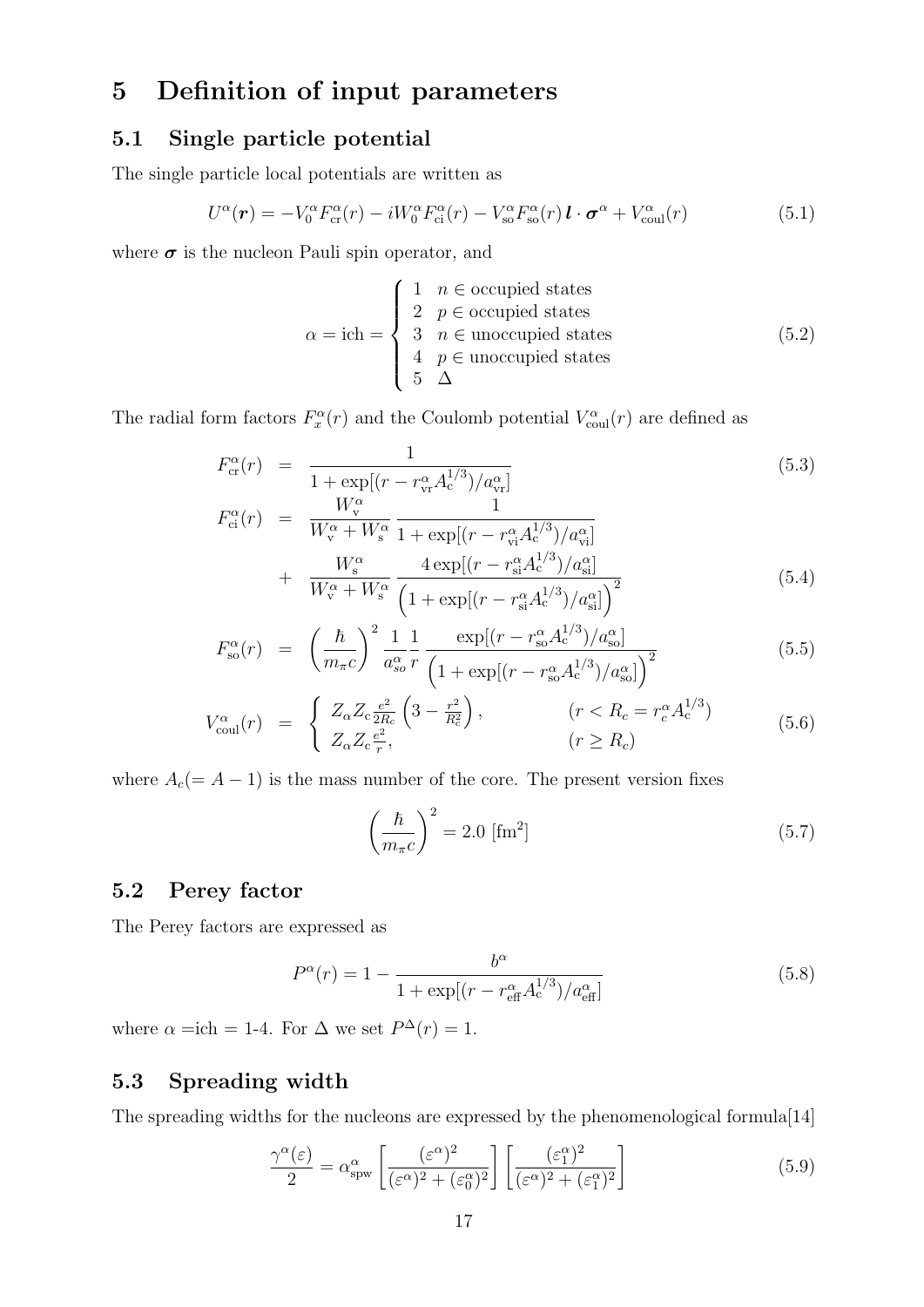with

$$
\varepsilon^{\alpha} = \epsilon - \epsilon_{\rm F}^{\alpha} \tag{5.10}
$$

where  $\alpha = \text{ich} = 1$ -4, and  $\epsilon_{\text{F}}^{\alpha}$  is the Fermi energy

 $\epsilon_{\rm F}^{\alpha} =$ 1 2  $(\epsilon^{\alpha}$  of the highest occupied level +  $\epsilon^{\alpha}$  of the lowest unoccupied level) (5.11)

We do not use  $\gamma$  for  $\Delta$ .

The program has an option to determine the strength of the imaginary potential by

$$
W_0^{\alpha}(\epsilon) = \frac{\gamma(\epsilon)}{2} \tag{5.12}
$$

It also has the option to add the imaginary part to the bound state energy as

$$
\epsilon_h^{\alpha} \longrightarrow \tilde{\epsilon}_h^{\alpha} = \epsilon_h^{\alpha} - i \frac{\gamma(\varepsilon_h^{\alpha})}{2}
$$
\n(5.13)

#### **5.4 Effective** *ph* **interactions**

The effective  $ph$  interaction cosists of the isovector spin-scalar interaction  $V^s$  and the isovector spin-vector interaction *V* v

$$
V^{ph} = V^s + V^v \tag{5.14}
$$

#### **5.4.1 Isovector spin-scalar interaction**

CRDW uses a contact interaction for the isovector spin-scalar modes

$$
V_{12}^{\rm s}(\mathbf{r}_1 - \mathbf{r}_2) = V_{\tau}(\mathbf{\tau}_1 \cdot \mathbf{\tau}_2) \delta(\mathbf{r}_1 - \mathbf{r}_2)
$$
\n(5.15)

#### **5.4.2 Isovector spin-vector interaction**

For the isovector spin-vector modes, the interaction is expressed by the sum of the spinlongitudinal interaction, *V* L , and the spin-transverse interaction, *V* <sup>T</sup>, as

$$
V_{12}^{\rm v} = V_{12}^{\rm L} + V_{12}^{\rm T} \tag{5.16}
$$

They are given in the momentum representation as

$$
V_{12}^{L}(\boldsymbol{q},\omega) = W_{L}^{NN}(q,\omega) (\boldsymbol{\tau}_{1} \cdot \boldsymbol{\tau}_{2}) (\boldsymbol{\sigma}_{1} \cdot \hat{\boldsymbol{q}}) (\boldsymbol{\sigma}_{2} \cdot \hat{\boldsymbol{q}}) + W_{L}^{NN} (q,\omega) [\{ (\boldsymbol{\tau}_{1} \cdot \boldsymbol{T}_{2}) (\boldsymbol{\sigma}_{1} \cdot \hat{\boldsymbol{q}}) (\boldsymbol{S}_{2} \cdot \hat{\boldsymbol{q}}) + (1 \leftrightarrow 2) \} + h.c.] + W_{L}^{\Delta\Delta}(q,\omega) [\{ (\boldsymbol{T}_{1} \cdot \boldsymbol{T}_{2}) (\boldsymbol{S}_{1} \cdot \hat{\boldsymbol{q}}) (\boldsymbol{S}_{2} \cdot \hat{\boldsymbol{q}}) + (\boldsymbol{T}_{1} \cdot \boldsymbol{T}_{2}^{\dagger}) (\boldsymbol{S}_{1} \cdot \hat{\boldsymbol{q}}) (\boldsymbol{S}_{2}^{\dagger} \cdot \hat{\boldsymbol{q}}) \} + h.c. ]
$$
\n(5.17a)

$$
V_{12}^{T}(\boldsymbol{q},\omega) = W_{T}^{NN}(q,\omega) (\boldsymbol{\tau}_{1} \cdot \boldsymbol{\tau}_{2}) (\boldsymbol{\sigma}_{1} \times \boldsymbol{\hat{q}}) \cdot (\boldsymbol{\sigma}_{2} \times \boldsymbol{\hat{q}}) + W_{T}^{N\Delta}(q,\omega) [\{(\boldsymbol{\tau}_{1} \cdot \boldsymbol{T}_{2})(\boldsymbol{\sigma}_{1} \times \boldsymbol{\hat{q}}) \cdot (\boldsymbol{S}_{2} \times \boldsymbol{\hat{q}}) + (1 \leftrightarrow 2)\} + h.c.] + W_{T}^{\Delta\Delta}(q,\omega) [\{(\boldsymbol{T}_{1} \cdot \boldsymbol{T}_{2})(\boldsymbol{S}_{1} \times \boldsymbol{\hat{q}}) \cdot (\boldsymbol{S}_{2} \times \boldsymbol{\hat{q}}) + (\boldsymbol{T}_{1} \cdot \boldsymbol{T}_{2}^{\dagger})(\boldsymbol{S}_{1} \times \boldsymbol{\hat{q}}) \cdot (\boldsymbol{S}_{2}^{\dagger} \times \boldsymbol{\hat{q}}) + h.c.] + h.c.]
$$
\n(5.17b)

where *S* and *T* are the spin and isospin transition operators from N to  $\Delta$ , respectively.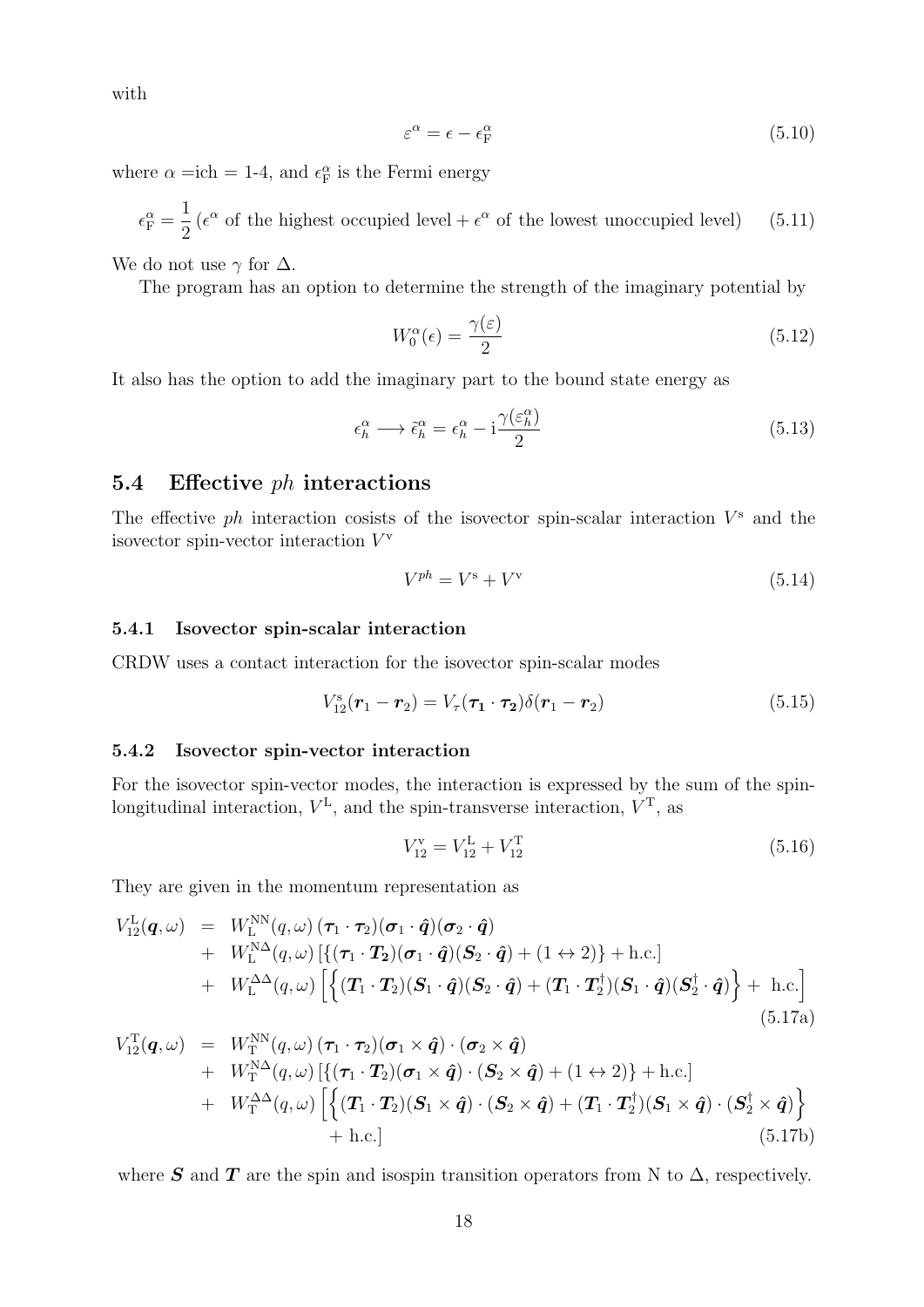$\textbf{5.4.3} \qquad \pi + \rho + g' + h' \text{ model}$ 

The program adopts the  $\pi + \rho + g' + h'$  model, in which

$$
W_{\rm L}^{\rm NN}(q,\omega) = \frac{f_{\pi N N}^2}{m_{\pi}^2} \left( g_{\rm NN}' \Gamma_g(t) + 2h_{\rm NN}' \Gamma_h(t) + \frac{q^2}{t - m_{\pi}^2} \Gamma_{\pi N N}^2(t) \right)
$$
(5.18a)

$$
W_{\rm L}^{\rm N\Delta}(q,\omega) = \frac{f_{\pi \rm NN} f_{\pi \rm N\Delta}}{m_{\pi}^2} \left( g_{\rm N\Delta}' \Gamma_g(t) + 2h_{\rm N\Delta}' \Gamma_h(t) + \frac{q^2}{t - m_{\pi}^2} \Gamma_{\pi \rm NN}(t) \Gamma_{\pi \rm N\Delta}(t) \right) \tag{5.18b}
$$

$$
W_{\mathcal{L}}^{\Delta\Delta}(q,\omega) = \frac{f_{\pi N\Delta}^2}{m_{\pi}^2} \left( g_{\Delta\Delta}^{\prime} \Gamma_g(t) + 2h_{\Delta\Delta}^{\prime} \Gamma_h(t) + \frac{q^2}{t - m_{\pi}^2} \Gamma_{\pi N\Delta}^2(t) \right)
$$
(5.18c)

$$
W_{\rm T}^{\rm NN}(q,\omega) = \frac{f_{\pi N N}^2}{m_{\pi}^2} \left( g_{\rm NN}' \Gamma_g(t) - h_{\rm NN}' \Gamma_h(t) + C_{\rho N N} \frac{q^2}{t - m_{\rho}^2} \Gamma_{\rho N}^2(t) \right)
$$
(5.19a)

$$
W_{\rm T}^{\rm N\Delta}(q,\omega) = \frac{f_{\pi \rm NN} f_{\pi \rm N\Delta}}{m_{\pi}^2} \left( g_{\rm N\Delta}' \Gamma_g(t) - h_{\rm N\Delta}' \Gamma_h(t) + C_{\rho \rm N\Delta} \frac{q^2}{t - m_{\rho}^2} \Gamma_{\rho \rm NN}(t) \Gamma_{\rho \rm N\Delta}(t) \right) (5.19b)
$$

$$
W_{\rm T}^{\Delta\Delta}(q,\omega) = \frac{f_{\pi N\Delta}^2}{m_{\pi}^2} \left( g_{\Delta\Delta}^{\prime} \Gamma_g(t) - h_{\Delta\Delta}^{\prime} \Gamma_h(t) + C_{\rho\Delta\Delta} \frac{q^2}{t - m_{\rho}^2} \Gamma_{\rho N\Delta}^2(t) \right)
$$
(5.19c)

where

$$
t = \omega^2 - q^2, \qquad C_{\rho ab} = \frac{f_{\rho ab}^2}{m_\rho^2} \left[ \frac{f_{\pi ab}^2}{m_\pi^2} \right]^{-1}
$$
 (5.20)

$$
\Gamma_{\pi ab}(t_{\pi}) = \left(\frac{\Lambda_{\pi ab}^2 - m_{\pi}^2}{\Lambda_{\pi ab}^2 - t}\right)^{n_{\pi ab}}, \quad \Gamma_{\rho ab}(t_{\rho}) = \left(\frac{\Lambda_{\rho ab}^2 - m_{\rho}^2}{\Lambda_{\rho ab}^2 - t}\right)^{n_{\rho ab}}
$$
(5.21)

$$
\Gamma_g(q,\omega) = \left[\frac{\Lambda_g^2}{\Lambda_g^2 - t}\right]^{n_g}, \quad \Gamma_h(q,\omega) = \frac{q^2}{m_\pi^2} \left[\frac{\Lambda_h^2}{\Lambda_h^2 - t}\right]^{n_h},\tag{5.22}
$$

with  $a, b = N$  or  $\Delta$ . The present program assumes

$$
C_{\rho} \equiv C_{\rho NN} = C_{\rho N\Delta} = C_{\rho \Delta \Delta} \tag{5.23}
$$

## **5.5 Optical potentials**

### **5.5.1 Non-relativistic potential**

It is expressed as

$$
U_{\rm opt}^{\rm N}(r) = -V^{\rm N} F_{\rm cr}^{\rm N}(r) - iW^{\rm N} F_{\rm ci}^{\rm N}(r) - \left\{ V_{\rm so}^{\rm N} F_{\rm sor}^{\rm N}(r) + iW_{\rm so}^{\rm N} F_{\rm soi}^{\rm N}(r) \right\} \mathbf{l} \cdot \mathbf{s} + V_{\rm coul}^{\rm N}(r) \tag{5.24}
$$

where  $N = n$  or  $p$ , and

$$
F_{\rm cr}^{\rm N}(r) = \frac{1}{1 + \exp[(r - r_{\rm r}^{\rm N} A^{1/3})/a_{\rm r}^{\rm N}]} \tag{5.25}
$$
  
\n
$$
F_{\rm ci}^{\rm N}(r) = (1 - C_{sg}^{\rm N}) \frac{1}{1 + \exp[(r - r_{\rm i}^{\rm N} A^{1/3})/a_{\rm i}^{\rm N}]}
$$
  
\n
$$
+ C_{s}^{\rm N} \frac{4 \exp[(r - r_{\rm i}^{\rm N} A^{1/3})/a_{\rm i}^{\rm N}]}{(1 + \exp[(r - r_{\rm i} A_{\rm tg}^{1/3})/a_{\rm i}])^{2}} + C_{g}^{\rm N} \exp\left[ \left( (r - r_{\rm g}^{\rm N} A^{1/3})/a_{g}^{\rm N} \right)^{2} \right] \tag{5.26}
$$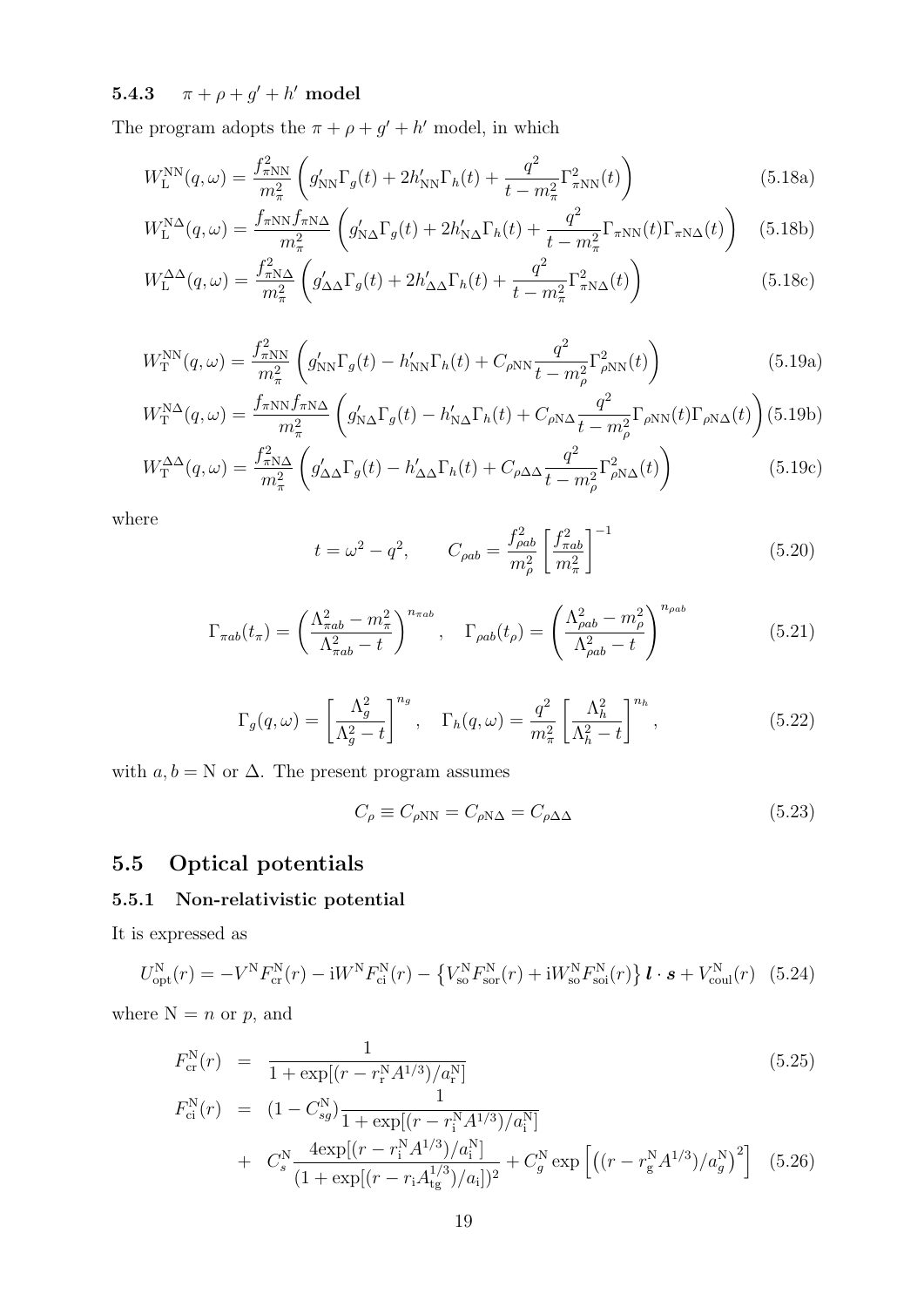$$
F_{\text{sor}}^{\text{N}}(r) = 2\left(\frac{\hbar}{m_{\pi}c}\right)^2 \frac{1}{a_{\text{so}}^{\text{N}}} \frac{1}{r} \frac{\exp[(r - r_{\text{so}}^{\text{N}} A^{1/3})/a_{\text{so}}^{\text{N}}]}{(1 + \exp[(r - r_{\text{so}}^{\text{N}} A^{1/3})/a_{\text{so}}^{\text{N}}])^2}
$$
(5.27)

$$
F_{\rm soi}^{\rm N}(r) = 2\left(\frac{\hbar}{m_{\pi}c}\right)^2 \frac{1}{a_{\rm soi}^{\rm N}} \frac{1}{r} \frac{\exp[(r - r_{\rm soi}^{\rm N} A^{1/3})/a_{\rm soi}^{\rm N}]}{(1 + \exp[(r - r_{\rm soi}^{\rm N} A^{1/3})/a_{\rm soi}^{\rm N}])^2}
$$
(5.28)

$$
V_{\text{coul}}^{\text{N}}(r) = \begin{cases} Z_{\text{N}} Z_{\text{tg/rs}} \frac{e^2}{2R_c} \left( 3 - \frac{r^2}{R_c^2} \right), & (r < R_c = r_c^{\text{N}} A^{1/3})\\ Z_{\text{N}} Z_{\text{tg/rs}} \frac{e^2}{r}, & (r \ge R_c) \end{cases}
$$
\n
$$
(5.29)
$$

with

$$
C_s^{\rm N} = C_{sg}^{\rm N}, \quad C_g^{\rm N} = 0, \quad \text{if } r_g = 0 \tag{5.30}
$$

$$
C_g^{\rm N} = C_{sg}^{\rm N}, \quad C_s^{\rm N} = 0, \quad \text{if } r_g \neq 0 \tag{5.31}
$$

The present program uses the fixed value

$$
\left(\frac{\hbar}{m_{\pi}c}\right)^2 = 2.0 \text{ [fm}^2\text{]}
$$
\n(5.32)

#### **5.5.2 Dirac phenomenogy potential**

The scalar and the vector optical potentials are expressed respectively as

$$
U_{\rm S}^{\rm N}(r) = V_{\rm S}^{\rm N} F_{\rm Sr}^{\rm N}(r) - {\rm i}W_{\rm S}^{\rm N} F_{\rm Si}^{\rm N}(r) U_{\rm V}^{\rm N}(r) = V_{\rm V}^{\rm N} F_{\rm Vr}^{\rm N}(r) - {\rm i}W_{\rm V}^{\rm N} F_{\rm Vi}^{\rm N}(r) + V_{\rm coul}^{\rm N}(r)
$$
(5.33)

where  $N = n$  or  $p$ , and

$$
F_{\rm Sr}^{\rm N}(r) = \frac{1}{1 + \exp[(r - r_{\rm Sr}^{\rm N} A^{1/3})/a_{\rm Sr}^{\rm N}]}, \quad F_{\rm Si}^{\rm N}(r) = \frac{1}{1 + \exp[(r - r_{\rm Si}^{\rm N} A^{1/3})/a_{\rm Si}^{\rm N}]} \tag{5.34}
$$

$$
F_{\rm Vr}^{\rm N}(r) = \frac{1}{1 + \exp[(r - r_{\rm Vr}^{\rm N} A^{1/3})/a_{\rm Vr}^{\rm N}]}, \quad F_{\rm Vi}^{\rm N}(r) = \frac{1}{1 + \exp[(r - r_{\rm Vi}^{\rm N} A_{\rm tg}^{1/3})/a_{\rm Vi}^{\rm N}]} \quad (5.35)
$$

$$
V_{\text{coul}}^{\text{N}}(r) = \begin{cases} Z_{\text{N}} Z_{\text{tg/rs}} \frac{e^2}{2R_c} \left( 3 - \frac{r^2}{R_c^2} \right), & (r < R_c = r_c^{\text{N}} A^{1/3}),\\ Z_{\text{N}} Z_{\text{tg/rs}} \frac{e^2}{r}, & (r \ge R_c) \end{cases} \tag{5.36}
$$

#### **5.6 Miscellaneous**

### **5.6.1** Convergence check of the response functions with respect to  $J_{\text{tr}}$

EPSJ: The criterion for the convergence check of the response functions with respect to  $J_{\text{tr}}$ . It determines the smallest  $J_{\text{tr}}$ ,  $J_{\text{conv}}$ , which satisfies

$$
\frac{(2J_{\text{conv}}+1)R_{J_{\text{conv}}}(q,\omega)}{\sum_{\text{conv}}(2J_{\text{tr}}+1)R_{J_{\text{tr}}}(q,\omega)} < \text{EPSJ}
$$
\n(5.37)

#### **5.6.2 Artificial shift of the transferred energy,** *ω*shift

In calculation of cross sections, the kinematical factors and distorted waves are calculated for the incident and exit energies  $E_{i,lab}$  and  $E_{f,lab} = E_{i,lab} - \omega_{lab}$ , but we use the response functions

$$
R(r',r;\omega-\omega_{\text{shift}})
$$

instead of  $R(r', r; \omega)$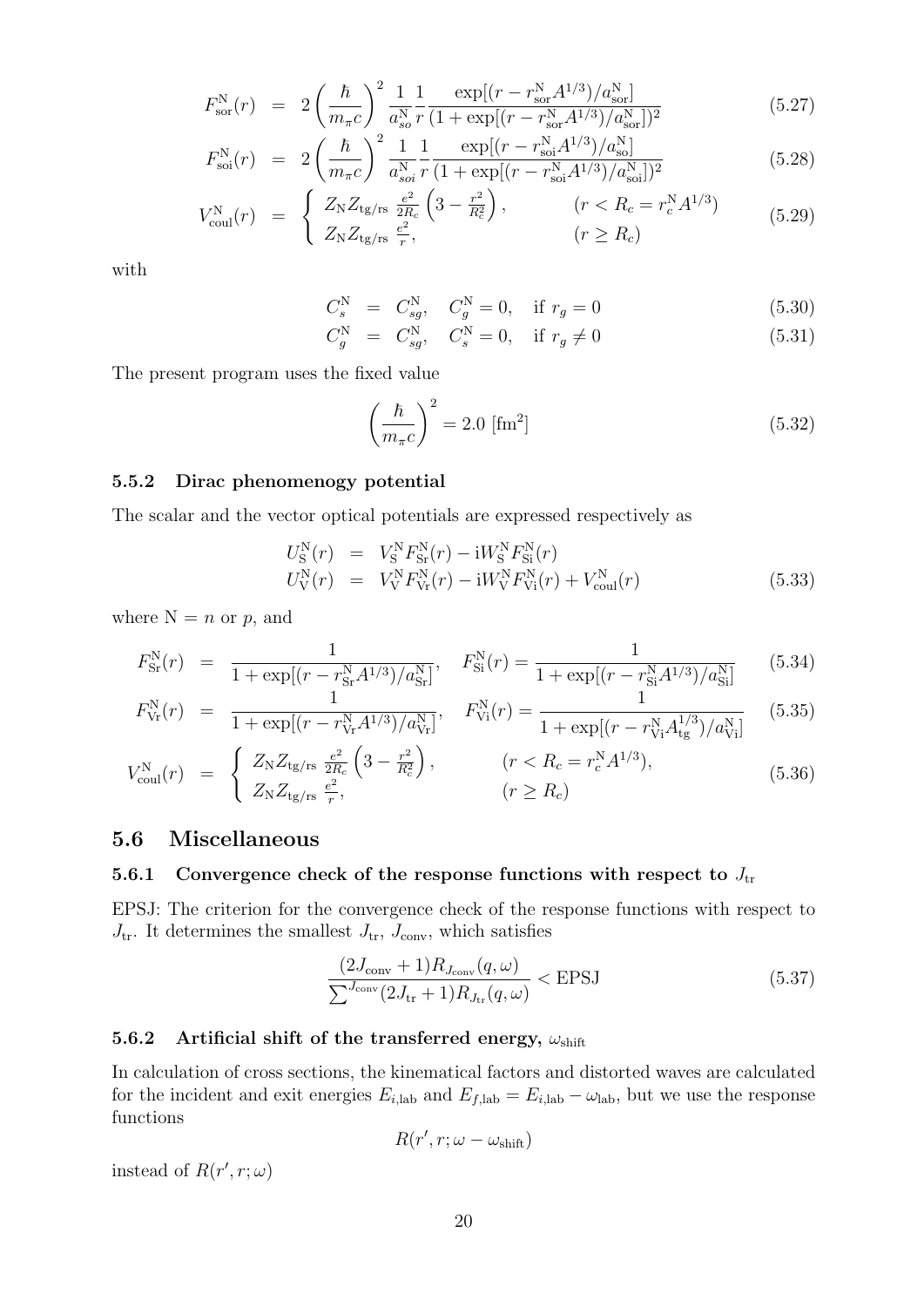## **6 Examples**

## **6.1 Quasi-Elastic Scattering (QES)**

**[Exsample]**] <sup>12</sup>C(*p, n*) at  $T_{p,lab} = 345MeV$ ,  $\theta_{lab} = 16$ , 22deg,  $\omega = 20{\text -}100MeV$ RPA with  $\Delta$ Mean field parameters for the nucleons Shape parameters: from ref.[15] Spin-orbit potential: from ref.[6] The Perey factor parameters: from ref.[6] Spreading widths: both for particles and holes by the emperical formula [14]. Fermi Energy: Calculated by the given potential Mean field parameters for Delta: from ref.[6] Effective *ph* interaction :  $V_t + LM + OBEP$ . Spin-scalar interaction parameter : from ref.[17] OBEP parameters: from ref.[6] LM parameters :  $(g'_{NN}, g'_{N\Delta}, g'_{\Delta\Delta}) = (0.6, 0.3, 0.5)$  without form factor [6]

DWIA with full amplitudes

NN-t-matrix : Bugg-Wilkin [12] in terms of the optimal factorization method. Optical potentials : the global one by Cooper et al. [10] both for proton and neutron.

**[Input]** See the file /input/C/C-QES.dat

1121201701  $C(p,n)$  Tp=345 th=16,22 w=20-100 Wp=spw Wh=spw RPA wDelta DWIA BugWil Coop-Coop 12110011 1000000111 1.0 12.0 6.0 1.0 0.0 2.0 345.0 2.0 16.0 6.0 17.0 20.0 5.0 3.0 0.0 10.0 1.0 2.0 4.0 10.0 50.0 3.0 120.0 5.1 0.0 1.27 0.67 6.5 1.27 0.67 1.27

| 0.1            | U.U            | 1.27 | 0.67   | 6.5   | 1.27 | 0.67  | 1.27   |
|----------------|----------------|------|--------|-------|------|-------|--------|
| 5.2            | 0.0            | 1.27 | 0.67   | 6.5   | 1.27 | 0.67  | 1.27   |
| 5.3            | 0.0            | 1.27 | 0.67   | 6.5   | 1.27 | 0.67  | 1.27   |
| 5.4            | 0.0            | 1.27 | 0.67   | 6.5   | 1.27 | 0.67  | 1.27   |
| $5.5\,$        | 30.0           | 1.27 | 0.67   | 0.0   | 1.27 | 0.67  | 1.27   |
| 6.3            | 999.0          | 1.27 | 0.67   | 1.0   | 0.0  | 1.27  | 0.67   |
| 6.4            | 999.0          | 1.27 | 0.67   | 1.0   | 0.0  | 1.27  | 0.67   |
| 7.1            | 1.27           | 0.67 | 0.3    | 10.75 | 18.0 | 110.0 | 16.559 |
| 7.2            | 1.27           | 0.67 | 0.3    | 10.75 | 18.0 | 110.0 | 13.818 |
| 7.3            | 1.27           | 0.67 | 0.3    | 10.75 | 18.0 | 110.0 | 16.559 |
| 7.4            | 1.27           | 0.67 | 0.3    | 10.75 | 18.0 | 110.0 | 13.818 |
| 8.1            | 2.0            |      |        |       |      |       |        |
| $\theta$       | $\mathbf{1}$   | 1.5  | 18.720 |       |      |       |        |
| $\overline{0}$ | $\overline{0}$ | 0.5  |        |       |      |       |        |
| 8.2            | 2.0            |      |        |       |      |       |        |
| $\theta$       | 1              | 1.5  | 15.956 |       |      |       |        |

0 0 0.5 (continued)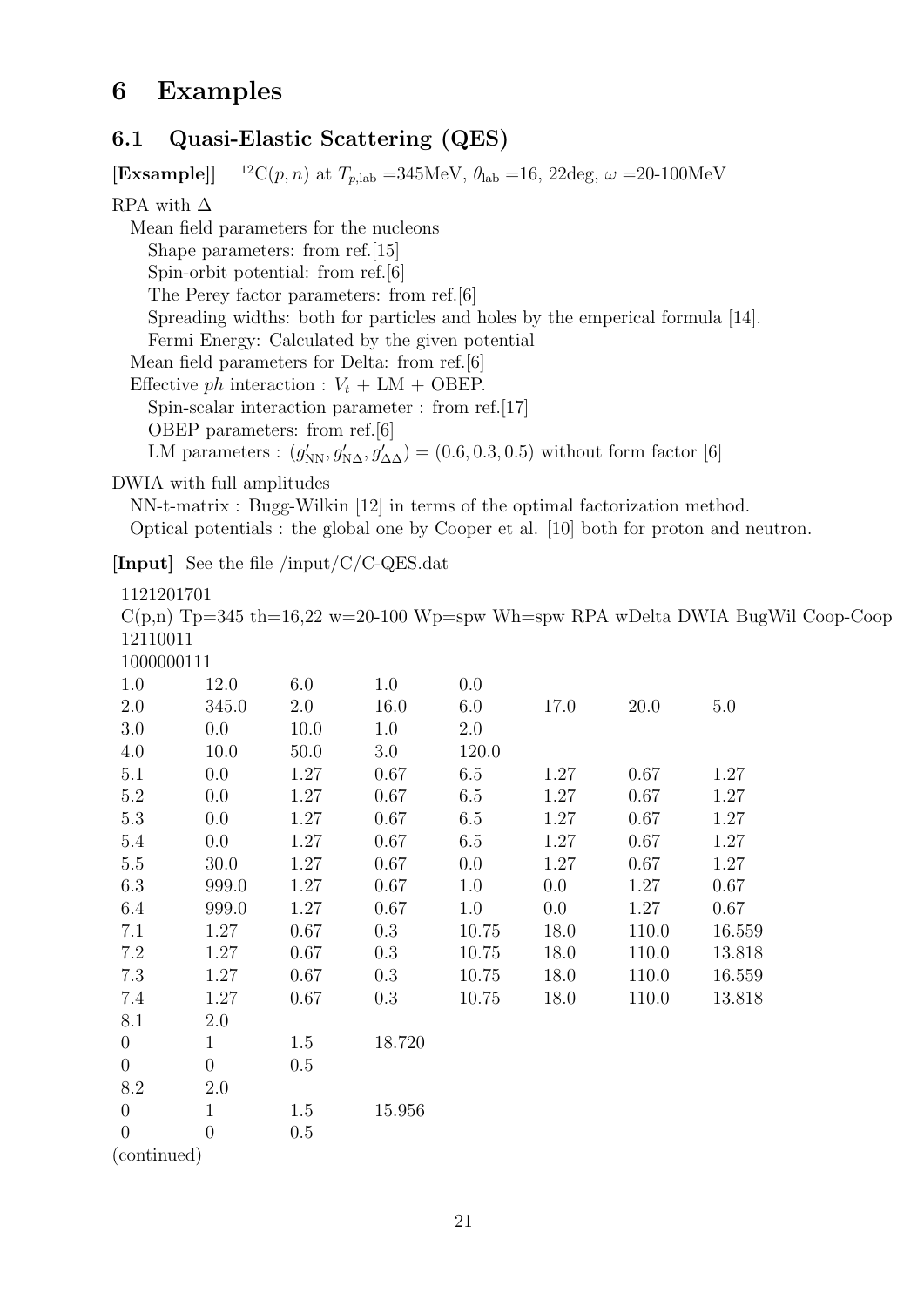| 9.0  | 283.0 |      |        |     |        |         |
|------|-------|------|--------|-----|--------|---------|
| 9.1  | 0.080 | 2.0  | 2.18   |     |        |         |
| 9.2  | 139.0 | 0.0  | 1300.0 | 1.0 | 1200.0 | 1.0     |
| 9.3  | 770.0 | 0.0  | 2000.0 | 1.0 | 2000.0 | $1.0\,$ |
| 9.4  | 0.6   | 0.3  | 0.5    |     |        |         |
| 10.0 | 0.0   | 40.0 | 3.0    | 3.0 | 3.0    | 3.0     |
| 0.0  |       |      |        |     |        |         |

**[Output]** See the file /OUTPUT/C/C QES RPA DWIA.log The calculated cross sections are shown in the figure below.

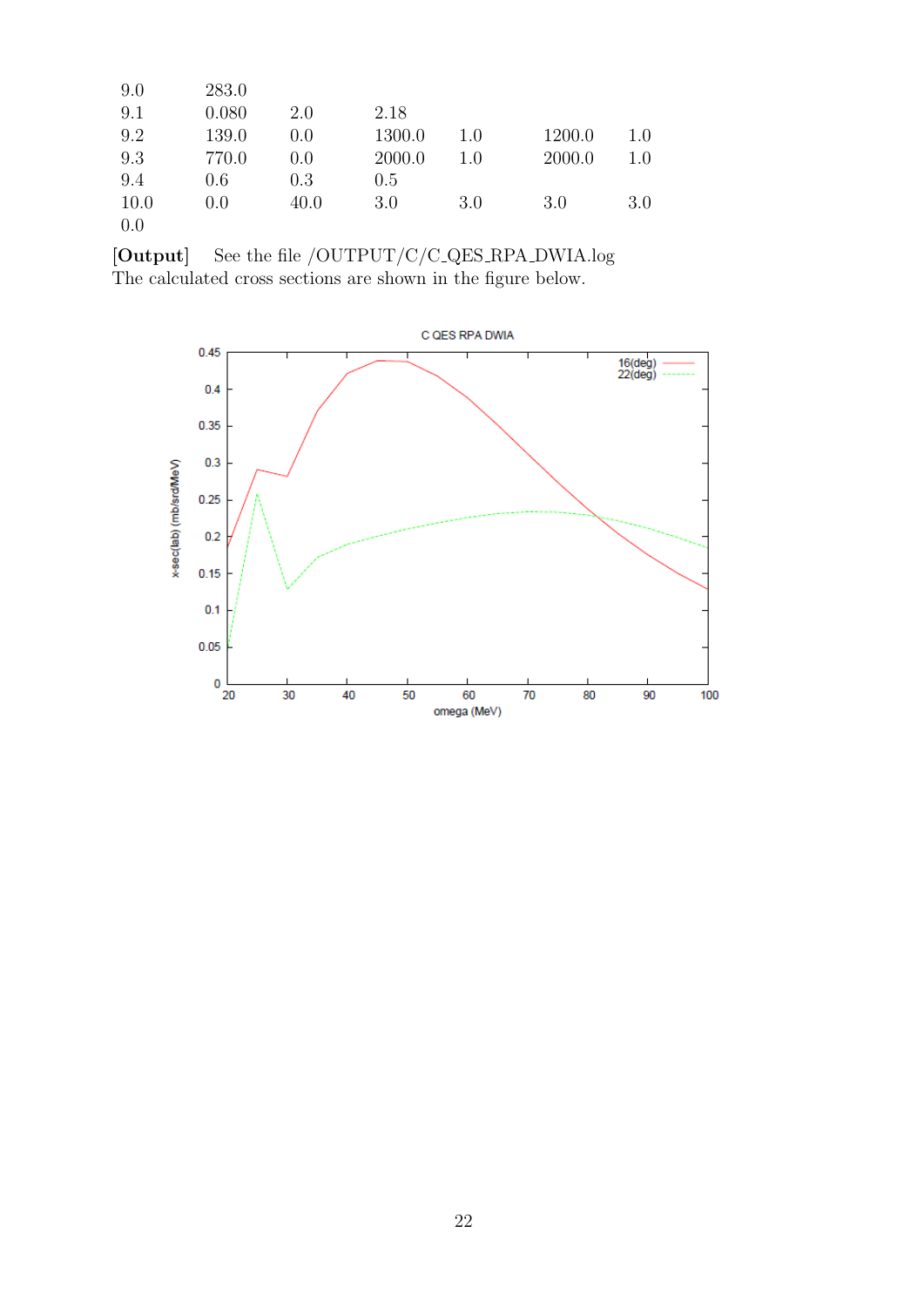## **6.2 1+ mode (GT + IVSM + etc.) excitation**

**[Exsample 1]** No correlation (0th) and PWIA  $Zr(p, n)Nb(1^+)$  at  $T_{p, lab} = 295MeV$ ,  $\theta_{lab} = 0$ deg,  $\omega = 0.30MeV$ No correlation (0th) Mean field paremeters Shape parameters: from ref.[15] Perey factor parameters: from ref.[6] Imaginary potential depth of particles: 0.5MeV Spreading width of holes: 0.0MeV

PWIA with full amplitudes

NN-t-matrix : Franey-Love NN-t-matrix [9]

[Input] See the file /input/Zr/Zr\_pn\_1+\_0th\_PWIA.dat

| 1226201701 |       |      |     |                                                              |      |     |     |
|------------|-------|------|-----|--------------------------------------------------------------|------|-----|-----|
|            |       |      |     | $Zr(p,n)1+295MeV$ 0deg w=0-30 Wp=0.5 wh=0 EF=exp 0th PWIA FL |      |     |     |
| 00001000   |       |      |     |                                                              |      |     |     |
| 1000000001 |       |      |     |                                                              |      |     |     |
| 1.0        | 90.0  | 40.0 | 1.0 | (0.0)                                                        |      |     |     |
| 2.0        | 295.0 | 1.0  | 0.0 | (0.0)                                                        | 61.0 | 0.0 | 0.5 |
| 3.0        | 1.0   | 1.0  | 2.0 | 2.0                                                          |      |     |     |
| 4.0        | 16.0  | 80.0 | 3.0 | 120.0                                                        |      |     |     |

| 4.U      | 10.U | 80.U | 3.U  | 120.0   |         |       |       |
|----------|------|------|------|---------|---------|-------|-------|
| 5.1      | 0.0  | 1.27 | 0.67 | 8.24    | 1.27    | 0.67  | 1.27  |
| 5.2      | 0.0  | 1.27 | 0.67 | 8.24    | 1.27    | 0.67  | 1.27  |
| 5.3      | 0.0  | 1.27 | 0.67 | 8.24    | 1.27    | 0.67  | 1.27  |
| 5.4      | 0.0  | 1.27 | 0.67 | 8.24    | 1.27    | 0.67  | 1.27  |
| 6.3      | 0.5  | 1.27 | 0.67 | 1.0     | $0.0\,$ | 1.27  | 0.67  |
| 6.4      | 0.5  | 1.27 | 0.67 | $1.0\,$ | 0.0     | 1.27  | 0.67  |
| 7.1      | 1.27 | 0.67 | 0.3  | 10.75   | 18.0    | 110.0 | 9.582 |
| 7.2      | 1.27 | 0.67 | 0.3  | 10.75   | 18.0    | 110.0 | 6.758 |
| 7.3      | 1.27 | 0.67 | 0.3  | 10.75   | 18.0    | 110.0 | 9.582 |
| 7.4      | 1.27 | 0.67 | 0.3  | 10.75   | 18.0    | 110.0 | 6.758 |
| $\cap$ 1 | 110  |      |      |         |         |       |       |

| 8.1              | 11.0           |         |       |
|------------------|----------------|---------|-------|
| $\overline{0}$   | $\overline{4}$ | 4.5     | 11.97 |
| $\mathbf{1}$     | 1              | 0.5     |       |
| $\mathbf{1}$     | 1              | 1.5     |       |
| $\overline{0}$   | 3              | $2.5\,$ |       |
| $\overline{0}$   | 3              | 3.5     |       |
| $\overline{0}$   | $\overline{2}$ | 1.5     |       |
| $\mathbf{1}$     | $\overline{0}$ | 0.5     |       |
| $\boldsymbol{0}$ | $\mathbf{2}$   | 2.5     |       |
| $\boldsymbol{0}$ | 1              | 0.5     |       |
| $\boldsymbol{0}$ | 1              | 1.5     |       |
| $\theta$         |                | 0.5     |       |
|                  | $\sim$         |         |       |

(continued)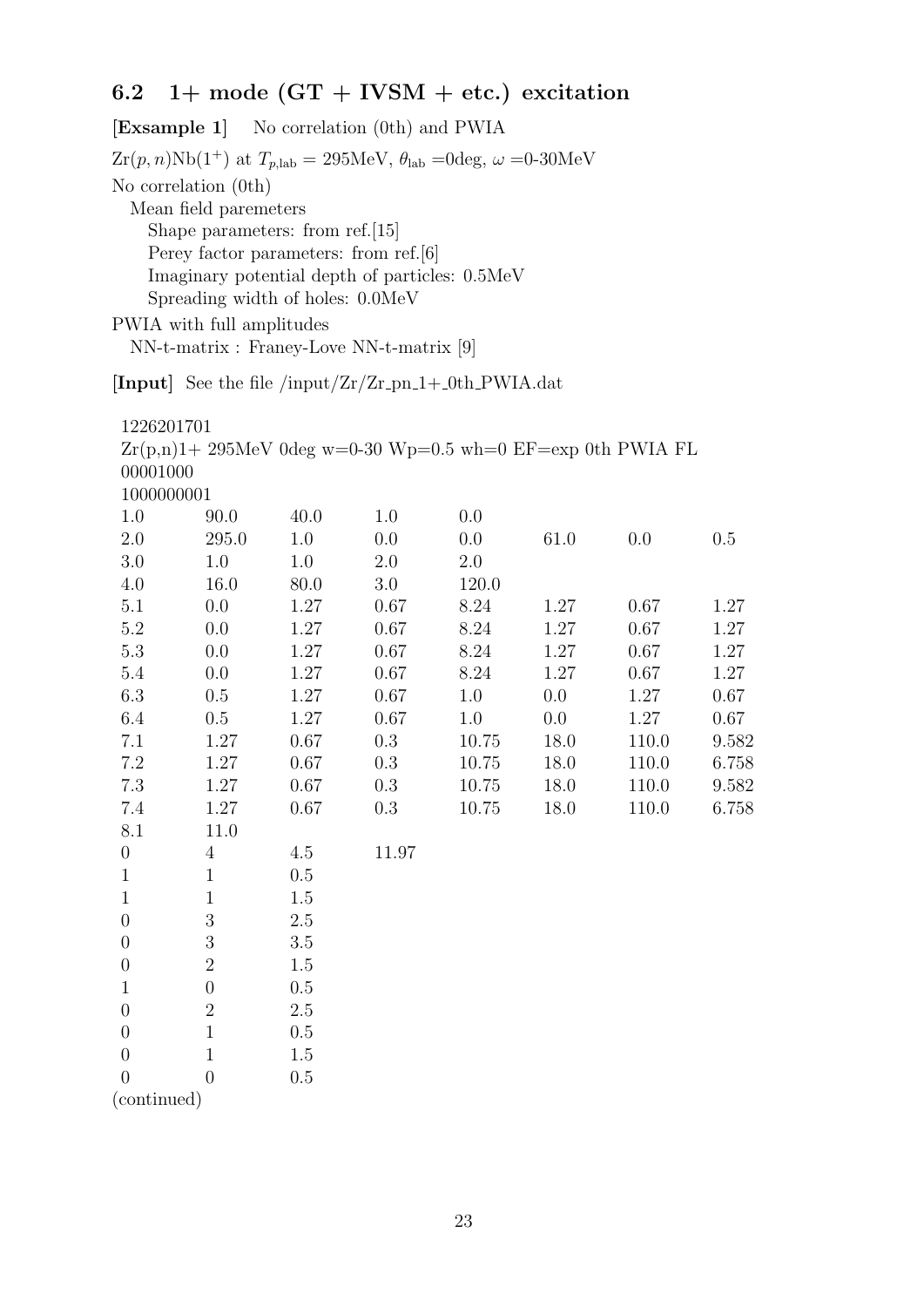| 8.2            | 10.0           |         |      |
|----------------|----------------|---------|------|
| 1              | 1              | 0.5     | 8.35 |
| $\mathbf{1}$   | $\mathbf 1$    | 1.5     |      |
| $\overline{0}$ | 3              | $2.5\,$ |      |
| $\overline{0}$ | 3              | 3.5     |      |
| $\overline{0}$ | $\mathbf{2}$   | 1.5     |      |
| $\mathbf{1}$   | $\overline{0}$ | 0.5     |      |
| $\overline{0}$ | $\mathbf{2}$   | 2.5     |      |
| $\overline{0}$ | 1              | 0.5     |      |
| $\overline{0}$ | 1              | 1.5     |      |
| $\overline{0}$ | $\overline{0}$ | 0.5     |      |
| 10.0           | 0.0            | 80.0    |      |
| 0.0            |                |         |      |

 $\left[ \textbf{Output} \right]$  See the file /OUTPUT/Zr/Zr\_pn\_1+\_0th\_PWIA.log The calculated cross sections at 0 deg are shown in the figure below.

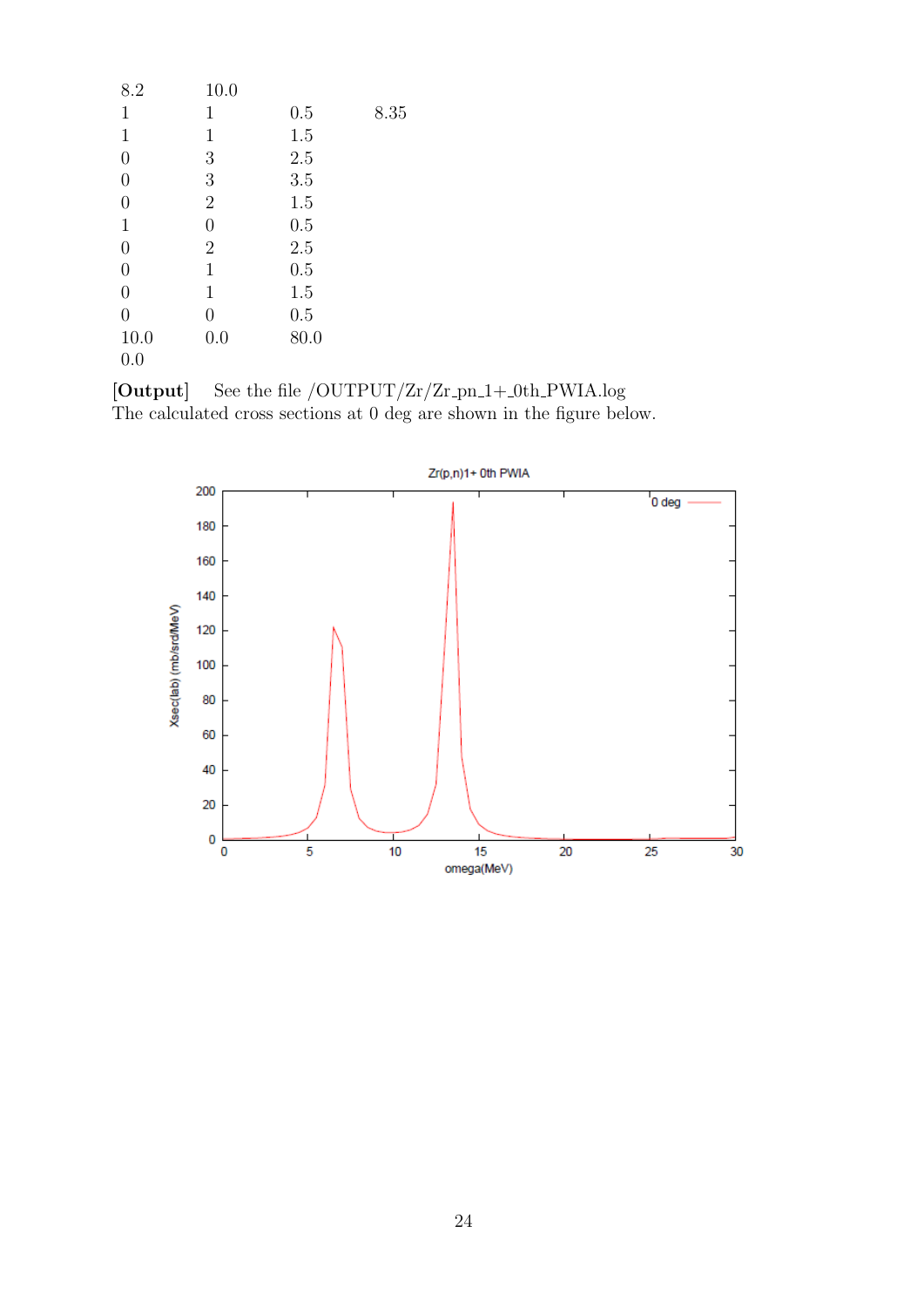#### **[Exsample 2]** RPA without ∆ and DWIA with full amplitudes

 $Zr(p, n)Nb(1^+)$  at  $T_{p, lab} = 295MeV$ ,  $\theta_{lab} = 0$ ,  $2deg$ ,  $\omega = 0.30MeV$ RPA without  $\Delta$ Mean field paremeters Shape parameters: from ref.[15] Perey factor parameters: from ref.[6] Imaginary potential depth of particles: calculated from the emperical formula [14] Spreading width of holes: calculated from the emperical formula [14] Fermi energy: experimental values Effective *ph* interaction: LM + OBEP. OBEP parameters: from ref.[16] LM parameters:  $g'_{NN} = 0.6$  without form factor[7]. DWIA with full amplitudes NN-t-matrix : Franey-Love NN-t-matrix [9] Optical potential : for proton, the global one by Cooper et al. [10] for neutron the global one by Shen et al. [11]

 $[Input]$  See the file  $/input/Zr/Zr\_pn_1 + \_RPA_noD_DWIA.dat$ 

1226201701

 $Zr(p,n)1+ 295MeV$  0,2deg w=0-30 Wp=spw Wh=spw RPA noD DWIA FL C-S 12001011

| $\mathbf{1}$     |                |      |       |       |      |       |       |
|------------------|----------------|------|-------|-------|------|-------|-------|
| 1.0              | 90.0           | 40.0 | 1.0   | 0.0   |      |       |       |
| 2.0              | 295.0          | 2.0  | 0.0   | 2.0   | 61.0 | 0.0   | 0.5   |
| 3.0              | 1.0            | 1.0  | 2.0   | 2.0   |      |       |       |
| 4.0              | 16.0           | 80.0 | 3.0   | 120.0 |      |       |       |
| 5.1              | 0.0            | 1.27 | 0.67  | 8.24  | 1.27 | 0.67  | 1.27  |
| 5.2              | 0.0            | 1.27 | 0.67  | 8.24  | 1.27 | 0.67  | 1.27  |
| 5.3              | 0.0            | 1.27 | 0.67  | 8.24  | 1.27 | 0.67  | 1.27  |
| 5.4              | 0.0            | 1.27 | 0.67  | 8.24  | 1.27 | 0.67  | 1.27  |
| 6.3              | 999.0          | 1.27 | 0.67  | 1.0   | 0.0  | 1.27  | 0.67  |
| 6.4              | 999.0          | 1.27 | 0.67  | 1.0   | 0.0  | 1.27  | 0.67  |
| 7.1              | 1.27           | 0.67 | 0.3   | 10.75 | 18.0 | 110.0 | 9.582 |
| $7.2\,$          | 1.27           | 0.67 | 0.3   | 10.75 | 18.0 | 110.0 | 6.758 |
| 7.3              | 1.27           | 0.67 | 0.3   | 10.75 | 18.0 | 110.0 | 9.582 |
| 7.4              | 1.27           | 0.67 | 0.3   | 10.75 | 18.0 | 110.0 | 6.758 |
| 8.1              | 11.0           |      |       |       |      |       |       |
| $\overline{0}$   | $\overline{4}$ | 4.5  | 11.97 |       |      |       |       |
| $\mathbf{1}$     | $\mathbf{1}$   | 0.5  |       |       |      |       |       |
| $\mathbf{1}$     | $\mathbf{1}$   | 1.5  |       |       |      |       |       |
| $\boldsymbol{0}$ | 3              | 2.5  |       |       |      |       |       |
| $\overline{0}$   | 3              | 3.5  |       |       |      |       |       |
| $\boldsymbol{0}$ | $\overline{2}$ | 1.5  |       |       |      |       |       |
| $\mathbf{1}$     | $\theta$       | 0.5  |       |       |      |       |       |
| $\sqrt{2}$       |                |      |       |       |      |       |       |

(continued)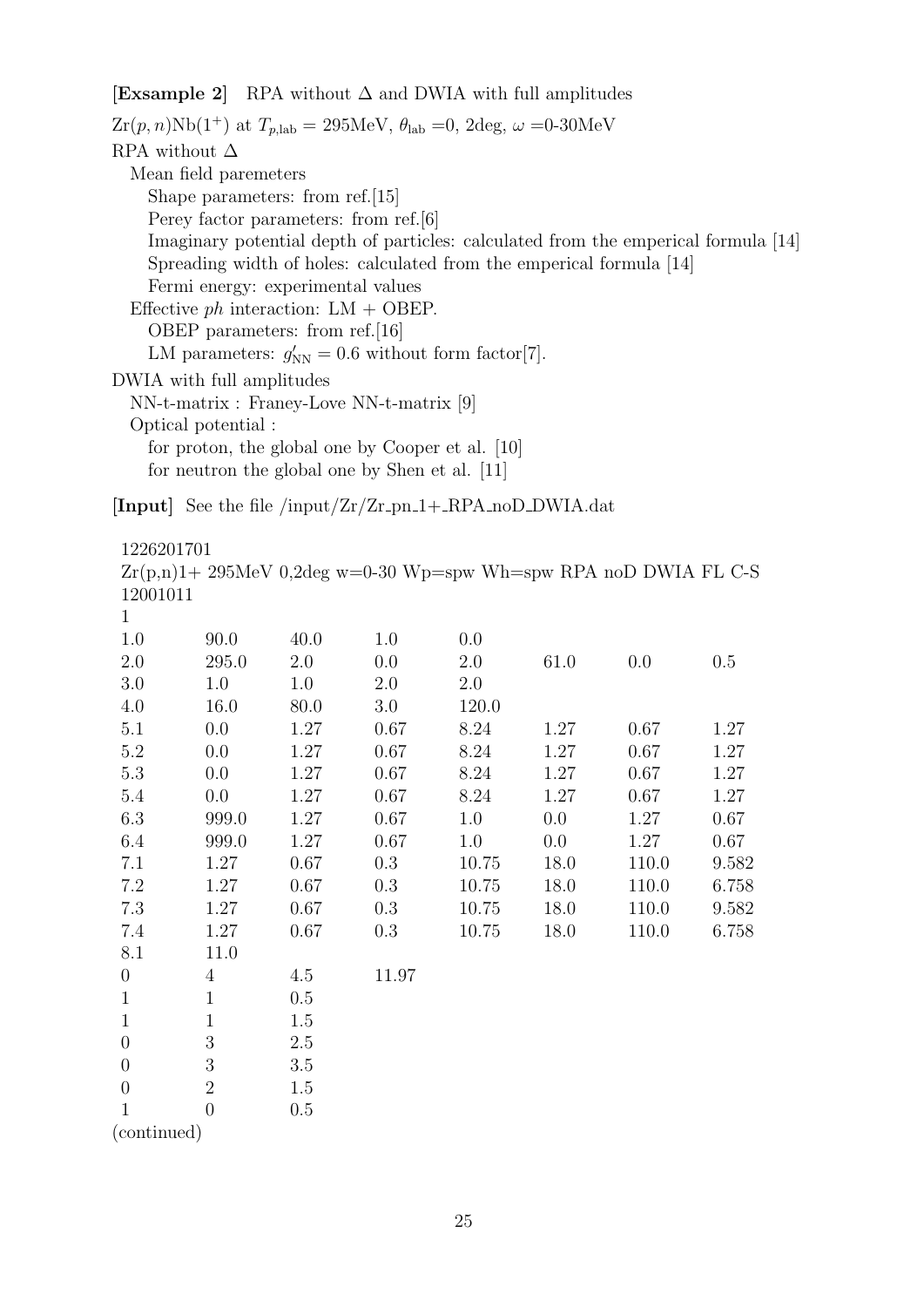| $\overline{0}$ | $\overline{2}$   | 2.5                                                                                 |         |     |        |     |
|----------------|------------------|-------------------------------------------------------------------------------------|---------|-----|--------|-----|
| $\overline{0}$ | $\mathbf{1}$     | 0.5                                                                                 |         |     |        |     |
| $\overline{0}$ | $\mathbf 1$      | 1.5                                                                                 |         |     |        |     |
| $\overline{0}$ | $\boldsymbol{0}$ | 0.5                                                                                 |         |     |        |     |
| 8.2            | 10.0             |                                                                                     |         |     |        |     |
| $\mathbf{1}$   | $\mathbf{1}$     | 0.5                                                                                 | 8.35    |     |        |     |
| $\mathbf{1}$   | $\mathbf{1}$     | 1.5                                                                                 |         |     |        |     |
| $\overline{0}$ | 3                | 2.5                                                                                 |         |     |        |     |
| $\overline{0}$ | $\boldsymbol{3}$ | 3.5                                                                                 |         |     |        |     |
| $\overline{0}$ | $\overline{2}$   | 1.5                                                                                 |         |     |        |     |
| $\mathbf{1}$   | $\overline{0}$   | 0.5                                                                                 |         |     |        |     |
| $\overline{0}$ | $\overline{2}$   | 2.5                                                                                 |         |     |        |     |
| $\overline{0}$ | $\mathbf{1}$     | 0.5                                                                                 |         |     |        |     |
| $\overline{0}$ | $\mathbf{1}$     | 1.5                                                                                 |         |     |        |     |
| $\overline{0}$ | $\overline{0}$   | 0.5                                                                                 |         |     |        |     |
| 9.1            | 0.0778           | 1.69706                                                                             | 2.94058 |     |        |     |
| 9.2            | 138.03           | 0.0                                                                                 | 1300.0  | 1.0 | 1200.0 | 1.0 |
| 9.3            | 769.0            | 0.0                                                                                 | 1400.0  | 1.0 | 1400.0 | 2.0 |
| 9.4            | 0.6              |                                                                                     |         |     |        |     |
| 10.0           | 0.0              | 80.0                                                                                | 3.0     | 6.0 | 4.0    |     |
| 0.0            |                  |                                                                                     |         |     |        |     |
| [Output]       |                  | See the file $\overline{\text{OUTPUT}/\text{Zr}/\text{Zr}}$ -pn_1+_RPA_noD_DWIA.log |         |     |        |     |

**[Exsample 3]** RPA for N but TDA for ∆, and DWIA with full amplitudes  $Zr(p, n)Nb(1^+)$  at  $T_{p, lab} = 295MeV$ ,  $\theta_{lab} = 0$ ,  $2deg$ ,  $\omega = 0.30MeV$ RPA for N-space and TDA for N- $\Delta$  coupling Mean field paremeters for the nucleons Shape parameters: from ref.[15] Perey factor parameters: from ref.[6] Imaginary potential depth of particles: calculated from the emperical formula [14] Spreading width of holes: calculated from the emperical formula [14] Fermi energy: experimental values Mean field parameters for Delta: from ref.[6] Effective *ph* interaction : LM + OBEP. OBEP parameters: from ref.[16] LM parameters :  $(g'_{NN}, g'_{N\Delta}, g'_{\Delta\Delta}) = (0.6, 0.35, 0.5)$  without form factor [7] DWIA with full amplitudes NN-t-matrix : Franey-Love NN-t-matrix [9] Optical potential : for proton, the global one by Cooper et al. [10] for neutron the global one by Shen et al. [11]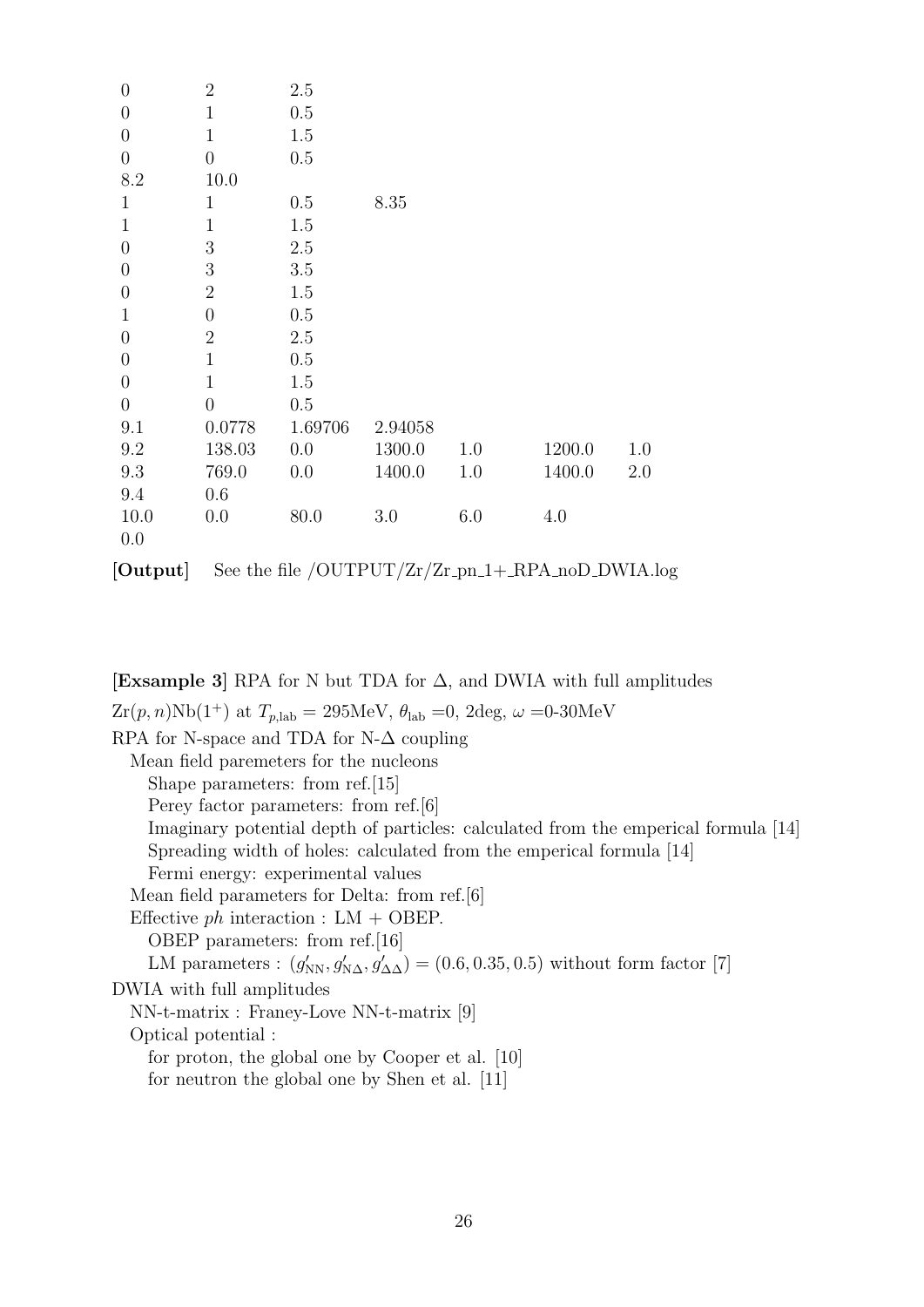[Input] See the file /input/Zr/Zr\_pn\_1+\_RPA\_DWIA.dat

1226201701

 $\rm{Zr}(p,n)1+$  295<br>MeV 0,2deg w=0-30 Wp=spw Wh=spw RPA+TDA(D) DWIA FL CS 13101011

| 0.0<br>0.67 | 0.5      |
|-------------|----------|
|             |          |
|             |          |
|             |          |
|             |          |
|             | 1.27     |
| 0.67        | 1.27     |
| 0.67        | 1.27     |
| 0.67        | $1.27\,$ |
| 0.67        | 1.27     |
| 1.27        | 0.67     |
| 1.27        | $0.67\,$ |
| 110.0       | 9.582    |
| 110.0       | 6.758    |
| 110.0       | 9.582    |
| 110.0       | 6.758    |
|             |          |
|             |          |
|             |          |
|             |          |
|             |          |
|             |          |
|             |          |
|             |          |
|             |          |
|             |          |
|             |          |
|             |          |
|             |          |
|             |          |
|             |          |
|             |          |
|             |          |
|             |          |
|             |          |
|             |          |
|             |          |
|             |          |
|             |          |
|             |          |

(Continued)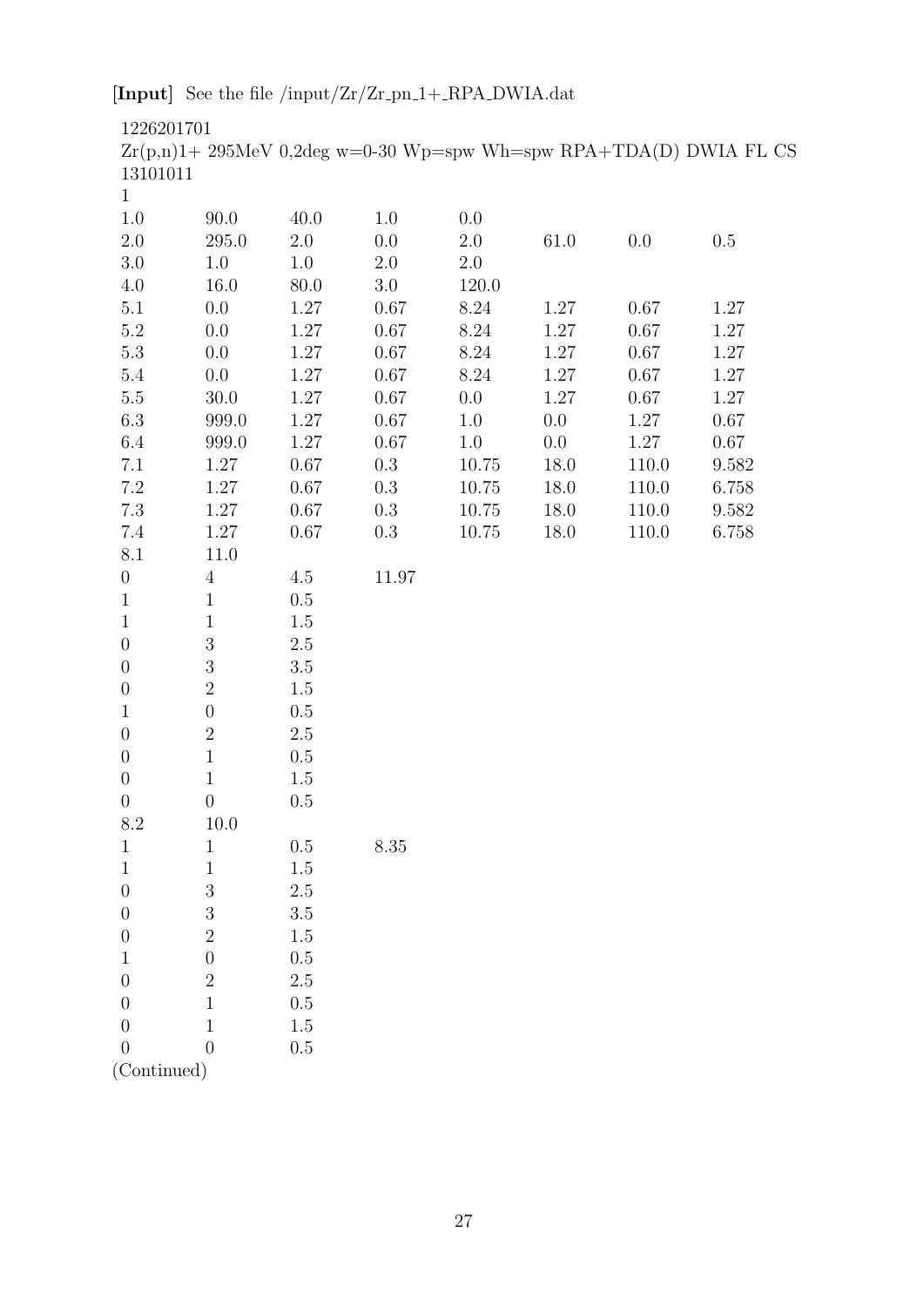| 9.1  |        | 0.0778 1.69706 2.94058 |               |      |        |     |
|------|--------|------------------------|---------------|------|--------|-----|
| 9.2  | 138.03 | 0.0                    | 1300.0        | 1.0  | 1200.0 | 1.0 |
| 9.3  | 769.0  | $0.0$ $1400.0$         |               | 1.0  | 1400.0 | 2.0 |
| 9.4  | 0.6    | 0.35                   | $0.5^{\circ}$ |      |        |     |
| 10.0 | 0.0    | - 80.0                 | - 3.0         | -6.0 | 4.0    |     |
| 0.0  |        |                        |               |      |        |     |

 $[{\bf Output}]$  See the file /OUTPUT/Zr/Zr\_pn\_1+\_RPA\_DWIA.log The calculated cross sections of ex. 2 and 3. at 0 deg are shown in the figure below.

Zr(p,n) 1+ RPA DWIA 0deg  $16$ w Delta<br>w/o Delta  $14$  $12$ x-sec(lab) (mb/srd/MeV)  $10$ 8  $\overline{6}$  $\overline{\mathbf{4}}$  $\overline{2}$  $0\frac{L}{0}$  $\overline{10}$  $\overline{25}$  $\overline{5}$  $15$  $20$  $\overline{30}$ omega (MeV)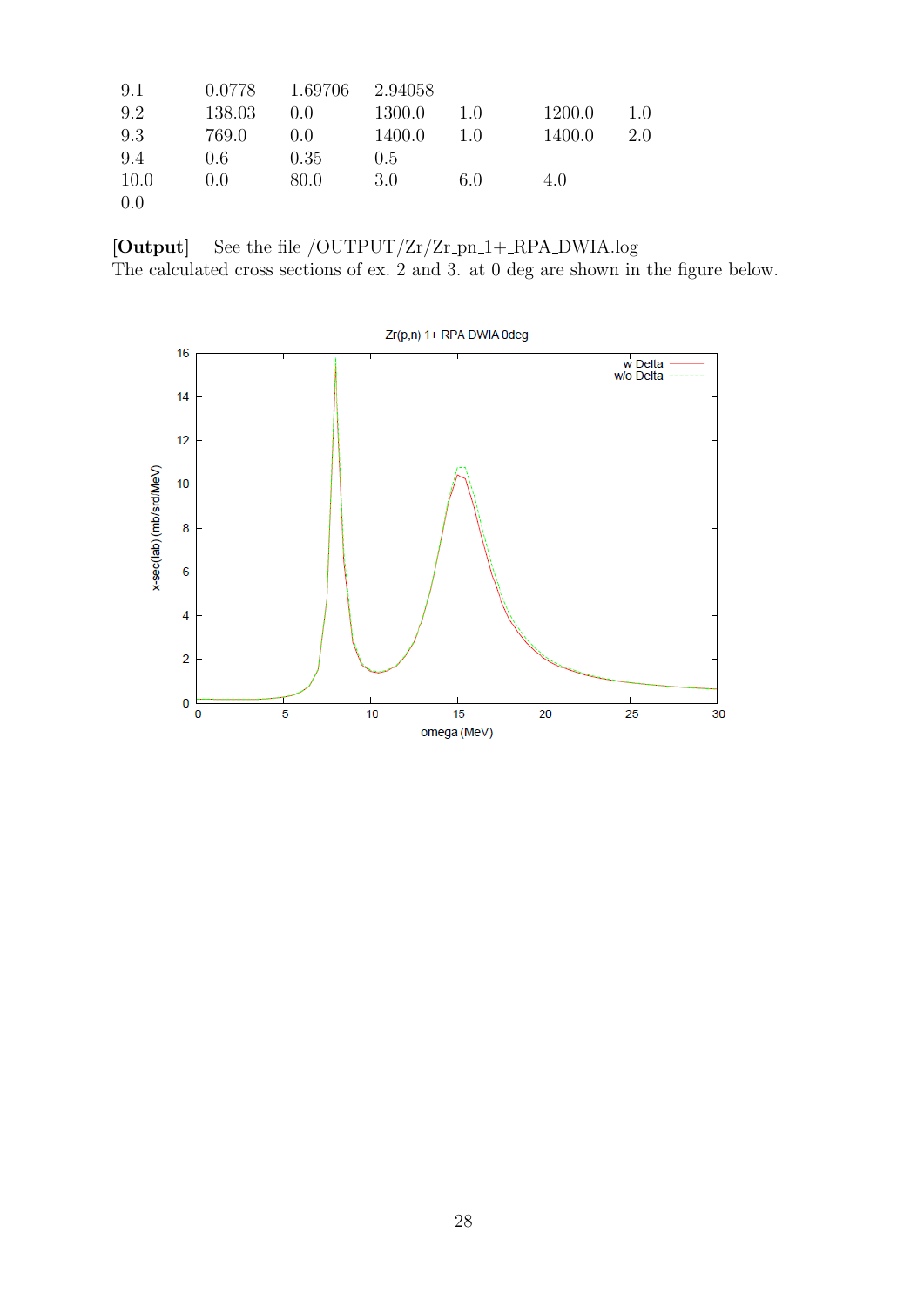**[Exsample 4]** RPA for N but TDA for ∆, and DWIA with only C+T amplitudes  $Zr(p, n)Nb(1^+)$  at  $T_{p, lab} = 295MeV$ ,  $\theta_{lab} = 0$ ,  $2deg$ ,  $\omega = 0.30MeV$ RPA for N-space and TDA for N- $\Delta$  coupling Mean field paremeters for the nucleons Shape parameters: from ref.[15] Perey factor parameters: from ref.[6] Imaginary potential depth of particles: calculated from the emperical formula [14] Spreading width of holes: calculated from the emperical formula [14] Fermi energy: experimental values Mean field parameters for Delta: from ref.[6] Effective *ph* interaction : LM + OBEP. OBEP parameters: from ref.[16] LM parameters :  $(g'_{NN}, g'_{N\Delta}, g'_{\Delta\Delta}) = (0.6, 0.35, 0.5)$  without form factor [7] DWIA with only central+ tensor NN amplitudes NN-t-matrix : Franey-Love NN-t-matrix [9] Optical potential : for proton, the global one by Cooper et al. [10] for neutron the global one by Shen et al. [11]

 $[Input]$  See the file /input/Zr/Zr\_pn\_1+\_RPA\_DWIA\_C+T.dat

1121201702

|              |       |         |      |       |      |       | $Zr(p,n)1+295MeV$ 0,2deg w5-25 Wp=spw wh=spw RPA+TDA(D) DWIA FL(C+T) C-S |  |
|--------------|-------|---------|------|-------|------|-------|--------------------------------------------------------------------------|--|
| 13101711     |       |         |      |       |      |       |                                                                          |  |
| $\mathbf{1}$ |       |         |      |       |      |       |                                                                          |  |
| 1.0          | 90.0  | 40.0    | 1.0  | 0.0   |      |       |                                                                          |  |
| 2.0          | 295.0 | 2.0     | 0.0  | 2.0   | 61.0 | 0.0   | 0.5                                                                      |  |
| 3.0          | 1.0   | $1.0\,$ | 2.0  | 2.0   |      |       |                                                                          |  |
| 4.0          | 16.0  | 80.0    | 3.0  | 120.0 |      |       |                                                                          |  |
| 5.1          | 0.0   | 1.27    | 0.67 | 8.24  | 1.27 | 0.67  | 1.27                                                                     |  |
| 5.2          | 0.0   | 1.27    | 0.67 | 8.24  | 1.27 | 0.67  | 1.27                                                                     |  |
| 5.3          | 0.0   | 1.27    | 0.67 | 8.24  | 1.27 | 0.67  | 1.27                                                                     |  |
| 5.4          | 0.0   | 1.27    | 0.67 | 8.24  | 1.27 | 0.67  | 1.27                                                                     |  |
| 5.5          | 30.0  | 1.27    | 0.67 | 0.0   | 1.27 | 0.67  | 1.27                                                                     |  |
| 6.3          | 999.0 | 1.27    | 0.67 | 1.0   | 0.0  | 1.27  | 0.67                                                                     |  |
| 6.4          | 999.0 | 1.27    | 0.67 | 1.0   | 0.0  | 1.27  | 0.67                                                                     |  |
| 7.1          | 1.27  | 0.67    | 0.3  | 10.75 | 18.0 | 110.0 | 9.582                                                                    |  |
| 7.2          | 1.27  | 0.67    | 0.3  | 10.75 | 18.0 | 110.0 | 6.758                                                                    |  |
| 7.3          | 1.27  | 0.67    | 0.3  | 10.75 | 18.0 | 110.0 | 9.582                                                                    |  |
| 7.4          | 1.27  | 0.67    | 0.3  | 10.75 | 18.0 | 110.0 | 6.758                                                                    |  |

(continued)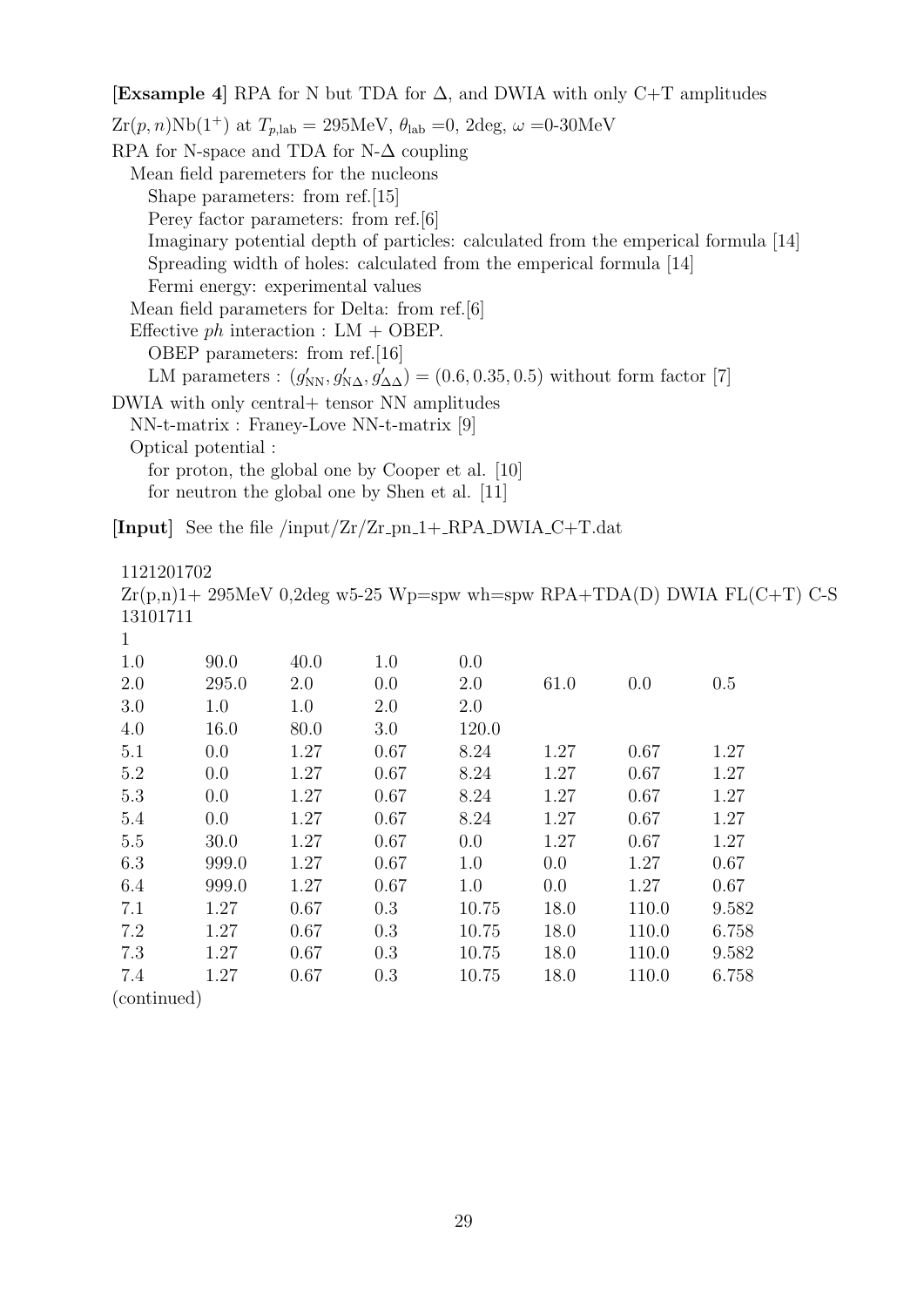| 8.1              | 11.0             |         |         |         |                                                   |         |
|------------------|------------------|---------|---------|---------|---------------------------------------------------|---------|
| $\theta$         | $\overline{4}$   | 4.5     | 11.97   |         |                                                   |         |
| $\,1$            | $1\,$            | 0.5     |         |         |                                                   |         |
| $1\,$            | $1\,$            | 1.5     |         |         |                                                   |         |
| $\boldsymbol{0}$ | 3                | $2.5\,$ |         |         |                                                   |         |
| $\boldsymbol{0}$ | $\boldsymbol{3}$ | $3.5\,$ |         |         |                                                   |         |
| $\boldsymbol{0}$ | $\overline{2}$   | 1.5     |         |         |                                                   |         |
| $1\,$            | $\overline{0}$   | $0.5\,$ |         |         |                                                   |         |
| $\boldsymbol{0}$ | $\overline{2}$   | $2.5\,$ |         |         |                                                   |         |
| $\boldsymbol{0}$ | $\,1$            | 0.5     |         |         |                                                   |         |
| $\theta$         | $\mathbf{1}$     | $1.5\,$ |         |         |                                                   |         |
| $\boldsymbol{0}$ | $\overline{0}$   | 0.5     |         |         |                                                   |         |
| 8.2              | 10.0             |         |         |         |                                                   |         |
| $\,1$            | $\mathbf{1}$     | 0.5     | 8.35    |         |                                                   |         |
| $\mathbf{1}$     | $\mathbf{1}$     | 1.5     |         |         |                                                   |         |
| $\boldsymbol{0}$ | $\boldsymbol{3}$ | $2.5\,$ |         |         |                                                   |         |
| $\boldsymbol{0}$ | 3                | $3.5\,$ |         |         |                                                   |         |
| $\boldsymbol{0}$ | $\overline{2}$   | 1.5     |         |         |                                                   |         |
| $1\,$            | $\overline{0}$   | 0.5     |         |         |                                                   |         |
| $\theta$         | $\overline{2}$   | $2.5\,$ |         |         |                                                   |         |
| $\boldsymbol{0}$ | $\mathbf{1}$     | 0.5     |         |         |                                                   |         |
| $\theta$         | $\mathbf{1}$     | 1.5     |         |         |                                                   |         |
| $\boldsymbol{0}$ | $\boldsymbol{0}$ | $0.5\,$ |         |         |                                                   |         |
| 9.1              | 0.0778           | 1.69706 | 2.94058 |         |                                                   |         |
| 9.2              | 138.03           | 0.0     | 1300.0  | 1.0     | 1200.0                                            | $1.0\,$ |
| 9.3              | 769.0            | $0.0\,$ | 1400.0  | $1.0\,$ | 1400.0                                            | $2.0\,$ |
| $\,9.4$          | $0.6\,$          | 0.35    | 0.5     |         |                                                   |         |
| 10.0             | 0.0              | 80.0    | $3.0\,$ | 6.0     | 4.0                                               |         |
| 0.0              |                  |         |         |         |                                                   |         |
| [Output]         |                  |         |         |         | See the file /OUTPUT/Zr/Zr_pn_1+_RPA_DWIA_C+T.log |         |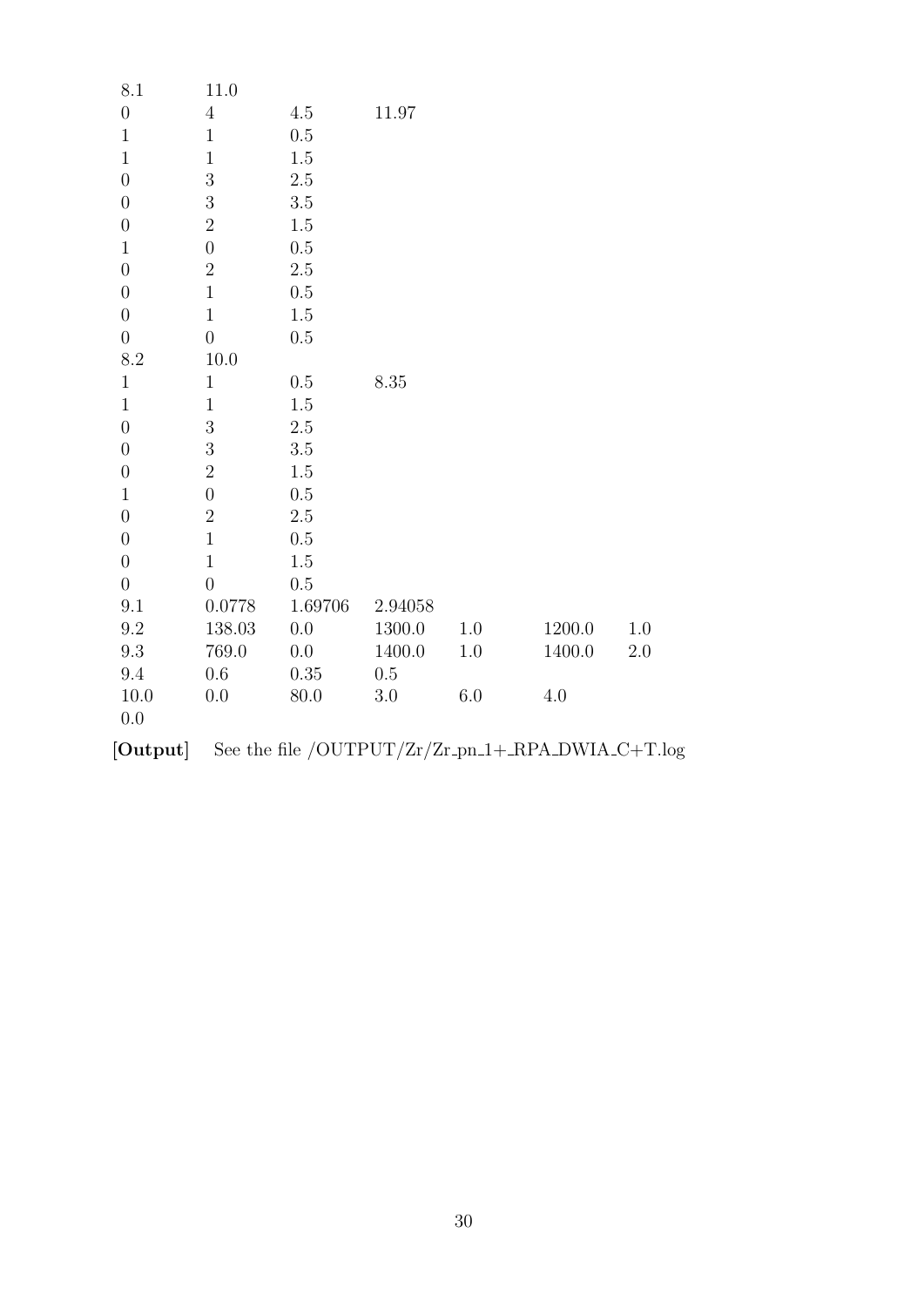## **6.3 A spin-dipole excitation**

 $1 \qquad \qquad 1.5$ 

0 6 6.5 0 5 4.5 1 3 3.5 1 2 1.5

| [Exsample] ${}^{208}Pb(p,n)Bi(1^-)$ at $T_{p,lab} = 296MeV$ , $\theta_{lab} = 0$ , $2 \omega = 10-50MeV$  |  |
|-----------------------------------------------------------------------------------------------------------|--|
| RPA in N-space while TDA for N- $\Delta$ coupling                                                         |  |
| Mean field parameters for the nucleons                                                                    |  |
| Shape parameters: from ref. [15]                                                                          |  |
| Spin-orbit potential: from ref. $[17]$                                                                    |  |
| The Perey factor parameters: from ref. [17]                                                               |  |
| Spreading widths: both for particles and holes by the emperical formula [17].                             |  |
| Mean field parameters for Delta: from ref. [17]                                                           |  |
| Effective ph interaction : $V_t + LM + OBEP$ .                                                            |  |
| Spin-scalar interaction parameter : from ref. $[17]$                                                      |  |
| OBEP parameters: from ref. [16]                                                                           |  |
| LM parameters : $(g'_{NN}, g'_{N\Delta}, g'_{\Delta\Delta}) = (0.64, 0.35, 0.5)$ without form factor [17] |  |
| DWIA with full amplitudes                                                                                 |  |
| $NN$ -t-matrix : Francy-Love NN-t-matrix [9]                                                              |  |
| Optical potential:                                                                                        |  |
| for proton, the global one by Cooper et al. [10]                                                          |  |
| for neutron the global one by Shen et al. [11]                                                            |  |
| See the file /input/Pb/Pb_pn_1-_RPA_DWIA.dat<br>[Input]                                                   |  |
| 1230201701                                                                                                |  |
| $Ph(n n)$ = T <sub>p=296</sub> th=0.2 w=10-50 Wp=spw Wh=spw RPA+TDA(D) DWIA FLC                           |  |

 $p(p,n)$ 1- Tp=296 th=0,2 w=10-50 Wp=spw Wh=spw RPA+TDA(D), DWIA FL C-S 13101011 1000000101

| TOOOOOOTOT     |              |      |       |       |      |       |       |
|----------------|--------------|------|-------|-------|------|-------|-------|
| 1.0            | 208.0        | 82.0 | 1.0   | 0.0   |      |       |       |
| 2.0            | 296.0        | 2.0  | 0.0   | 2.0   | 41.0 | 10.0  | 1.0   |
| 3.0            | 1.0          | 1.0  | 1.0   | 1.0   |      |       |       |
| 4.0            | 16.0         | 80.0 | 3.0   | 120.0 |      |       |       |
| 5.1            | 0.0          | 1.27 | 0.67  | 7.50  | 1.27 | 0.67  | 1.27  |
| 5.2            | 0.0          | 1.27 | 0.67  | 7.50  | 1.27 | 0.67  | 1.27  |
| 5.3            | 0.0          | 1.27 | 0.67  | 7.50  | 1.27 | 0.67  | 1.27  |
| 5.4            | 0.0          | 1.27 | 0.67  | 7.50  | 1.27 | 0.67  | 1.27  |
| 5.5            | 30.0         | 1.27 | 0.67  | 0.0   | 1.27 | 0.67  | 1.27  |
| 6.3            | 999.0        | 1.27 | 0.67  | 1.0   | 0.0  | 1.27  | 0.67  |
| 6.4            | 999.0        | 1.27 | 0.67  | 1.0   | 0.0  | 1.27  | 0.67  |
| 7.1            | 1.27         | 0.67 | 0.3   | 10.75 | 26.0 | 110.0 | 5.659 |
| 7.2            | 1.27         | 0.67 | 0.3   | 10.75 | 26.0 | 110.0 | 5.902 |
| 7.3            | 1.27         | 0.67 | 0.3   | 10.75 | 26.0 | 110.0 | 5.659 |
| 7.4            | 1.27         | 0.67 | 0.3   | 10.75 | 26.0 | 110.0 | 5.902 |
| 8.1            | 22.0         |      |       |       |      |       |       |
| $\overline{2}$ | $\mathbf{1}$ | 0.5  | 7.368 |       |      |       |       |
| $\mathbf{1}$   | 3            | 2.5  |       |       |      |       |       |
| $\overline{2}$ | $\mathbf{1}$ | 1.5  |       |       |      |       |       |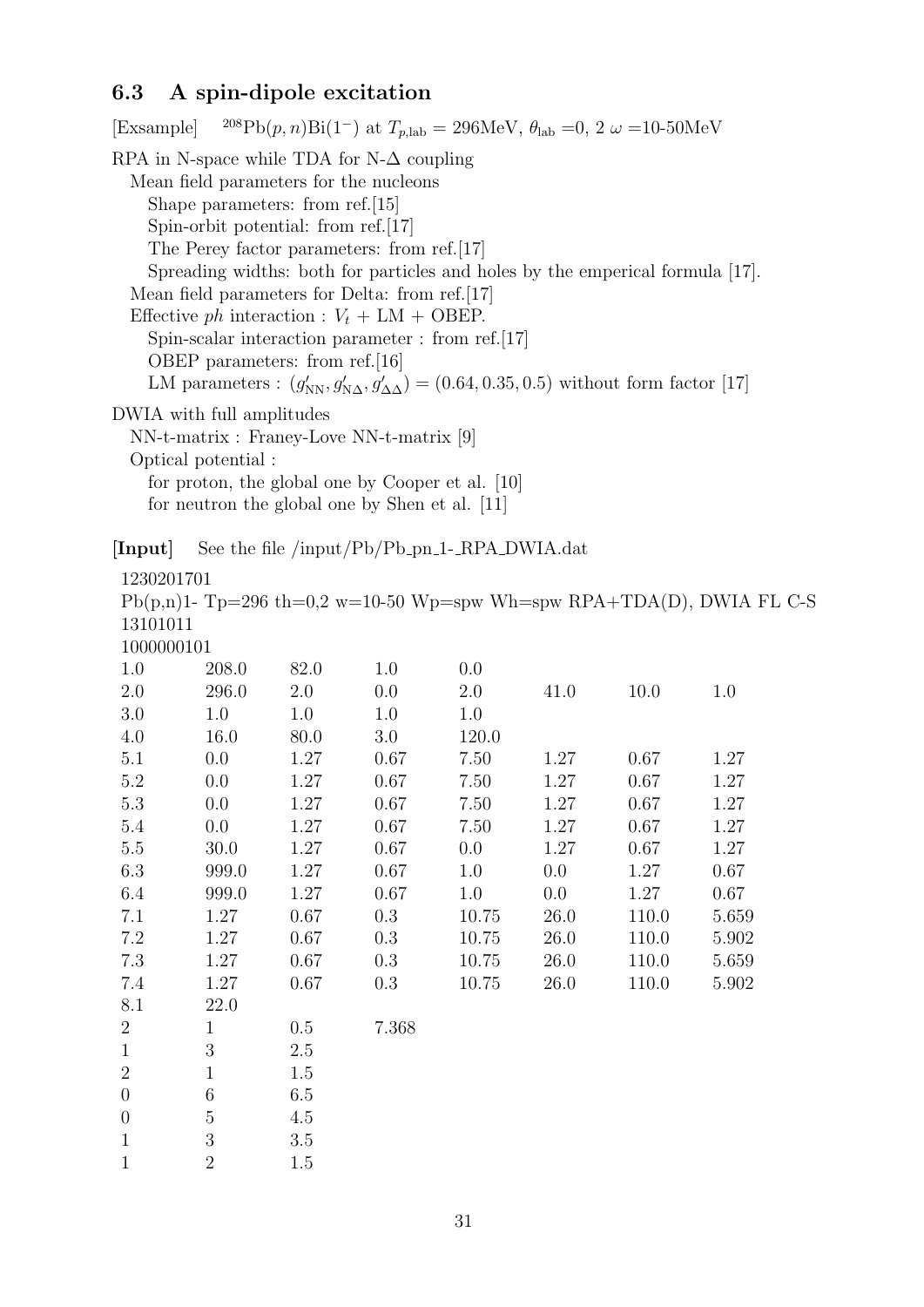| (continued)      |                  |         |           |         |         |         |
|------------------|------------------|---------|-----------|---------|---------|---------|
| $\boldsymbol{2}$ | $\boldsymbol{0}$ | $0.5\,$ |           |         |         |         |
| $\boldsymbol{0}$ | $\bf 5$          | $5.5\,$ |           |         |         |         |
| $\boldsymbol{0}$ | $\sqrt{4}$       | $3.5\,$ |           |         |         |         |
| $1\,$            | $\sqrt{2}$       | $2.5\,$ |           |         |         |         |
| $\boldsymbol{0}$ | $\sqrt{4}$       | $4.5\,$ |           |         |         |         |
| $\mathbf 1$      | $\,1$            | $0.5\,$ |           |         |         |         |
| $\boldsymbol{0}$ | $\overline{3}$   | $2.5\,$ |           |         |         |         |
| $\,1$            | $\,1$            | 1.5     |           |         |         |         |
| $\boldsymbol{0}$ | $\sqrt{3}$       | $3.5\,$ |           |         |         |         |
| $\boldsymbol{0}$ | $\sqrt{2}$       | 1.5     |           |         |         |         |
| $\,1$            | $\boldsymbol{0}$ | $0.5\,$ |           |         |         |         |
| $\boldsymbol{0}$ | $\sqrt{2}$       | $2.5\,$ |           |         |         |         |
| $\boldsymbol{0}$ | $\,1$            | 0.5     |           |         |         |         |
| $\boldsymbol{0}$ | $\mathbf 1$      | $1.5\,$ |           |         |         |         |
| $\boldsymbol{0}$ | $\boldsymbol{0}$ | 0.5     |           |         |         |         |
| 8.2              | 16.0             |         |           |         |         |         |
| $\overline{2}$   | $\boldsymbol{0}$ | 0.5     | $8.008\,$ |         |         |         |
| $\,1$            | $\sqrt{2}$       | $1.5\,$ |           |         |         |         |
| $\boldsymbol{0}$ | $\bf 5$          | $5.5\,$ |           |         |         |         |
| $\boldsymbol{0}$ | $\sqrt{4}$       | $3.5\,$ |           |         |         |         |
| $\mathbf{1}$     | $\sqrt{2}$       | $2.5\,$ |           |         |         |         |
| $\boldsymbol{0}$ | $\sqrt{4}$       | $4.5\,$ |           |         |         |         |
| $\mathbf 1$      | $\,1$            | $0.5\,$ |           |         |         |         |
| $\boldsymbol{0}$ | $\overline{3}$   | $2.5\,$ |           |         |         |         |
| $\,1$            | $\,1$            | 1.5     |           |         |         |         |
| $\boldsymbol{0}$ | $\sqrt{3}$       | $3.5\,$ |           |         |         |         |
| $\boldsymbol{0}$ | $\boldsymbol{2}$ | $1.5\,$ |           |         |         |         |
| $\mathbf{1}$     | $\boldsymbol{0}$ | $0.5\,$ |           |         |         |         |
| $\overline{0}$   | $\overline{2}$   | $2.5\,$ |           |         |         |         |
| $\overline{0}$   | $\mathbf 1$      | 0.5     |           |         |         |         |
| $\boldsymbol{0}$ | $\mathbf{1}$     | $1.5\,$ |           |         |         |         |
| $\overline{0}$   | $\boldsymbol{0}$ | $0.5\,$ |           |         |         |         |
| 9.0              | 283.0            |         |           |         |         |         |
| 9.1              | 0.0778           | 1.69706 | 2.94058   |         |         |         |
| $\,9.2$          | 138.03           | 0.0     | 1300.0    | 1.0     | 1200.0  | 1.0     |
| 9.3              | 769.0            | 0.0     | 1400.0    | $1.0\,$ | 1400.0  | $2.0\,$ |
| 9.4              | $0.64\,$         | 0.35    | $0.5\,$   |         |         |         |
| 10.0             | 0.0              | 80.0    | $3.0\,$   | $7.0\,$ | $4.0\,$ |         |
| 0.0              |                  |         |           |         |         |         |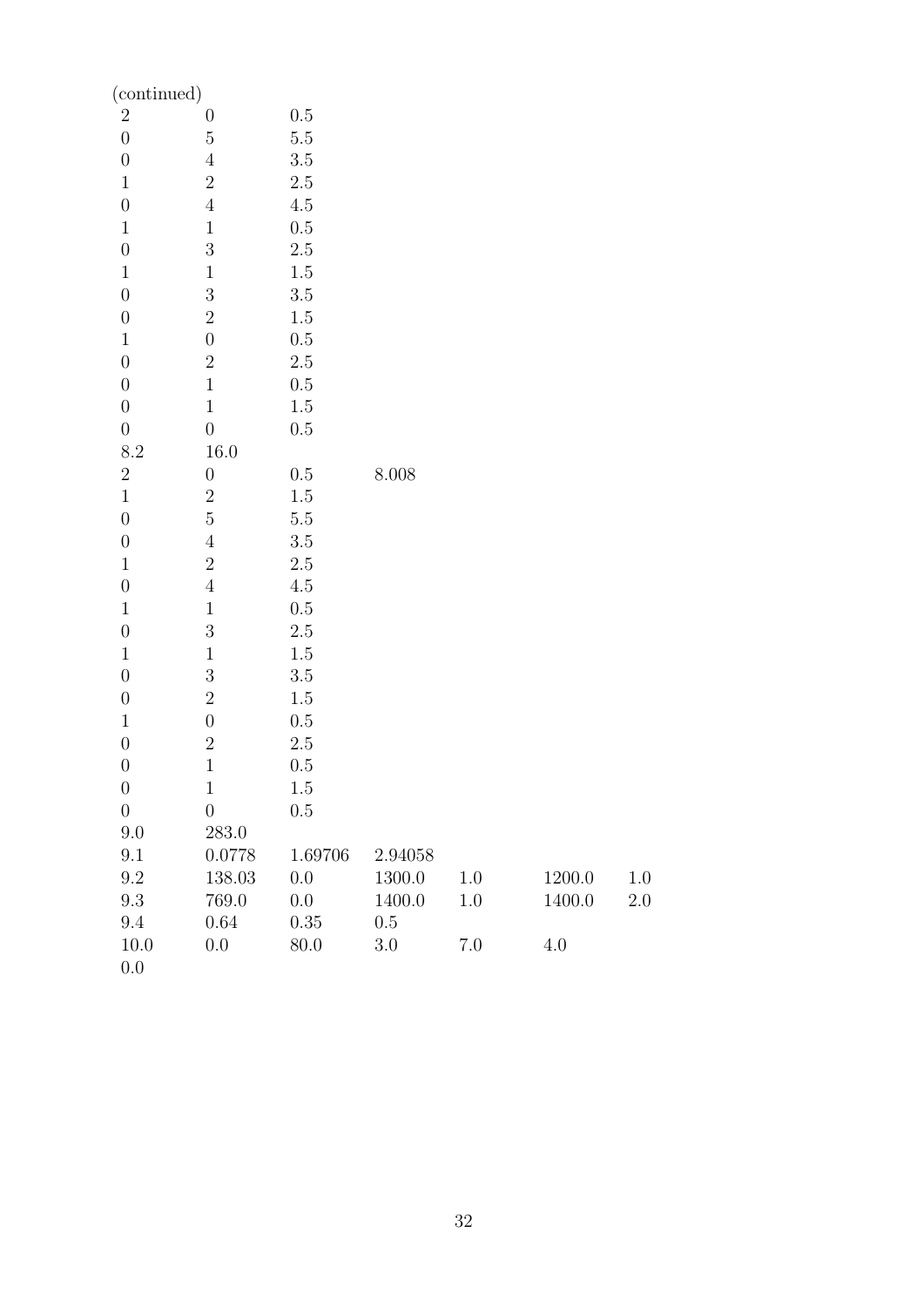

Pb(p,n) 1- RPA+TDA(D) DWIA

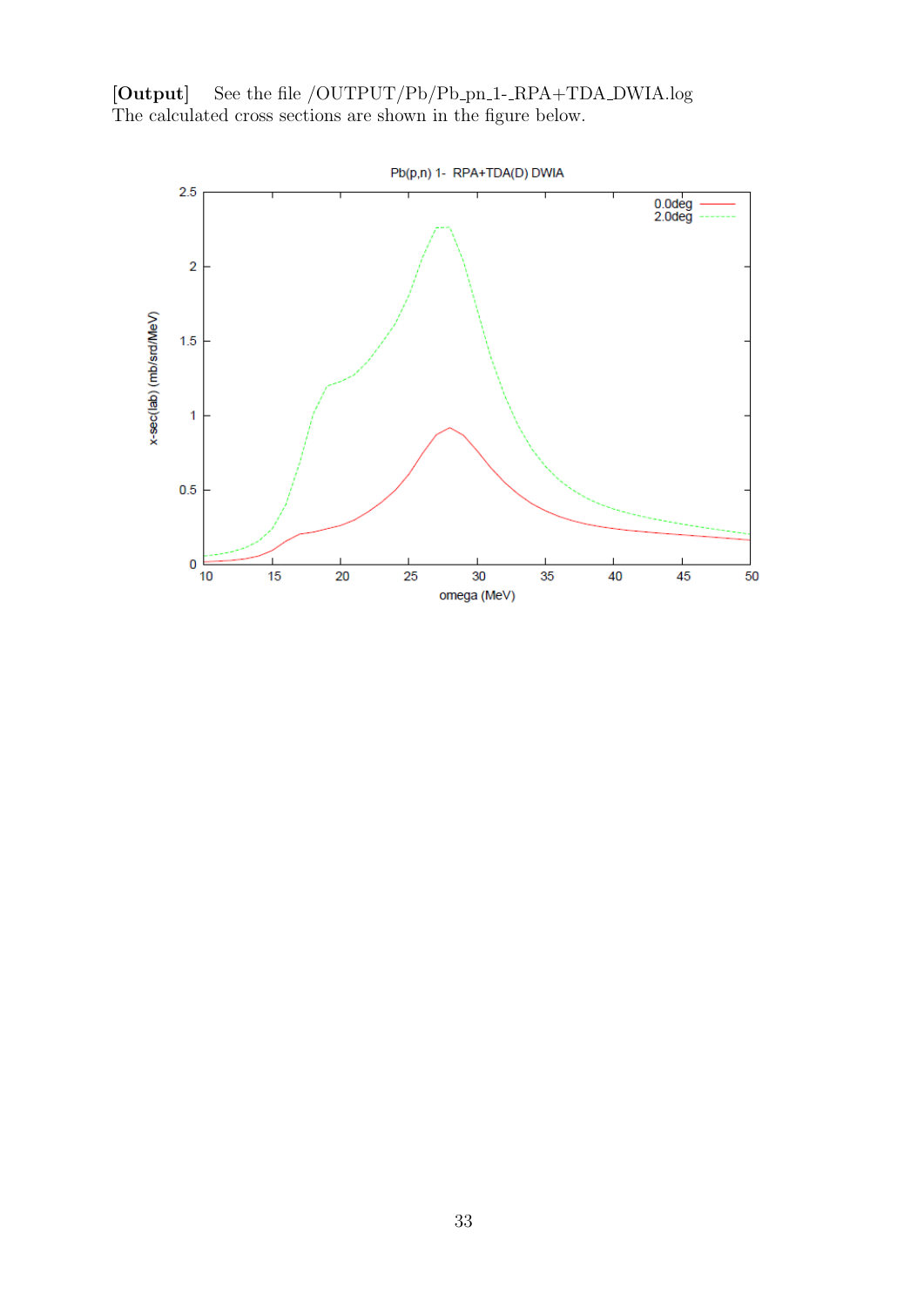## **7 Definition of output quantities**

### **7.1 Cross sections**

The T-matrix for the reaction (2.1) in the incident nucleon-target (NA) c.m. system is specified as

$$
T_{n0}^{fi} = \langle \mathbf{k}_f m_{s_f} N', \Phi_n | T | \mathbf{k}_i m_{s_i} N, \Phi_0 \rangle
$$
\n(7.1)

where  $\mathbf{k}_i$  and  $\mathbf{k}_f$  represent the incident and exit momenta,  $m_{s_i}$  and  $m_{s_f}$  do the spin projections of N and N', and *i* and f denote the sets of the quantum numbers,  $(k_i, m_{s_i}, N)$ and  $(\mathbf{k}_f, m_{s_f}, \mathbf{N}')$ , respectively. The state vectors  $\Phi_0$  and  $\Phi_n$  are those of the ground state of the target A and the n-th state of the residual nuclear system X*n*, respectively.

The unpolarized double differential cross section in the c.m. system is expressed as

$$
I_{\rm cm}(\theta_{\rm cm}, \omega_{\rm cm}) = \frac{d^2 \sigma}{d\Omega_{\rm cm} d\omega_{\rm cm}}
$$
  
= 
$$
\frac{\mu_i \mu_f}{(2\pi)^2} \frac{k_f}{k_i} \sum_{m_{s_f}} \frac{1}{2} \sum_{m_{s_i}} \sum_n \left| T_{n0}^{fi} \right|^2 \delta \left( \omega_{\rm cm} - (E_{\rm X_n} - E_{\rm A}) \right)
$$
(7.2)

where  $\theta_{\rm cm}$  is the scattering angle and  $\omega_{\rm cm}$  is the transferred energy to the target

$$
\omega_{\rm cm} = E_{\rm N} - E_{\rm N'} \tag{7.3}
$$

in the NA c.m. system. The relativistic reduced energies  $\mu_i$  and  $\mu_f$  are given by

$$
\mu_i = \frac{E_N E_A}{E_{\text{total}}}, \qquad \mu_f = \frac{E_{N'} E_{X_n}}{E_{\text{total}}}, \qquad (E_{\text{total}} = E_N + E_A)
$$
\n(7.4)

where  $E_N$ ,  $E_{N'}$ ,  $E_A$  and  $E_{X_n}$  are the relativistic energies of N, N', A and  $X_n$ , respectively, in the NA c.m. system, namely

$$
E_a = \sqrt{m_a^2 + k_a^2} \tag{7.5}
$$

We introduce the cross section per unit excitation energy as

$$
\frac{d^2\sigma}{d\Omega_{\rm cm}d\omega} = \frac{\mu_i\mu_f}{(2\pi)^2} \frac{k_f}{k_i} \frac{1}{2} \sum_{m_{s_i}m_{s_f}} \sum_n \left| T_{n0}^{fi} \right|^2 \delta\left(\omega - (\mathcal{E}_n - \mathcal{E}_0)\right)
$$
(7.6)

where  $\mathcal{E}_0$  and  $\mathcal{E}_n$  are the intrinsic energies of the states  $\Phi_0$  and  $\Phi_n$ , respectively, and

$$
\omega = \mathcal{E}_n - \mathcal{E}_0 \tag{7.7}
$$

is the excitation energy with respect to the target ground state.

Then, the unpolarized double differential cross section in the c.m. system is given as

$$
I_{\rm cm}(\theta_{\rm cm}, \omega_{\rm cm}) = \frac{d\omega}{d\omega_{\rm cm}} \frac{d^2\sigma}{d\Omega_{\rm cm} d\omega} = \frac{K}{2} \sum_{m_{s_f}, m_{s_i}} \sum_n \left| T_{n0}^{f_i} \right|^2 \delta \left( \omega - (\mathcal{E}_n - \mathcal{E}_0) \right)
$$
(7.8)

with the kinematical factor

$$
K = \frac{\mu_i \mu_f}{(2\pi)^2} \frac{k_f}{k_i} \frac{d\omega}{d\omega_{\rm cm}} = \frac{\mu_i \mu_f}{(2\pi)^2} \frac{k_f}{k_i} \frac{E_{\rm total}}{\mathcal{E}_n}
$$
(7.9)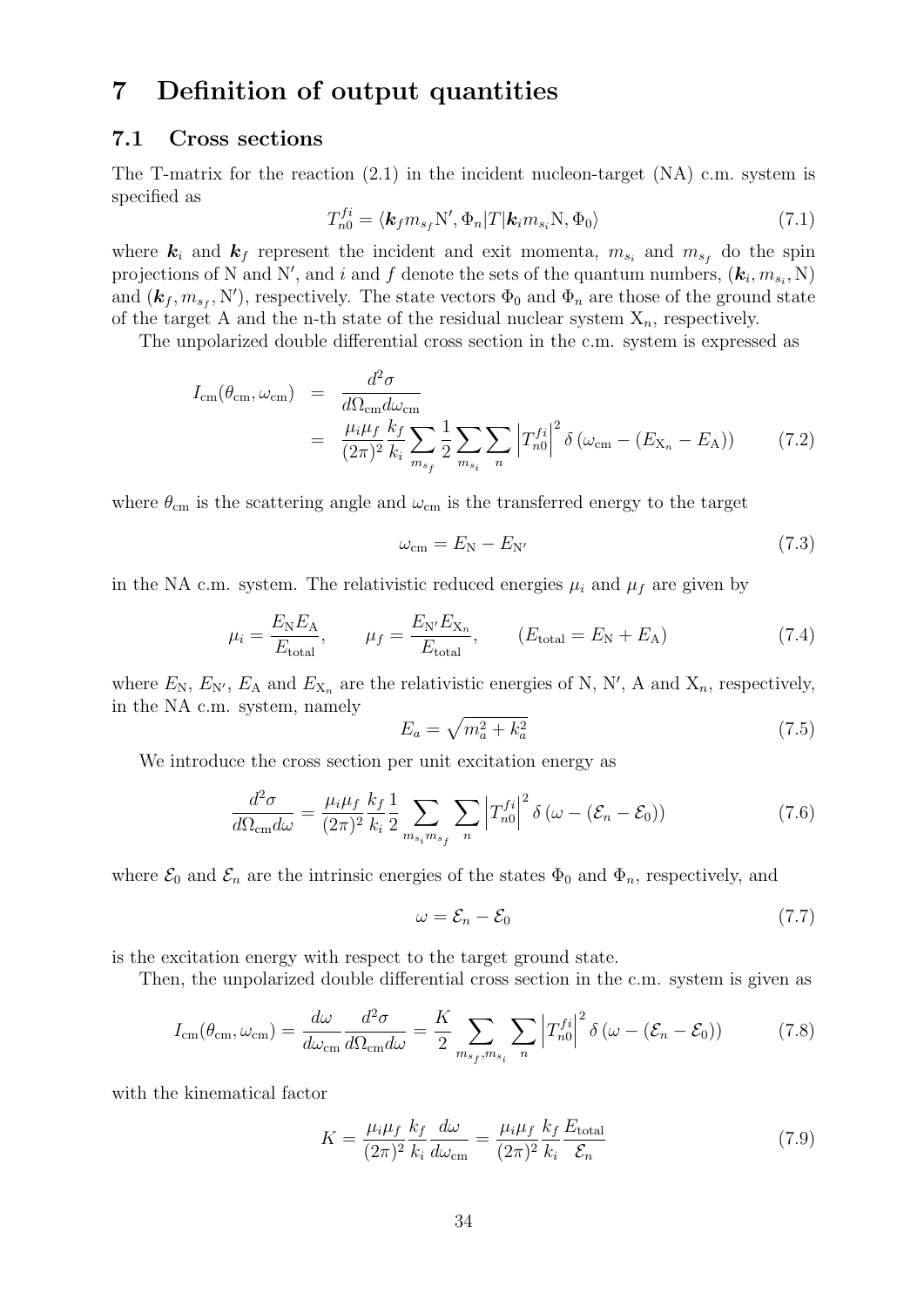We introduce the notations, Tr, for the trace over the nucleon spin projections

$$
\text{Tr}[AB] = \sum_{m_s m'_s} \langle m_s | A | m'_s \rangle \langle m'_s | B | m_s \rangle \tag{7.10}
$$

and the notation, Tr<sup>′</sup>, for the sum over the final nuclear states  $\Phi_n$ , that is,

$$
\operatorname{Tr}'\left[TT^{\dagger}\right] \equiv \sum_{n} \langle \Phi_{n} | T | \Phi_{0} \rangle \langle \Phi_{0} | T^{\dagger} | \Phi_{n} \rangle \delta \left( \omega - (\mathcal{E}_{n} - \mathcal{E}_{0}) \right) \tag{7.11}
$$

then the cross section can be written as

$$
I_{\rm cm}(\theta_{\rm cm}, \omega_{\rm cm}) = \frac{K}{2} \operatorname{Tr} \operatorname{Tr}' (TT^{\dagger}) \tag{7.12}
$$

The unpolarized double differential cross section in the laboratory frame is given by

$$
I_{\rm lab}(\theta_{\rm lab}, \omega_{\rm lab}) = \frac{k_{f, \rm lab}}{k_f} I_{\rm cm}(\theta_{\rm cm}, \omega_{\rm cm})
$$
\n(7.13)

where  $\theta_{\rm lab}$ ,  $\omega_{\rm lab}$  and  $\boldsymbol{k}_{f,lab}$  are the scattering angle, the transferred energy and the exit nucleon momentum in the laboratory frame, respectively.

### **7.2 Spin observables**

#### **7.2.1 Coordinate systems**

The following coordinate systems are used to present the spin observables.

 $(1)$   $[\mathbf{S}, \mathbf{N}, \mathbf{L}]$ , and  $[\mathbf{S}', \mathbf{N}', \mathbf{L}']$  systems They are defined as

$$
\hat{L} = \frac{k_{i,\text{lab}}}{|k_{i,\text{lab}}|}, \quad \hat{N} = \frac{k_{i,\text{lab}} \times k_{f,\text{lab}}}{|k_{i,\text{lab}} \times k_{f,\text{lab}}|}, \quad \hat{S} = \hat{N} \times \hat{L}
$$
\n(7.14)

$$
\hat{\boldsymbol{L}}' = \frac{\boldsymbol{k}_{f,\text{lab}}}{|\boldsymbol{k}_{f,\text{lab}}|}, \quad \hat{\boldsymbol{N}}' = \hat{\boldsymbol{N}} \qquad \qquad \hat{\boldsymbol{S}}' = \hat{\boldsymbol{N}}' \times \hat{\boldsymbol{L}}' \qquad (7.15)
$$

where  $k_{i,lab}$  is the incident nucleon momentum in the lab. frame. Their directions are denoted by  $L, N, S$  and  $L', N', S'$ , respectively. The reaction normal  $\hat{N}$  is also called the y-direction.

 $(2)$   $[q, n, p]$  system

It is defined as

$$
\hat{\boldsymbol{q}} = \frac{\boldsymbol{q}_{\rm cm}}{|\boldsymbol{q}_{\rm cm}|} \ , \quad \hat{\boldsymbol{n}} = \hat{\boldsymbol{N}}, \quad \hat{\boldsymbol{p}} = \hat{\boldsymbol{q}} \times \hat{\boldsymbol{n}} \ , \tag{7.16}
$$

where  $q_{cm} = k_f - k_i$  is the momentum transfer in the c.m. system. Their directions are denoted by *q, n, p*.

#### **7.2.2 Spin observables**

The polarization  $P_y$ , the analyzing power  $A_y$  and the polarization transfer coefficients  $D_{ij}$ are given by

$$
P_y = \frac{\text{Tr}\text{Tr}'[TT^{\dagger}\sigma_{0y}]}{\text{Tr}\text{Tr}'[TT^{\dagger}]}, \quad A_y = \frac{\text{Tr}\text{Tr}'[T\sigma_{0y}T^{\dagger}]}{\text{Tr}\text{Tr}'[TT^{\dagger}]}, \quad D_{ij} = \frac{\text{Tr}\text{Tr}'[T\sigma_{0j}T^{\dagger}\sigma_{0i}]}{\text{Tr}\text{Tr}'[TT^{\dagger}]}.
$$
(7.17)

where  $\sigma_{0i}$  is the Pauli spin matrix of the direction *i* for the incident (exit) nucleon. Note the order of  $ij$  in the definition of  $D_{ij}$ . Some literatures have the opposite order. The program outputs  $P_y$ ,  $A_y$ ,  $(D_{SS}, D_{SL}, D_{NN}, D_{LS}, D_{LL})$  and  $(D_{qq}, D_{qp}, D_{nn}, D_{pq}, D_{pp})$ .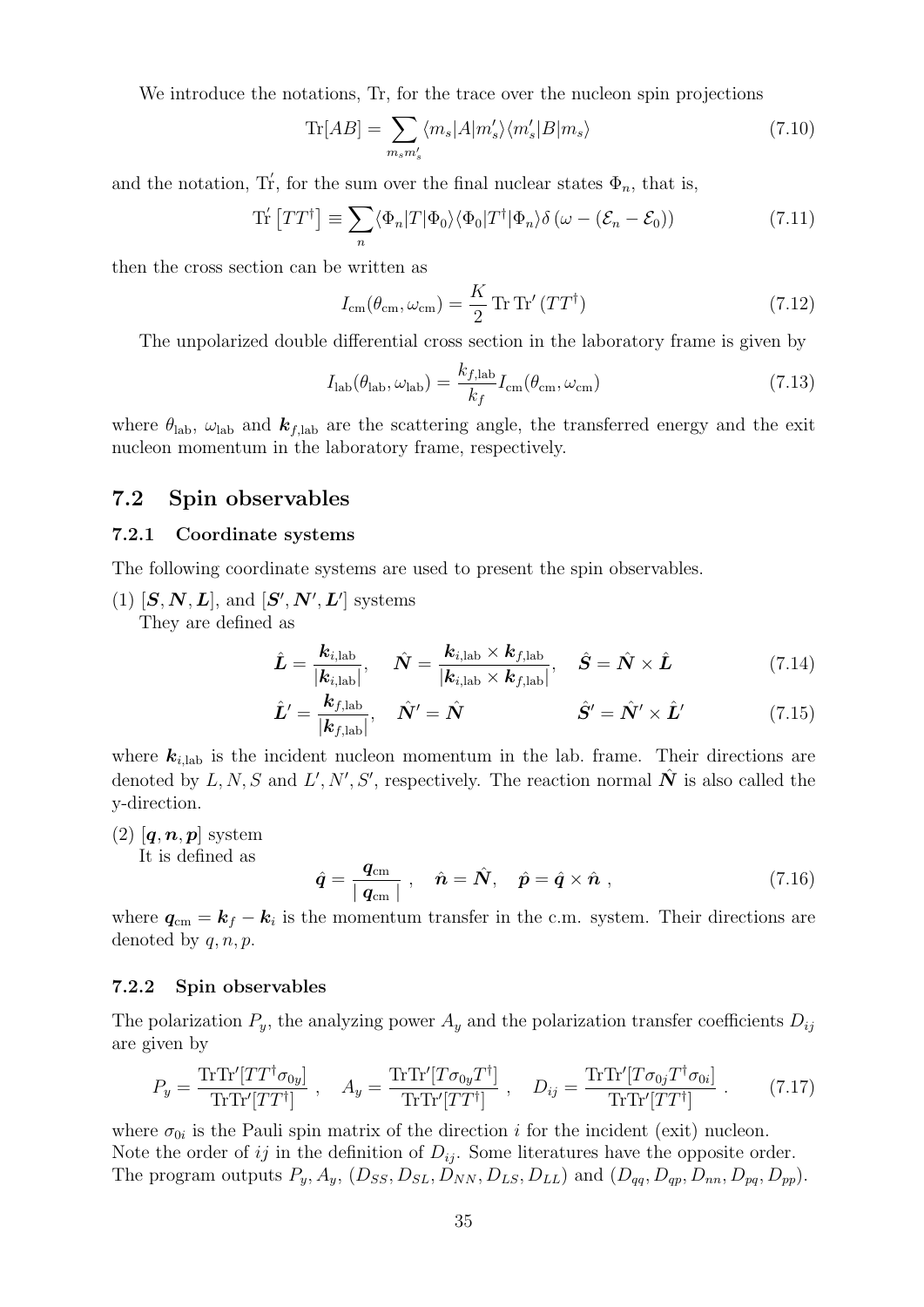#### **7.2.3 Polarized cross sections**

We decompose the NA T-matrix into

$$
T = T_0 + T_n \sigma_{0n} + T_q \sigma_{0q} + T_p \sigma_{0p} \tag{7.18}
$$

where  $\sigma$ 's are the Pauli spin matrices for the scattering nucleon  $(N, N')$ , and define the polarized cross sections  $I_{\text{cm}}D_i$ , which exclusively extract  $T_i$  as

$$
I_{\rm cm}D_0 = \frac{I_{\rm cm}}{4}[1 + D_{nn} + D_{qq} + D_{pp}] = K \operatorname{Tr}'[T_0 T_0^{\dagger}],
$$
  
\n
$$
I_{\rm cm}D_n = \frac{I_{\rm cm}}{4}[1 + D_{nn} - D_{qq} - D_{pp}] = K \operatorname{Tr}'[T_n T_n^{\dagger}],
$$
  
\n
$$
I_{\rm cm}D_q = \frac{I_{\rm cm}}{4}[1 - D_{nn} + D_{qq} - D_{pp}] = K \operatorname{Tr}'[T_q T_q^{\dagger}],
$$
  
\n
$$
I_{\rm cm}D_p = \frac{I_{\rm cm}}{4}[1 - D_{nn} - D_{qq} + D_{pp}] = K \operatorname{Tr}'[T_p T_p^{\dagger}],
$$
\n(7.19)

Following the convention, the program outputs the cross sections

$$
I_{\text{lab}}D_0, \quad I_{\text{lab}}D_n, \quad I_{\text{lab}}D_q, \quad I_{\text{lab}}D_p \tag{7.20}
$$

instead of  $I_{\text{cm}}D_i$ 's because  $I_{\text{lab}}D_0 + I_{\text{lab}}D_n + I_{\text{lab}}D_q + I_{\text{lab}}D_p = I_{\text{lab}}$ 

## **7.3 NN t-matrix and Spin-longitudinal -transverse ratio**

The isovector part of the NN t-matrix in the NA c.m. system is expressed as

$$
t_{k,\text{NN/A}}^{(0)}(\boldsymbol{q})
$$
  
=  $\bar{J}\boldsymbol{\tau}_0 \cdot \boldsymbol{\tau}_k \left\{ A_1 \mathbf{1}_0 \mathbf{1}_k + B_1 (\boldsymbol{\sigma}_0 \cdot \hat{\boldsymbol{n}}) (\boldsymbol{\sigma}_k \cdot \hat{\boldsymbol{n}}) + C_1 \left( (\boldsymbol{\sigma}_0 \cdot \hat{\boldsymbol{n}}) \mathbf{1}_k + \mathbf{1}_0 (\boldsymbol{\sigma}_k \cdot \hat{\boldsymbol{n}}) \right) + E_1 (\boldsymbol{\sigma}_0 \cdot \hat{\boldsymbol{q}}) (\boldsymbol{\sigma}_k \cdot \hat{\boldsymbol{q}}) + F_1 (\boldsymbol{\sigma}_0 \cdot \hat{\boldsymbol{p}}) (\boldsymbol{\sigma}_k \cdot \hat{\boldsymbol{p}}) \right\}$ (7.21)

where  $\bar{J}$  is the Jacobian of the frame transformation.

The program has an option to output the absolute square of these amplitudes

$$
|\bar{J}A_1(q_{\rm cm})|^2, \quad |\bar{J}B_1(q_{\rm cm})|^2, \quad |\bar{J}C_1(q_{\rm cm})|^2, \quad |\bar{J}E_1(q_{\rm cm})|^2, \quad |\bar{J}F_1(q_{\rm cm})|^2 \tag{7.22}
$$

CRDW also has an option to outputs the spin-longitudinal-transverse ratio L*/*T, which is defined as

$$
\frac{\mathcal{L}}{\mathcal{T}} = \frac{D_q(\theta_{\rm cm}, \omega_{\rm cm})}{|E_1(q_{\rm cm})|^2} \frac{|F_1(q_{\rm cm})|^2}{D_p(\theta_{\rm cm}, \omega_{\rm cm})}
$$
(7.23)

### **7.4 Response functions for the isovector operators**

This program treats only the isovector transitions.

#### **7.4.1 Spherical tensor representation of the spin and isospin operators**

We use the spherical tensor representation for the nucleon spin operators  $\sigma$  as

$$
\sigma_{\pm 1} = \mp \frac{\sigma_x \pm i \sigma_y}{\sqrt{2}}, \qquad \sigma_0 = \sigma_z \tag{7.24}
$$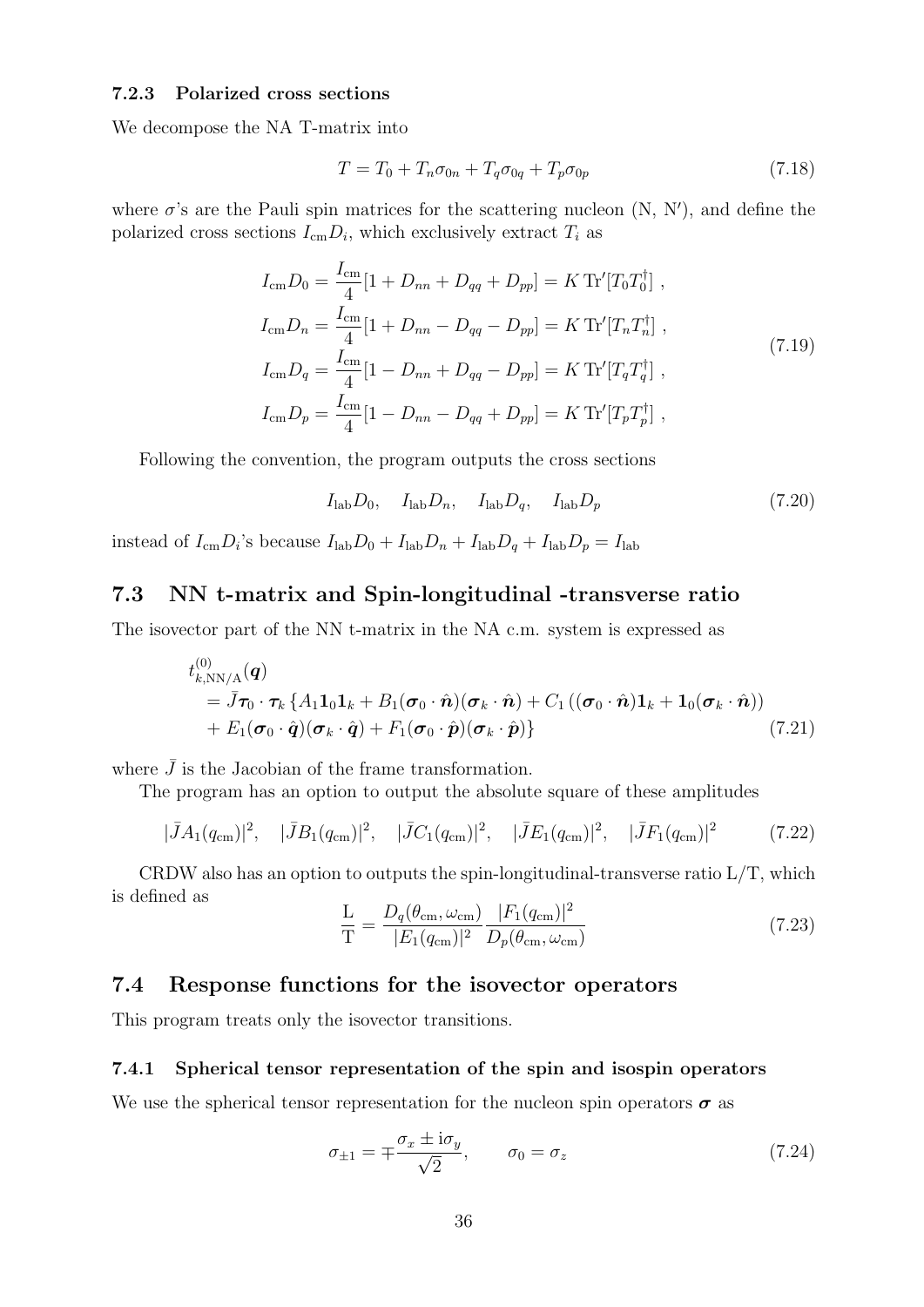and the spin transition operators  $S$  from N to  $\Delta$  as

$$
S_{\pm 1} = \mp \frac{S_x \pm i S_y}{\sqrt{2}}, \qquad S_0 = S_z \tag{7.25}
$$

Similarly the nucleon isospin operators  $\tau$  and the N- $\Delta$  transition isospin operators  $T$  are expressed as

$$
\tau_{\pm 1} = \mp \frac{\tau_x \pm i\tau_y}{\sqrt{2}}, \quad \tau_0 = \tau_z, \qquad T_{\pm 1} = \mp \frac{T_x \pm iT_y}{\sqrt{2}}, \quad T_0 = T_z \tag{7.26}
$$

We note that the commonly used  $t_{\pm}$  are expressed as

$$
t_{\pm} = t_x \pm \mathrm{i}t_y = \mp \frac{\tau_{\pm 1}}{\sqrt{2}} \tag{7.27}
$$

We use the notations for the hermite conjugate operators as

$$
S_{\pm 1}^{\dagger} = (S^{\dagger})_{\pm 1} = \pm \frac{S_x^{\dagger} \pm i S_y^{\dagger}}{\sqrt{2}} = \pm \left(\frac{S_x \mp i S_y}{\sqrt{2}}\right)^{\dagger} = -(S_{\mp 1})^{\dagger} \tag{7.28}
$$

and the corresponding notations for the isospin transition oparators.

Note the relations

$$
S_{\mu}^{\dagger} = (-1)^{\mu} (S_{-\mu})^{\dagger}, \qquad T_{\nu}^{\dagger} = (-1)^{\nu} (T_{-\nu})^{\dagger}
$$
 (7.29)

#### **7.4.2 One-body transition operators**

Noting  $\sum_{i}^{A} r_i = 0$ , we introduce the position vector  $r'_i$ 

$$
\boldsymbol{r}'_i = \boldsymbol{r}_i - \frac{1}{A-1} \sum_{j \neq i} \boldsymbol{r}_j = \frac{A}{A-1} \boldsymbol{r}_i \tag{7.30}
$$

and the intrinsic momentum transfer

$$
\boldsymbol{q}' = \frac{A-1}{A}\boldsymbol{q}_{\text{cm}}\tag{7.31}
$$

We consider the following one-body transition operators from N to N and from N to  $\Delta$ .

(1) **Isovector spin-scalar operators**

$$
O_{\nu,\mathrm{S}}(\boldsymbol{q}') \equiv \frac{1}{\sqrt{2}} \sum_{k} \tau_{\nu,k} \,\mathrm{e}^{-\mathrm{i}\boldsymbol{q}' \cdot \boldsymbol{r}'_{k}} \tag{7.32}
$$

For this mode  $\Delta$  does not contribute. The weak Fermi transition operator is given by

$$
O_{\pm 1,S}(\mathbf{q}' = 0) = \sum_{k} t_{\pm,k} \tag{7.33}
$$

#### (2) **Isovector spin-vector operators**

$$
O_{\nu\mu}^{\rm N}(\boldsymbol{q}') \equiv \frac{1}{\sqrt{2}} \sum_{k} \tau_{\nu,k} \,\sigma_{\mu,k} \,\mathrm{e}^{-\mathrm{i}\boldsymbol{q}' \cdot \boldsymbol{r}'_{k}} \tag{7.34}
$$

$$
O_{\nu\mu}^{\Delta}(\mathbf{q}') \equiv \frac{1}{\sqrt{2}} \sum_{k} \left\{ T_{\nu,k} S_{\mu,k} + T_{\nu,k}^{\dagger} S_{\mu,k}^{\dagger} \right\} e^{-i\mathbf{q}' \cdot \mathbf{r}'_{k}}
$$
(7.35)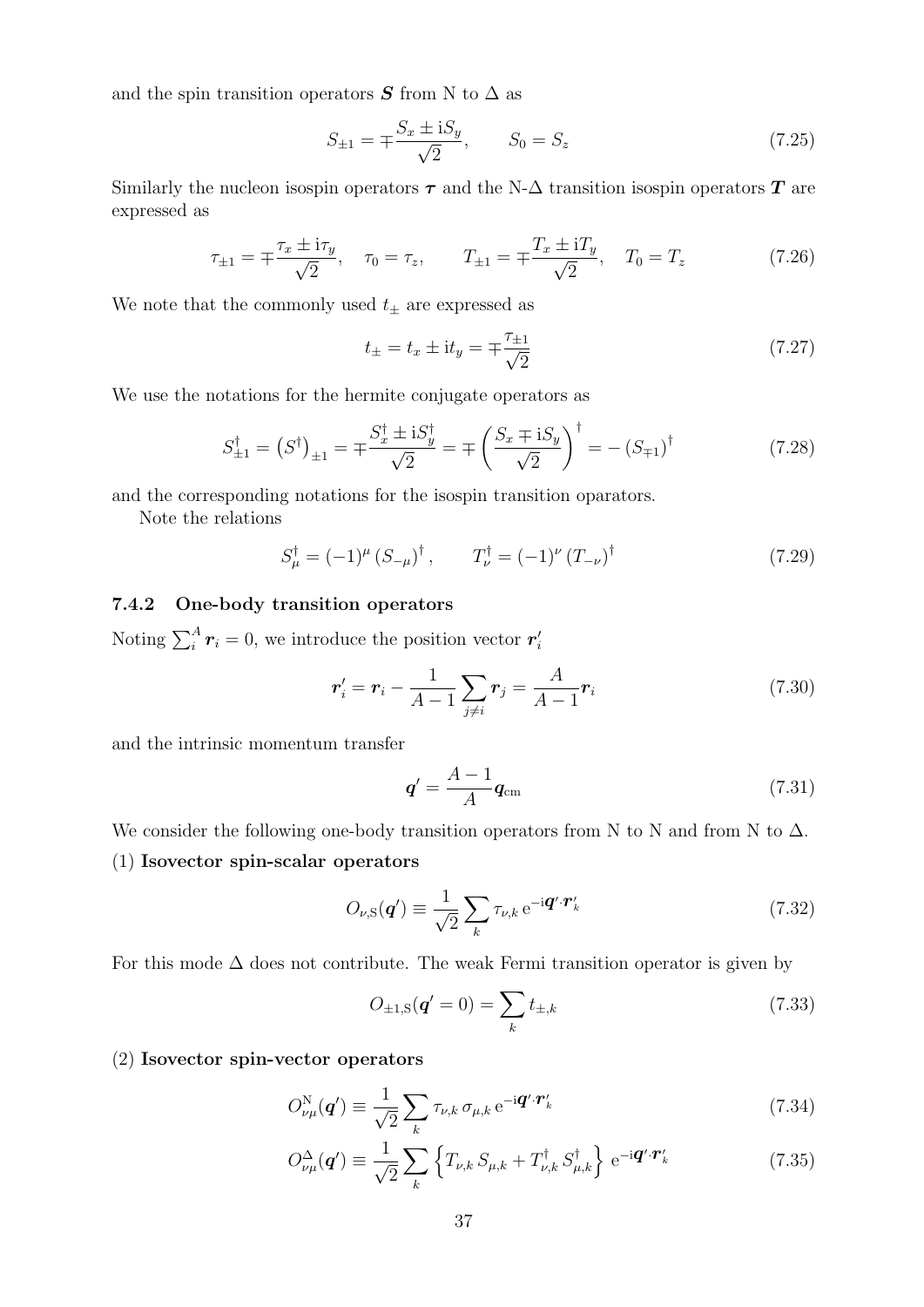The weak Gamow-Teller transition operator is given by

$$
O_{\pm 1,\mu}(\mathbf{q}' = 0) = \sum_{k} t_{\pm,k} \sigma_{\mu,k} \tag{7.36}
$$

#### (3) **Isovector spin-longitudinal operators**

$$
O_{\nu,\mathrm{L}}^{\mathrm{N}}(\boldsymbol{q}') \equiv -\frac{1}{\sqrt{2}} \sum_{k} \tau_{\nu,k} (\boldsymbol{\sigma}_{k} \cdot \hat{\boldsymbol{q}}') e^{-i\boldsymbol{q}' \cdot \boldsymbol{r}'_{k}}
$$
(7.37)

$$
O_{\nu,\mathrm{L}}^{\Delta}(\mathbf{q}') \equiv -\frac{1}{\sqrt{2}} \sum_{k} \left\{ T_{\nu,k} \left( \mathbf{S}_{k} \cdot \hat{\mathbf{q}}' \right) + T_{\nu,k}^{\dagger} \left( \mathbf{S}_{k}^{\dagger} \cdot \hat{\mathbf{q}}' \right) \right\} e^{-i\mathbf{q}' \cdot \mathbf{r}'_{k}}
$$
(7.38)

#### (4) **Isovector spin-transverse operators**

$$
O_{\nu\mu,\mathrm{T}}^{\mathrm{N}}(\boldsymbol{q}') \equiv -\frac{1}{2} \sum_{k} \tau_{\nu,k} \left[ \boldsymbol{\sigma}_{k} \times \boldsymbol{q}' \right]_{\mu} e^{-i\boldsymbol{q}' \cdot \boldsymbol{r}'_{k}}
$$
(7.39)

$$
O_{\nu\mu,\mathrm{T}}^{\Delta}(\boldsymbol{q}') \equiv -\frac{1}{2} \sum_{k} \left\{ T_{\nu,k} \left[ \boldsymbol{S}_{k} \times \boldsymbol{q}' \right]_{\mu} + T_{\nu,k}^{\dagger} \left[ \boldsymbol{S}_{k}^{\dagger} \times \boldsymbol{q}' \right]_{\mu} \right\} e^{-i\boldsymbol{q}' \cdot \boldsymbol{r}'_{k}}
$$
(7.40)

#### **7.4.3 Isovector response functions**

Corresponding to the above one-body operators, the program calculates the following response functions in RPA, TDA or the mean field approximation (0-th).

We restrict the spin of the target to be  $J_0 = 0$  and write the excitation energy as

$$
\omega_n = \mathcal{E}_n - \mathcal{E}_0 \tag{7.41}
$$

#### (1) **Isovector spin-scalar response function**

$$
R_{\nu,\mathrm{S}}(q',\omega) \equiv \sum_{n \neq 0} |\langle \Phi_n | O_{\nu,\mathrm{S}}(q') | \Phi_0 \rangle|^2 \delta(\omega - \omega_n) \tag{7.42}
$$

#### (2) **Isovector spin-vector response function**

$$
R_{\nu,\mathcal{V}}^{ab}(q',\omega) \equiv \sum_{n \neq 0} \sum_{\mu} \langle \Phi_0 | \left[ O_{\nu\mu}^a(q') \right]^\dagger | \Phi_n \rangle \langle \Phi_n | O_{\nu\mu}^b(q) | \Phi_0 \rangle \delta(\omega - \omega_n) \tag{7.43}
$$

#### (3) **Isovector spin-longitudinal response function**

$$
R_{\nu,\mathcal{L}}^{ab}(q',\omega) \equiv \sum_{n \neq 0} \langle \Phi_0 | \left[ O_{\nu,\mathcal{L}}^a(q') \right]^\dagger | \Phi_n \rangle \langle \Phi_n | O_{\nu,\mathcal{L}}^b(q) | \Phi_0 \rangle \delta(\omega - \omega_n) \tag{7.44}
$$

#### (4) **Isovector spin-transverse response function**

$$
R_{\nu,\mathrm{T}}^{ab}(q',\omega) \equiv \sum_{n \neq 0} \langle \Phi_0 | \left[ O_{\nu,\mathrm{T}}^a(q') \right]^\dagger | \Phi_n \rangle \langle \Phi_n | O_{\nu,\mathrm{T}}^b(q) | \Phi_0 \rangle \delta(\omega - \omega_n) \tag{7.45}
$$

In the above  $a, b = N$ , or  $\Delta$ . Since  $J_0 = 0$ , all these response functions are independent of the direction of *q ′* .

We utilize the relation

$$
R_{\nu,\text{V}}^{ab}(q',\omega) = 2R_{\nu,\text{T}}^{ab}(q',\omega) + R_{\nu,\text{L}}^{ab}(q',\omega)
$$
\n(7.46)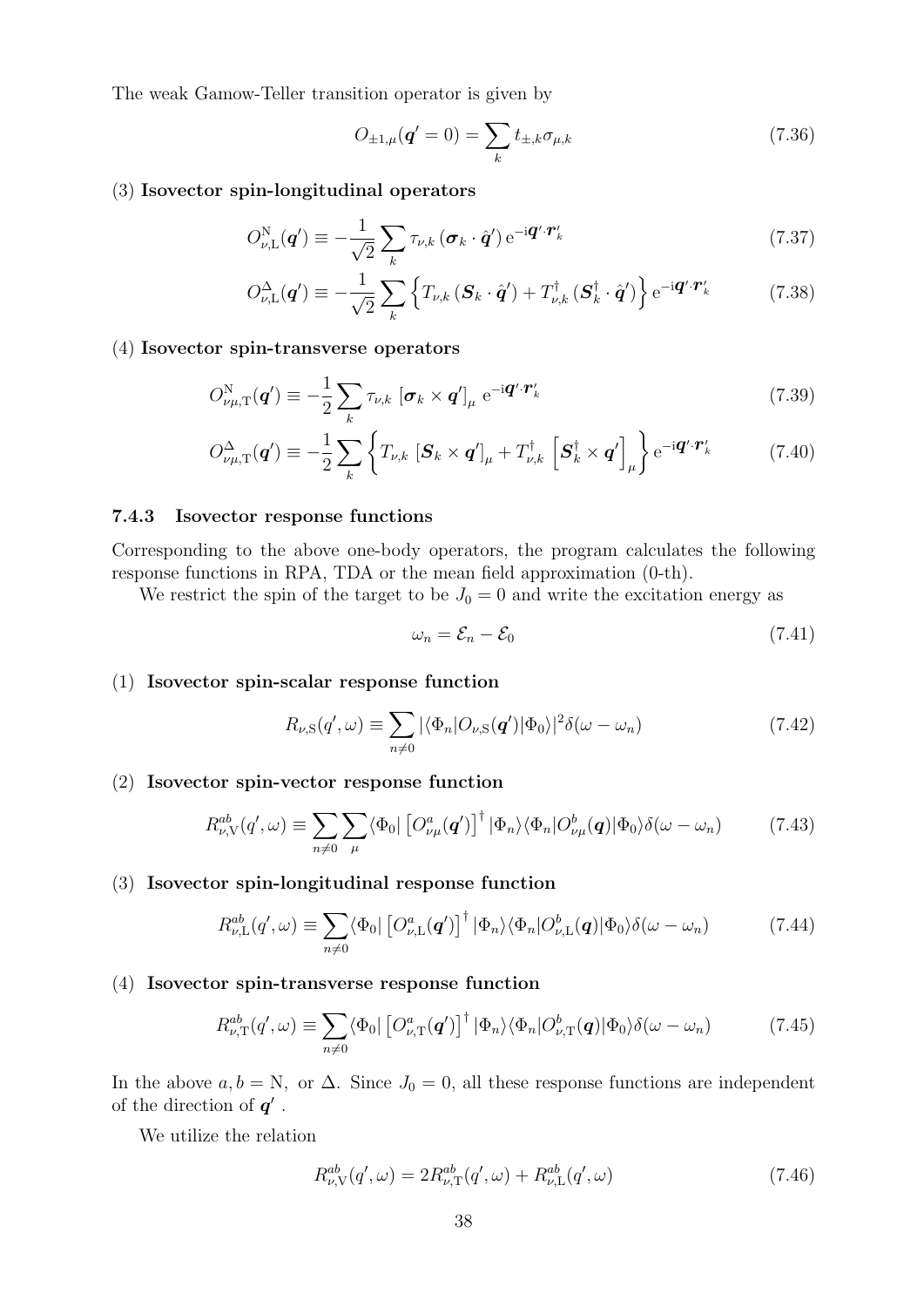to get the spin-transverse response functions. It can be proved by the vector relation

$$
(\mathbf{A} \cdot \hat{\mathbf{q}}')(\mathbf{B} \cdot \hat{\mathbf{q}}') + [\mathbf{A} \times \hat{\mathbf{q}}'] \cdot [\mathbf{B} \times \hat{\mathbf{q}}'] = (\mathbf{A} \cdot \mathbf{B}) \tag{7.47}
$$

#### (5) **Full response functions in N+**∆ **space**

To show the combined responses from N excitations and  $\Delta$  excitations, we conventionally define the full isovector spin-vector operators as

$$
\tau_{\nu}\sigma_{\mu} + \frac{f_{\pi N\Delta}}{f_{\pi NN}} \left\{ T_{\nu}S_{\mu} + T_{\nu}^{\dagger}S_{\mu}^{\dagger} \right\} \tag{7.48}
$$

and present the response functions

$$
R_{\nu,X}(q',\omega) = R_{\nu,X}^{NN}(q',\omega) + \frac{f_{\pi N\Delta}}{f_{\pi NN}} \left\{ R_{\nu,X}^{N\Delta}(q',\omega) + R_{\nu,X}^{\Delta N}(q,\omega) \right\} + \left( \frac{f_{\pi N\Delta}}{f_{\pi NN}} \right)^2 R_{\nu,X}^{\Delta\Delta}(q',\omega)
$$
\n(7.49)

with  $X = V$ , L or T.

## **7.5** Ratio of  $ID_i$  to  $R_i$

In PWIA the proportionality relations

$$
ID_0(\theta, \omega) = K |A_1(q_{\rm cm})|^2 R_{\rm S}(q', \omega)
$$
\n(7.50)

$$
ID_n(\theta, \omega) = K|B_1(q_{\text{cm}})|^2 R_\text{T}(q', \omega) \tag{7.51}
$$

$$
ID_q(\theta, \omega) = K |E_1(q_{\text{cm}})|^2 R_{\text{L}}(q', \omega) \tag{7.52}
$$

$$
ID_p(\theta, \omega) = K |F_1(q_{\text{cm}})|^2 R_\text{T}(q', \omega) \tag{7.53}
$$

where *K* is the kinematical factor, if *C*-amplitudes are neglected.

Noting these relations, the program presents the ratios

$$
\frac{ID_0(\theta,\omega)}{R_S(q',\omega)}, \quad \frac{ID_n(\theta,\omega)}{R_T(q',\omega)}, \quad \frac{ID_q(\theta,\omega)}{R_L(q',\omega)}, \quad \frac{ID_p(\theta,\omega)}{R_T(q',\omega)}\tag{7.54}
$$

in order to see the effects of distortions.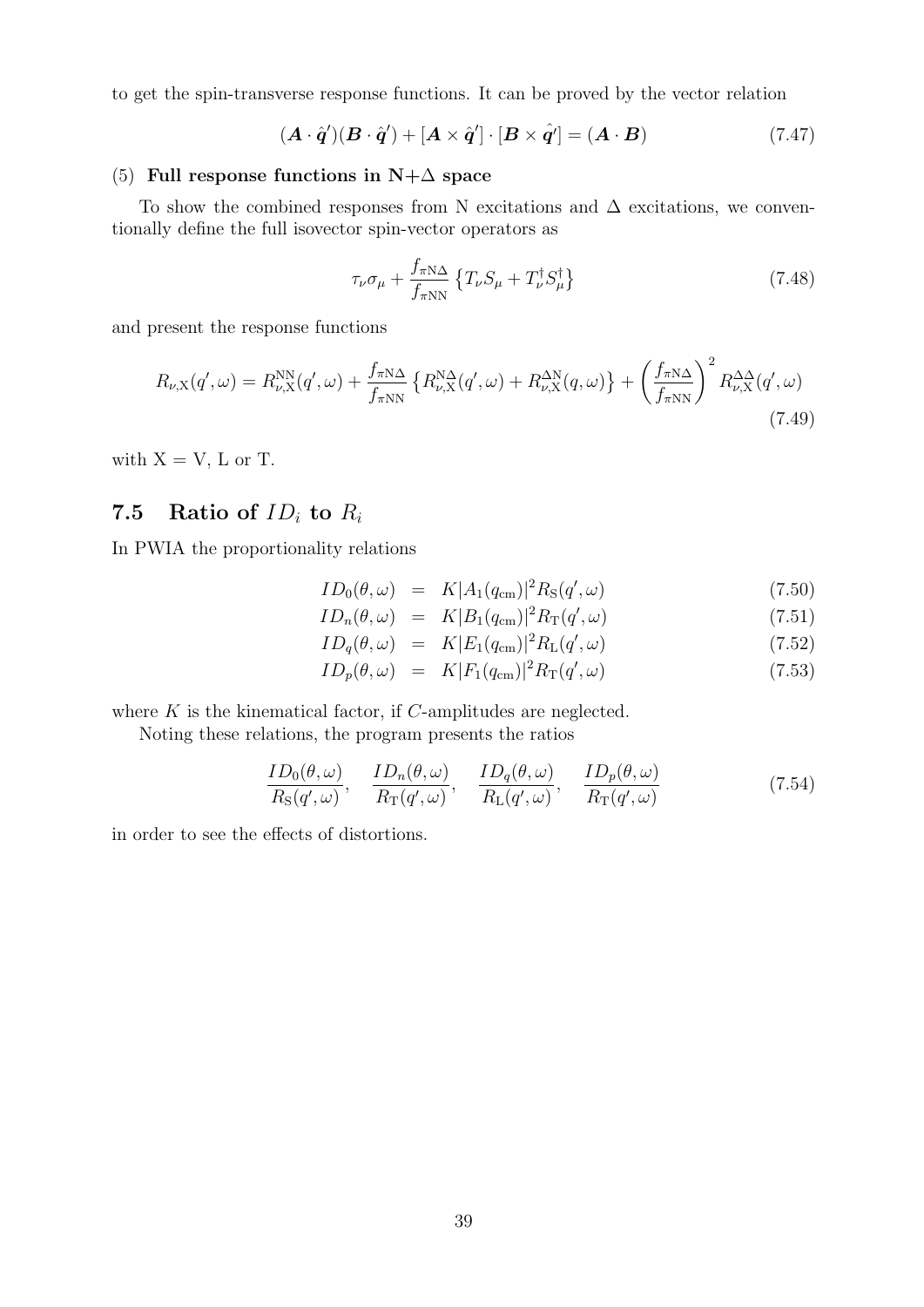## **References**

- [1] T. Izumoto, M. Ichimura, C.M. Ko and P.J. Siemens, Phys. Letts **112B**, 315(1982).
- [2] M. Ichimura, K. Kawahigashi, T.S. Jorgensen and C. Gaarde, Phys. Rev. **C39**, 1446(1989).
- [3] K. Nishida and M. Ichimura, Phys. Rev. **C51**, 269(1995).
- [4] Y. Nakaoka, M. Ichimura, Prog. Theret. Phys. **102**, 599(1999).
- [5] T. Wakasa et al. , Phys. Rev. **C59**, 3177(1999).
- [6] K. Kawahigashi, K. Nishida, A. Itabashi, and M. Ichimura, Phys. Rev. **C63**, 044609(2001).
- [7] M. Ichimura, H. Sakai , and T. Wakasa, Prog. Part. Nucl. Phys. **56**, 446(2006).
- [8] M. Ichimura and K. Kawahigashi, Phys. Rev. **C45**, 1822(1992).
- [9] M. A. Franey and W. G. Love, Phys. Rev. **C31**, 488(1985).
- [10] E.D. Cooper, S. Hama, B.C. Clark and R.L. Mercer, Phys. Rev. **C47**, 297(1993); E.D. Cooper, S. Hama, and B.C. Clark, Phys. Rev. **C80**, 034605(2009).
- [11] Shen Qing-biao, Feng Da-chun and Zhuo Yi-zhong, Phys. Rev. **C43**, 2773(1991).
- [12] D.V. Bugg and C. Wilkin, Phys. Lett. **152B**, 37(1985); Nucl.Phys. **A467**, 575(1987); Private communication to Thomas Sams.
- [13] O. Mikoshiba, T. Terasawa and M. Tanifuji, Nucl. Phys. **A168**, 417(1971).
- [14] R. D Smith and J. Wambach, Phys. Rev. C **38**, 100(1988).
- [15] A. Bohr and B. Mottelson, Nuclear Structure vol.1, W.A. Benjamin, Inc. , 1989.
- [16] R. Machleidt, K. Holinde and Ch. Elster, Phys. Rep. **149**, 1(1987).
- [17] T. Wakasa et al, Phys. Rev. **C85**, 064606(2012).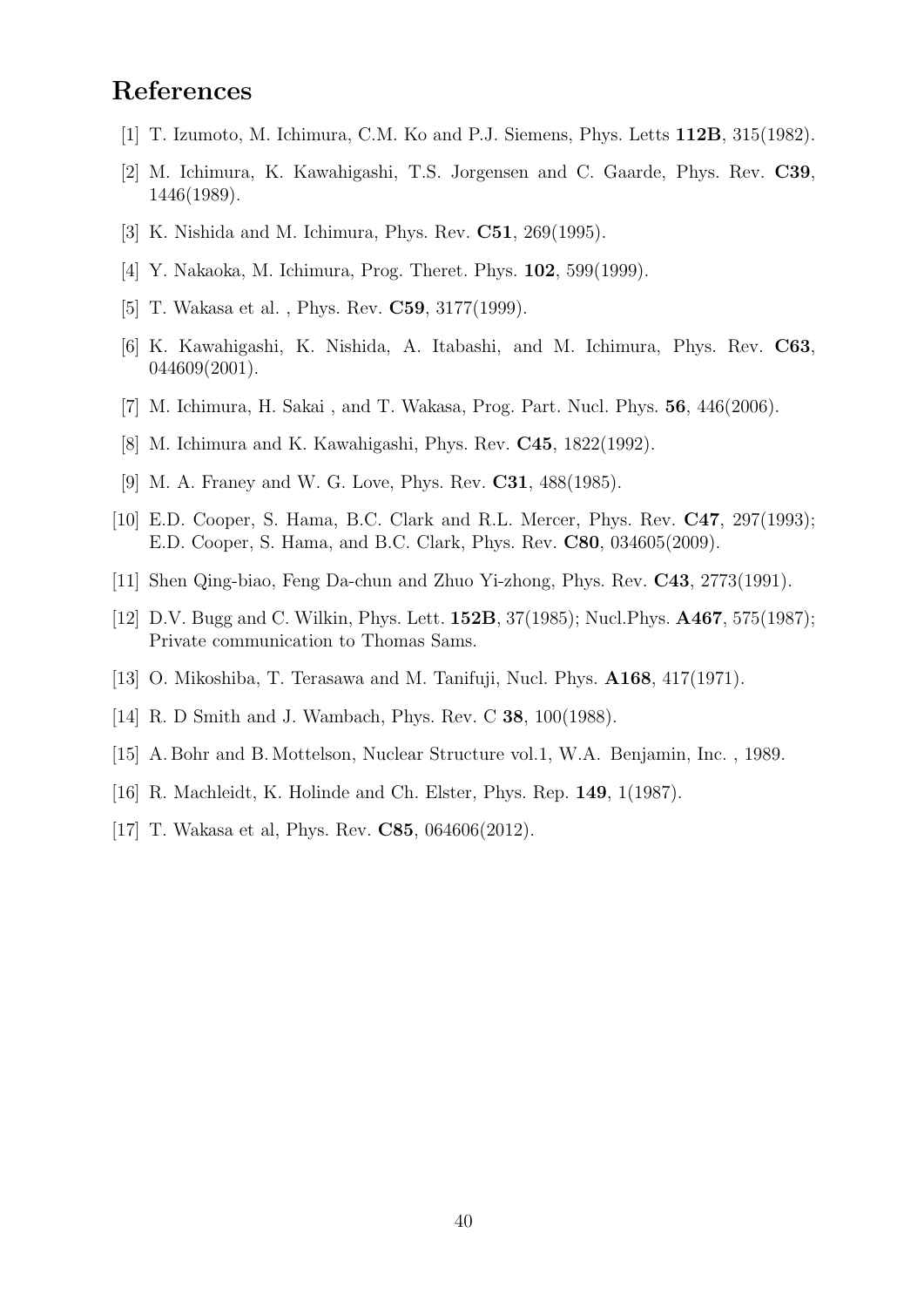# **A Subroutines and Functions**

## **A.1 Structure of subroutines and functions**

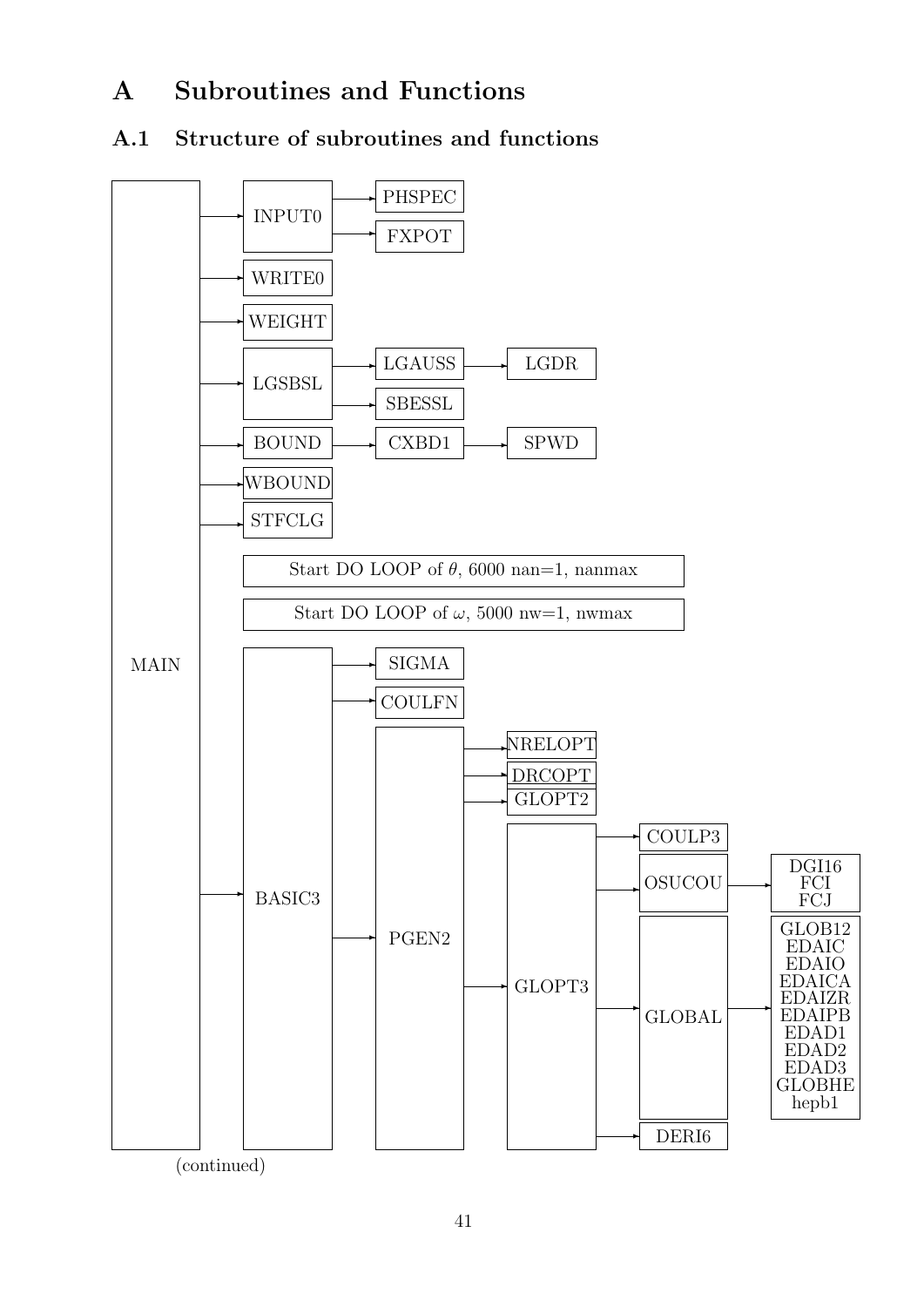

(continued)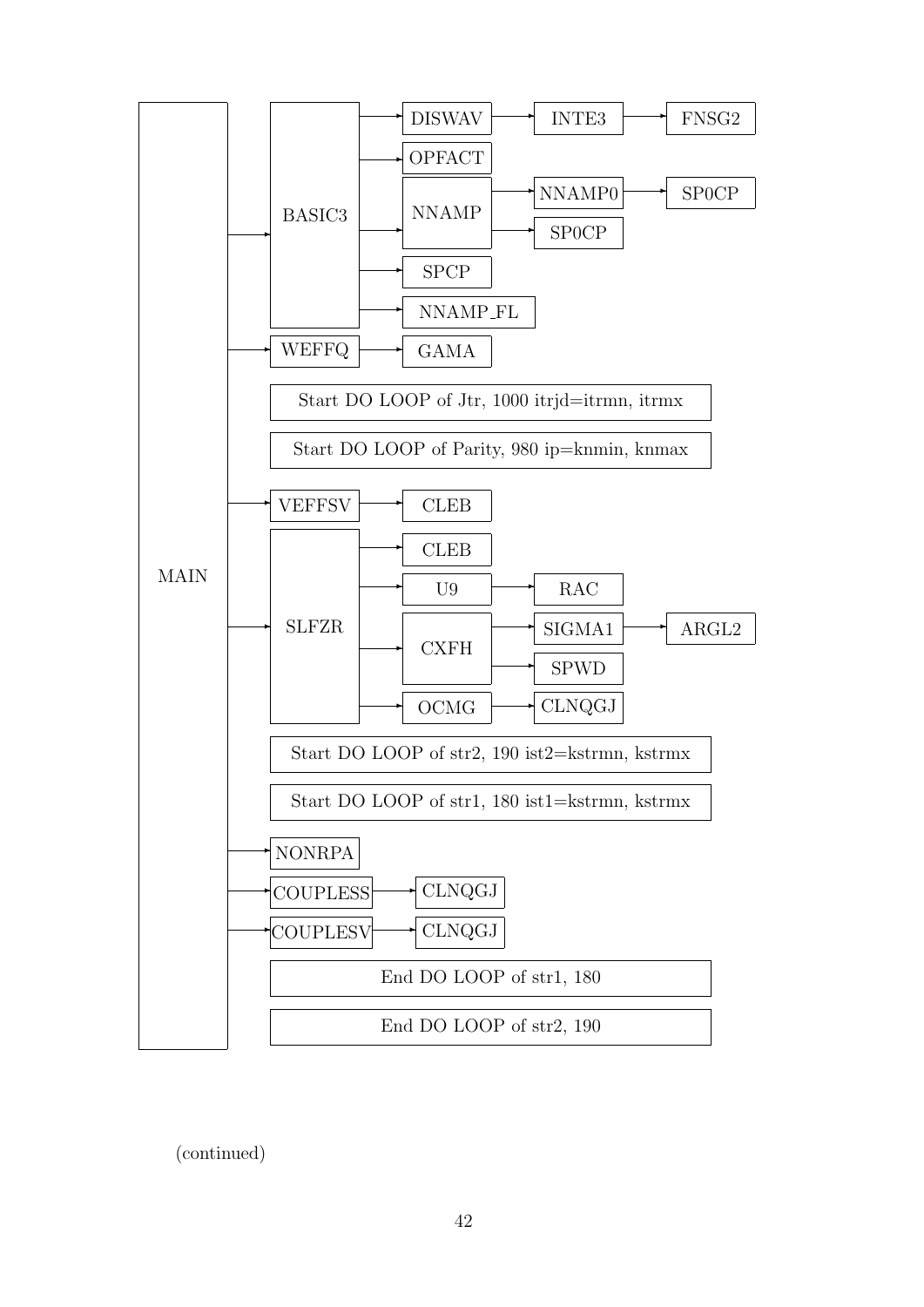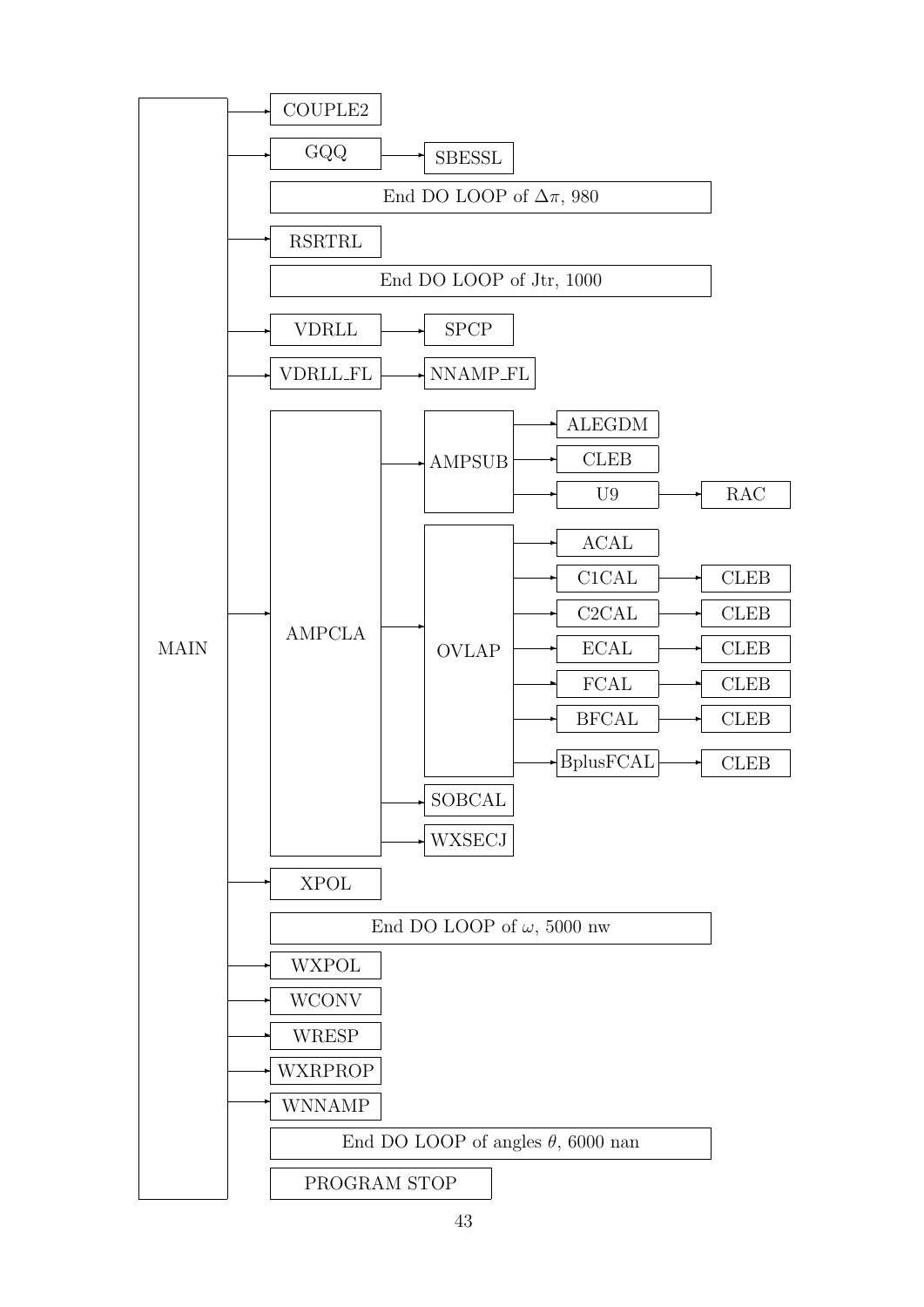## **A.2 List of subroutines**

| main                 | main program                                                               |
|----------------------|----------------------------------------------------------------------------|
| input0               | Read input data                                                            |
| phspec               | Set $ph/\Delta h$ state specification in 'input0'                          |
| fxpot                | Prefix some potential parameters in 'input0'                               |
| write <sub>0</sub> . | Output the input data                                                      |
| weight               | Make table of weights for Sympson integration                              |
| lgsbsl               | Make table of Legendre-Gauss Integral mesh points, weights and             |
|                      | the spherical Bessel function at the mesh points                           |
| lgauss               | Generate Legendre-Gauss integral mesh points and weights                   |
| lgdr                 | Legendre function                                                          |
| sbessl               | Spherical bessel function                                                  |
| stfclg               | make table of log of factorials                                            |
| bound                | Set data table of single particle bound state propeties and wave functions |
| cxbd1                | Calculate the bound state wave function in the complex potential           |
| spwd                 | Calculate spreading width of the single particle states                    |
| wbound               | Output bound state parameters and wave functions                           |
| basic <sub>3</sub>   | Prepare kinematic variables, Coulomb wave functions, distorted waves       |
| sigma                | Coulomb phase shift                                                        |
| coulfn               | Coulomb function                                                           |
| pgen2                | Generate the optical potentials                                            |
| nrelopt              | Generate a non-relativistic optical potential                              |
| drcopt               | Generate the Schrödinger equivalent optical potential from a Dirac phe-    |
|                      | nomenological potential                                                    |
| $g$ lopt $2$         | Generate global relativistic optical potential for neutron by Shen et al.  |
| glopt3               | Generate the global relativistic optical potential by Hama et al.          |
| $\cosh 3$            | Subprogram 1 for the global potential given by Hama et al in 'glopt3'      |
| osucou               | Subprogram 2 for the global potential given by Hama et al in 'glopt3'      |
| global               | Subprogram 3 for the global potential given by Hama et al in 'glopt3'      |
| deri <sub>6</sub>    | Subprogram 4 for the global potential given by Hama et al in 'glopt3'      |
| $\text{d}$ gi $16$   | Subprogram a used in 'osucou'                                              |
| fci                  | Subprogram b used in 'osucou'                                              |
| fcj                  | Subprogram c used in 'osucou'                                              |
| edad1                | Global pot. for C12-PB208 (p,p) 21-1040 MeV (Fit.1)                        |
| edad2                | Global pot. for C12-PB208 $(p, p)$ 21-1040 MeV (Fit.2)                     |
| edad <sub>3</sub>    | Global pot. for C12-PB208 $(p, p)$ 21-1040 MeV (Fit.3)                     |
| edaic                | Global pot. for C12 $(p, p)$ 29-1040 MeV                                   |
| edaio                | Global pot. for $O16$ (p,p) 23-1040 MeV                                    |
| edaica               | Global pot. for Ca40 $(p, p)$ 21-1040 MeV                                  |
| edaizr               | Global pot. for $Zr90$ (p,p) 22-800 MeV                                    |
| edaiph               | Global pot. for Pb208 $(p,p)$ 21-1040 MeV                                  |
| glob12               | Global pot. for Ca40-Pb208 (p,p) 65-1040 MeV Fit.1 & 2                     |
| globhe               | Global pot. for 4He $(p, p)$ 156-1728 MeV                                  |
| hepb1                | Global pot. for $4HE-PB208$ $(P,P)$ 21-1040 MEV                            |
| cleb                 | Clebsh-Gordan coefficient                                                  |
| u <sub>9</sub>       | 9 <i>j</i> -symbol                                                         |
| rac                  | Racah coefficient                                                          |

List of the subprograms in the order of the subroutine structure figures (A.1)